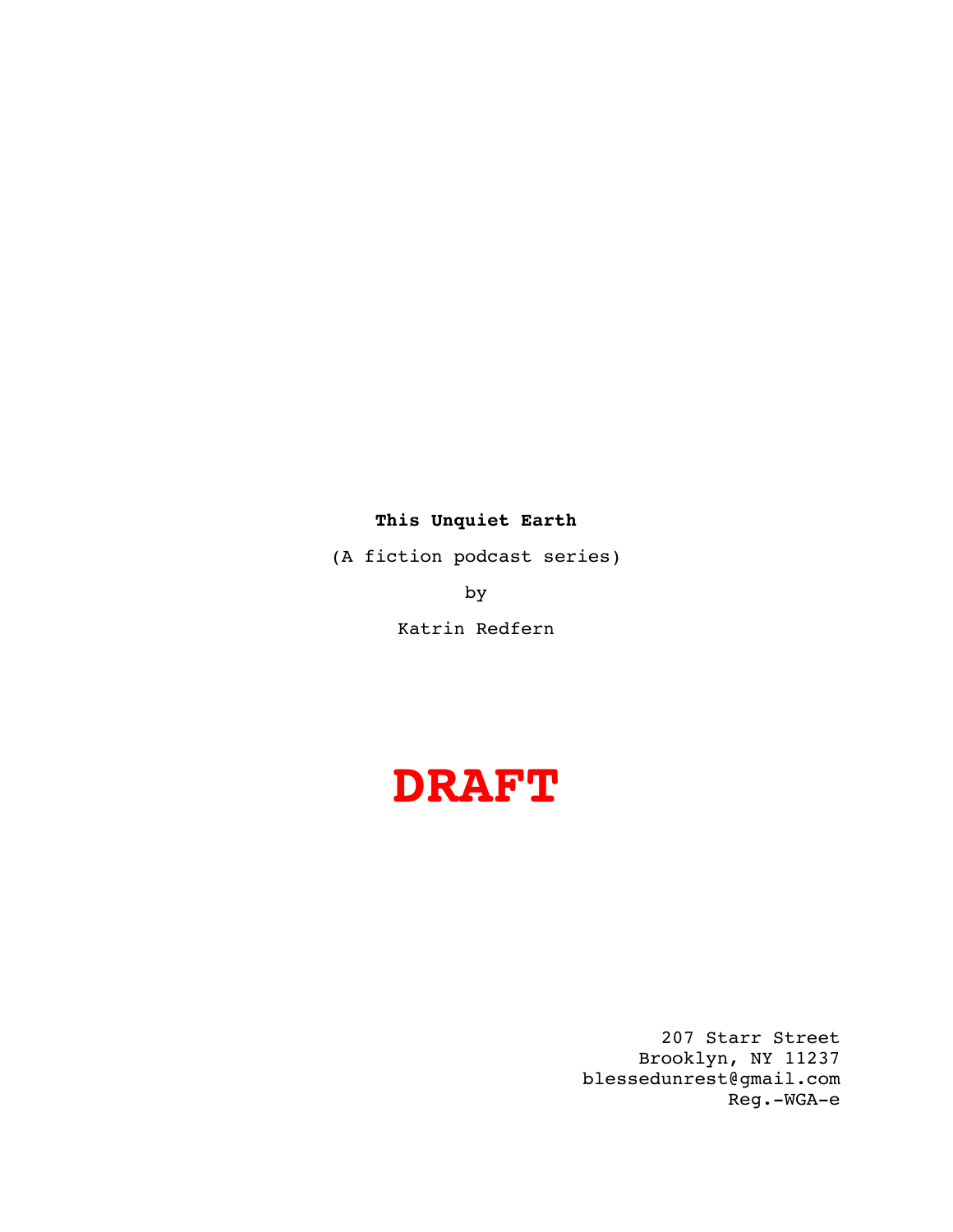#### **Tagline:**

Life on earth as we know it may actually be a simulation running on a computer in a dystopian future, where the fate of our planet lies in the hands of a conflicted computer programmer torn between two worlds.

### **Synopsis:**

On the climate-ravaged, post-apocalyptic planet earth of 2122 AD, multiple earth simulations are being run on computers in a climate-controlled Compound populated by the descendants of those who survived climate disaster. The simulations are used to generate energy to power Cloud Nine, where the elite among the survivors have their consciousnesses uploaded as fast as there is power to do so.

This science fiction podcast series centers on our protagonist, Silas, an increasingly conflicted computer programmer charged with creating the simulations. Silas has begun to care more about an earth simulation than he should – a simulation that sounds an awful lot like it may be our very own earth, circa 2022 AD. As he tinkers with the soundscapes within his latest creation, Silas finds himself increasingly drawn in, until he must decide between his real-life, dystopian present in the Compound or living inside his virtual creation. Viewed through another lens however, Silas may be a mentally disturbed biologist living in the present, suffering from narcissistic fantasies that earth is a simulation he created, whose fate lies in his hands. Can his therapist or his new family living in the simulation help him unearth the answer? Ultimately though, only Silas himself can decide which world is worth saving.

Inspired by the Philip K. Dick short story *Exhibit Piece* (now in the public domain) this audio science fiction series asks whether life as we know it on planet earth may actually be a simulation running on a computer in a dystopian future, threatened with extinction at any moment according to the whims of its creators. A love letter to our planet, *This Unquiet Earth* has fun with simulation theory and incorporates a family drama while bringing attention to the vulnerability and uniqueness of our imperiled earth. The series features actual soundscapes recorded in our earth's most unique remaining wild and sonically beautiful places.

### **Production note:**

A unique feature of *This Unquiet Earth* is incorporating audio of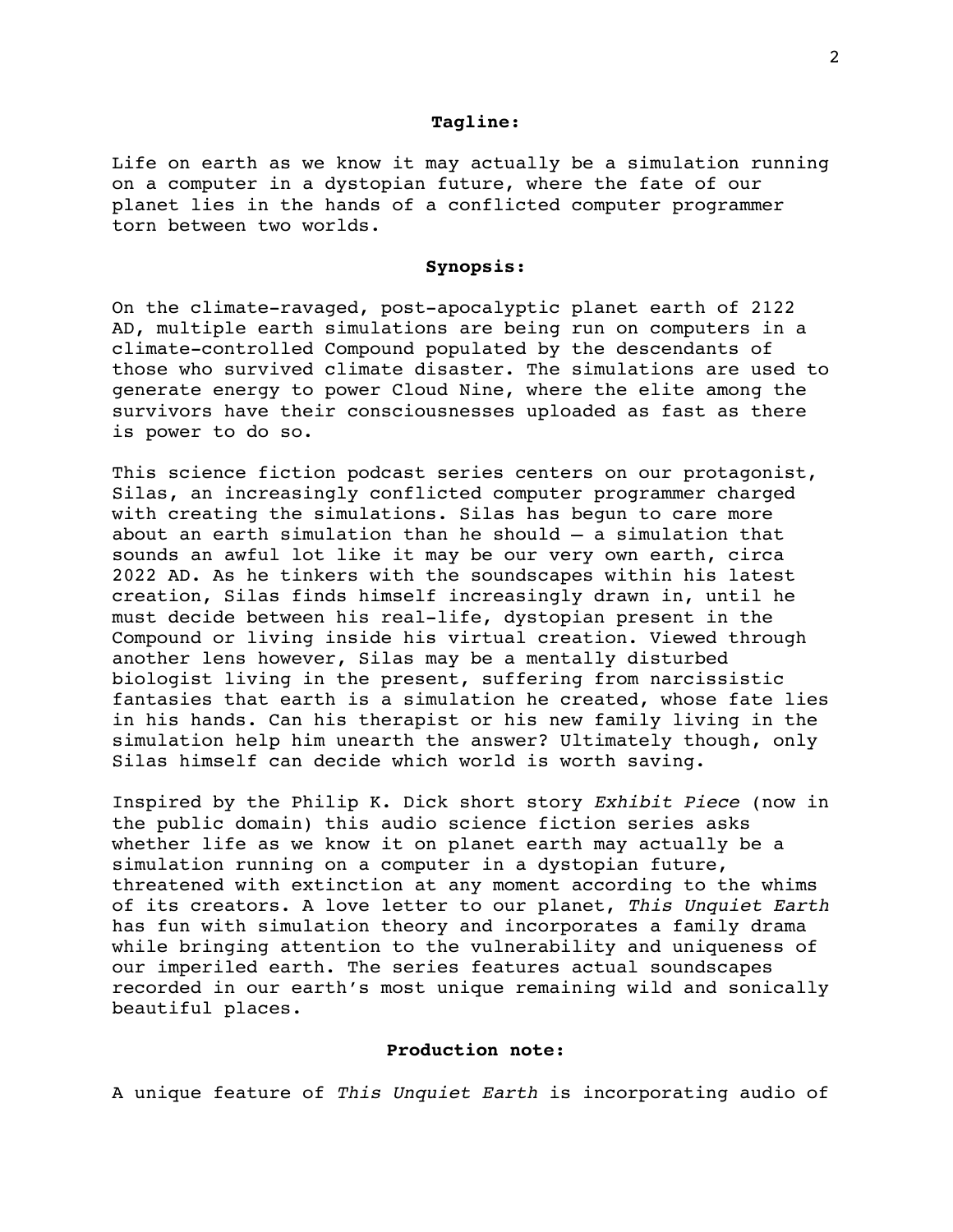real soundscapes from earth's remaining wild places. Every wild habitat left on the planet has its own unique sound signature – a vibrant orchestra made up of insects, reptiles, amphibians, birds and mammals, and their biological niche. This series is a chance to shine an audio spotlight on the unique and rarely heard soundscapes of the vulnerable ecosystems left on our planet.

When we hear Silas enjoying the soundscapes he's developing within his simulation, it creates a sonic space to make some of these stunning, evocative natural symphonies (or biophonies) accessible – like the beautiful examples of disappearing natural soundscapes collected by naturalist Bernie Krause and his organization Wild Sanctuary. Krause is able to assess the health of a landscape based purely on how it sounds. This is a chance for a wider audience to enjoy some of the rare sound signatures he and others have recorded of the great diversity of species that still call this planet home.

*"We must think beyond politics to how we can re-enchant the world again. Awaken our senses. The challenge is to reforest our hearts." –David Abram*

### **CHARACTERS:**

SILAS TAYLOR – 40's. Computer programmer in the compound's computer lab, 2122 / family man and biologist in NYC, 2022 LAB SUPERVISOR – 40's. His boss in the lab, 2122 JUAN – 30's. One of his dorm mates in the compound, 2122 ROBERTA – 30's. Another of his dorm mates in the compound, 2122 ELLERY TAYLOR – 14. Silas's son in NYC, 2022 AVA TAYLOR – 14. Silas's daughter (Ellery's twin) in NYC, 2022 HELEN TAYLOR – 40's. Silas's wife in NYC, 2022

DR. ROTHSCHILD – 40's. Silas's psychiatrist in NYC, 2022

THE HENDERSONS – 40's. Friends of Silas and Helen in NYC, 2022

#### **SETTINGS:**

Computer lab in the compound, 2122

Worker's dorm in the compound, 2122

Central Park, NYC 2022

A psychiatrist's office, NYC, 2022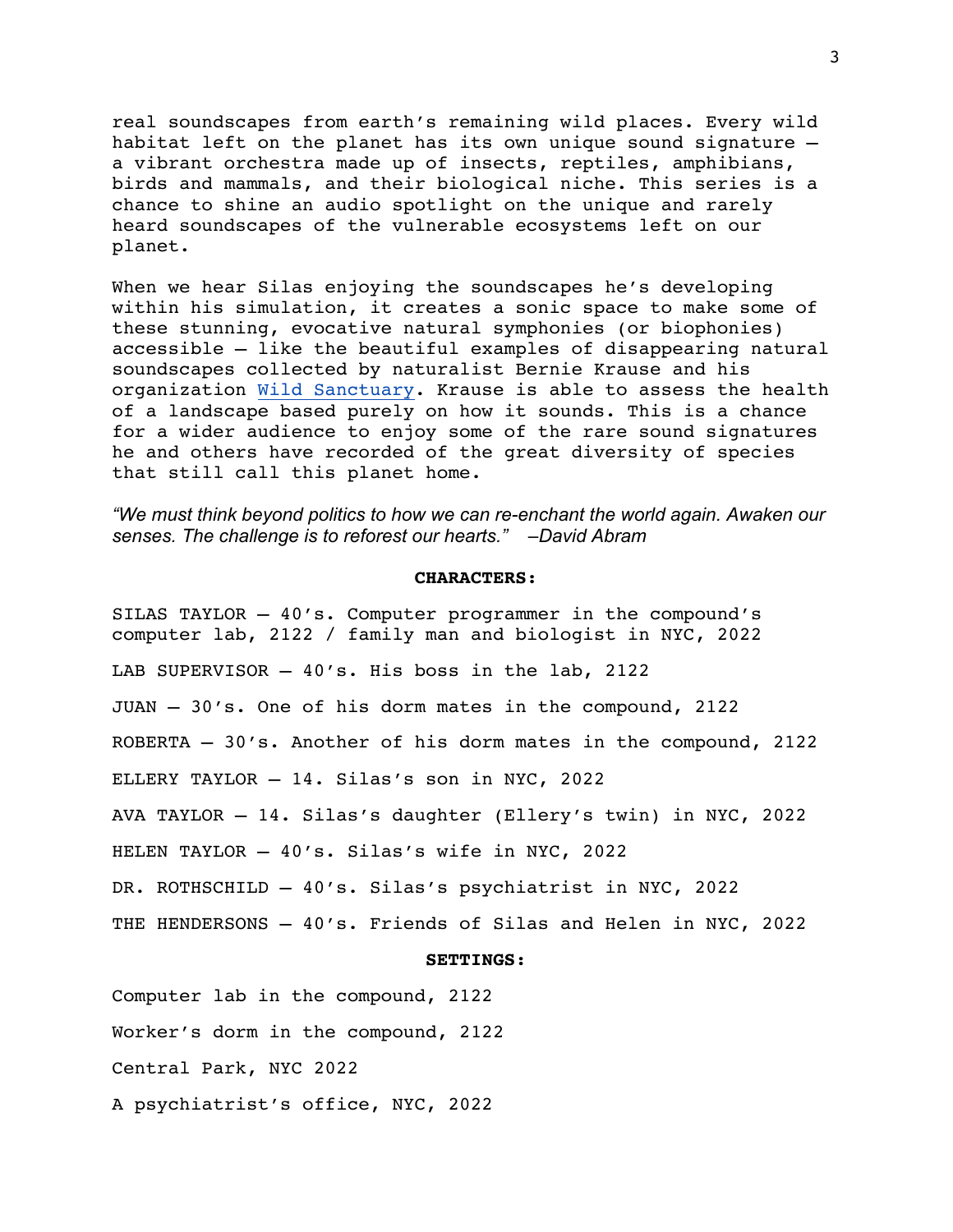The Taylor's apartment, NYC, 2022

### **EPISODE ONE**

**SCENE ONE: Int. Computer lab in the compound, 2122 – Day. Silas, a computer programmer working in the lab, is listening in and fine-tuning the sound within one of the simulations he's created** 

| SOUND: | A FOREST LAKE IN WYOMING AT DUSK. WATER      |
|--------|----------------------------------------------|
|        | LAPPING ON THE SHORE, LOONS CALLING AS THEY  |
|        | DIVE FOR FISH, A CHORUS OF CICADAS           |
| MAN:   | Peaceful, isn't it?                          |
| WOMAN: | It sure is. I love the sound of loons. Where |
|        | I grew up we would hear them all summer,     |
|        | calling to each other.                       |
| MAN:   | Let's walk out to the shore before it gets   |
|        | dark, see if we can spot them diving for     |
|        | fish. Where's that flashlight                |
| SOUND: | TENT BEING UNZIPPED, THEN THE COUPLE WALKING |
|        | THROUGH UNDERGROWTH, TALKING IN LOW VOICES,  |
|        | THE LOON CALLS GETTING LOUDER AS THEY        |
|        | APPROACH THE SHORE                           |
| SILAS: | (V.O. CLOSE) That's not right. The loons     |
|        | should sound higher. Their calls should be   |

just a little bit higher-pitched.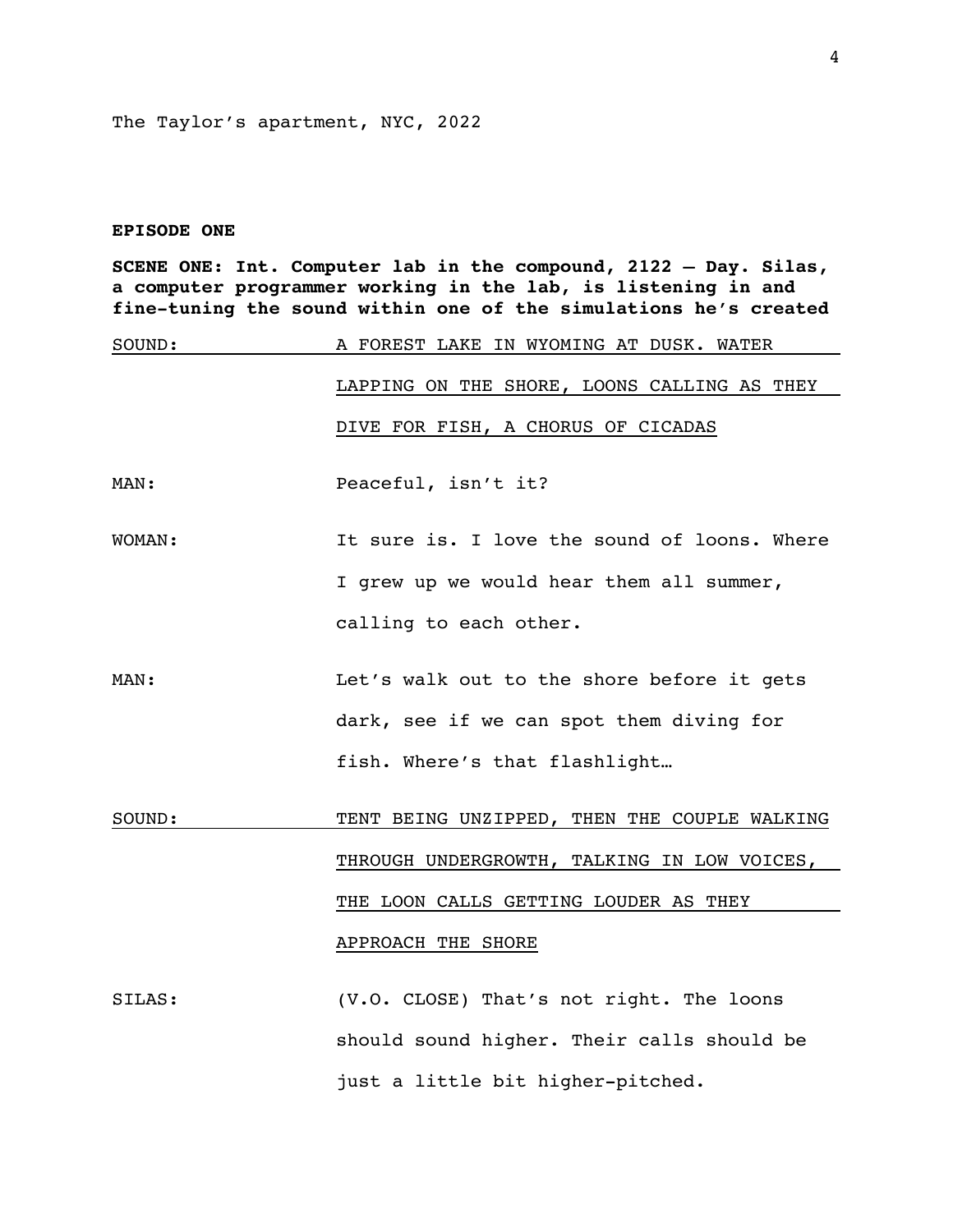## SOUND: THE COUPLE CONTINUE TALKING ON THE LAKE'S EDGE, OBVIOUSLY NOT ABLE TO HEAR SILAS'S VOICE. ANOTHER LOON CALL, HIGHER

SILAS: (V.O. CLOSE) That's better.

WOMAN: See that one! It's got a fish in its beak!

MAN: There it goes...

### SOUND: A LOON TAKING OFF FROM THE WATER'S SURFACE, THEN MOSQUITO BUZZING AND A HAND SLAPPING IT. THE BUZZING STOPS

- WOMAN: Let's go for a dip, come on. I'm getting bitten.
- LAB SUPERVISOR: (V.O. CLOSE) How's it going with this simulation, Silas?
- SILAS: (TURNS DOWN THE VOLUME ON THE SIMULATION SO WE JUST HEAR SOUNDS WITHIN THE LAB NOW) Good, good. Just adjusting a soundscape. These birds called loons fishing at dusk… a couple of human avatars camping in a big, beautiful park area I named Yellowstone. Nice to watch… I've programmed some beautiful settings and wildlife. Really detailed. The sun was just setting, you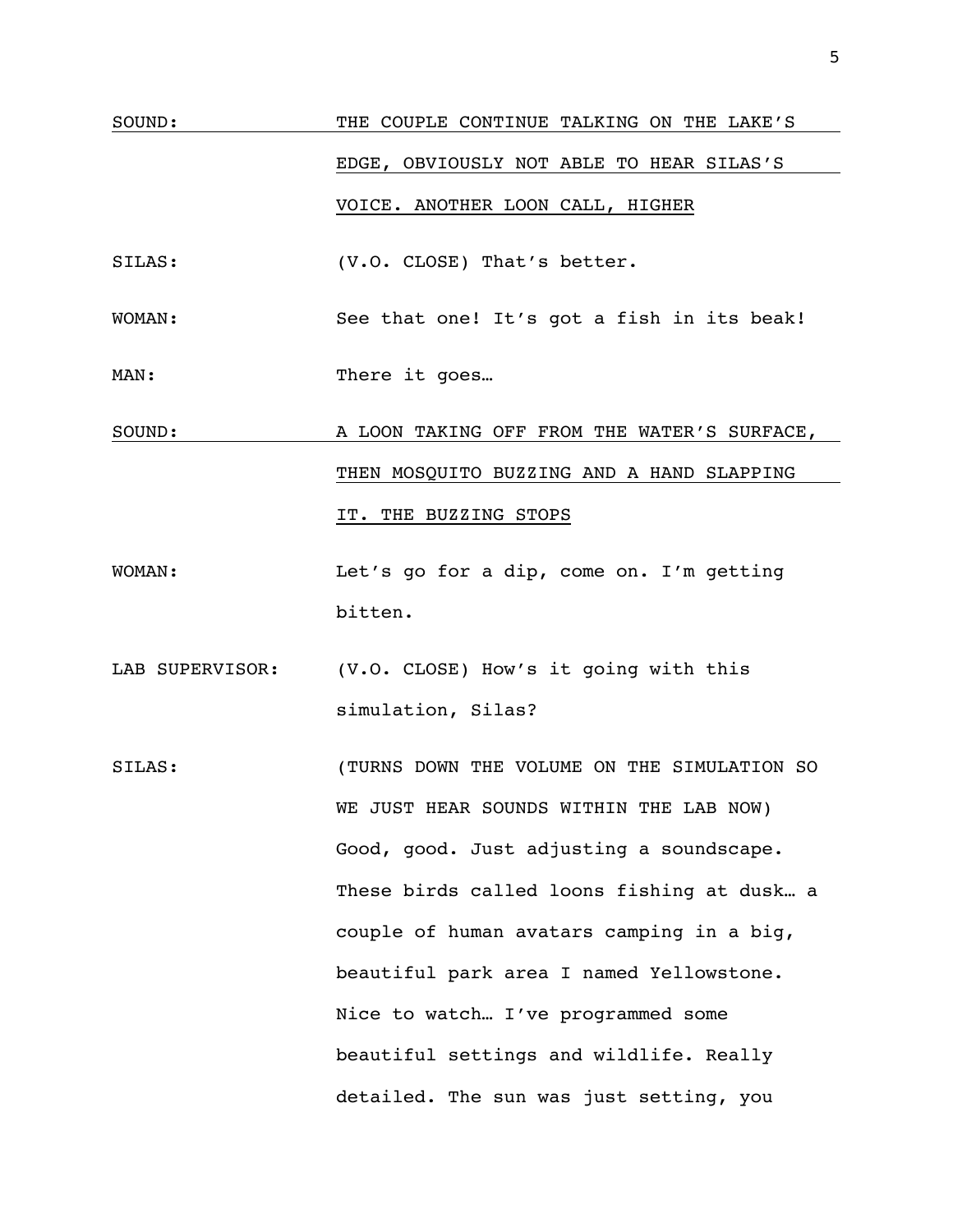could see the spires of the trees, Douglas fir and white bark pine… their reflections on the glasslike surface of a lake. A host of rough-winged swallows were scooping gnats from the air above the water and three great blue herons stood motionless on the shore. A raccoon hauled itself onto the bank with a fish, shedding a shower of water droplets, the details are so realistic looking, and a pair of fledgling barred owls were calling to be fed. But the loons, the calls weren't quite right, I thought they should sound a little higher-pitched for a more mournful kind of sound.

- LAB SUPERVISOR: You're new to the Lab, aren't you. I admire your attention to detail but these artistic touches – definitely not necessary.
- SILAS: Well I just check in here and there and fine-tune whatever I notice. The simulations take on a life of their own at a certain point, even though they all have the same basic framework. I don't have to do that much. This one is turning out to be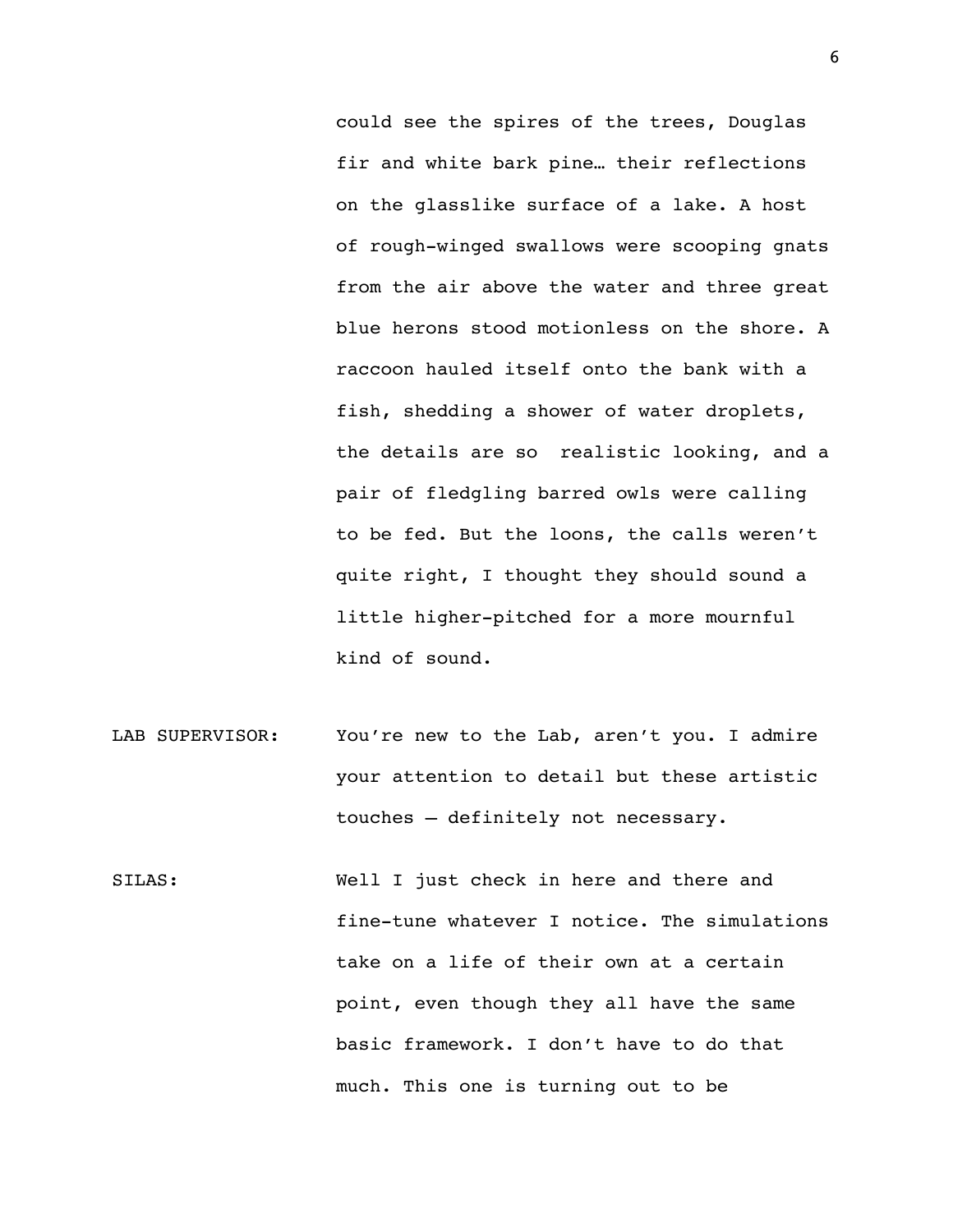particularly beautiful though, if I do say so myself.

- LAB SUPERVISOR: Let me see the notes on this one before you waste any more time on it… Earth Simulation 6492… currently in year 2022… global population 7.6 billion… primary energy source fossil fuels and nuclear… some renewables coming online but global temperatures already 2.2 degrees above average. Sea levels rising, abnormal weather fluctuations, Arctic ice Avat well underway, on the verge of mass species extinction... Sounds like what happened to us. It could still turn around I guess. What do you think, pull the plug now?
- SILAS: I'd like to give it a bit more time, we've seen some even less stable simulations manage to up their energy output and keep going for a while.

LAB SUPERVISOR: How much power are we extracting?

SILAS: We've siphoned two, almost three terawatts since it reached fossil fuel stage and its 7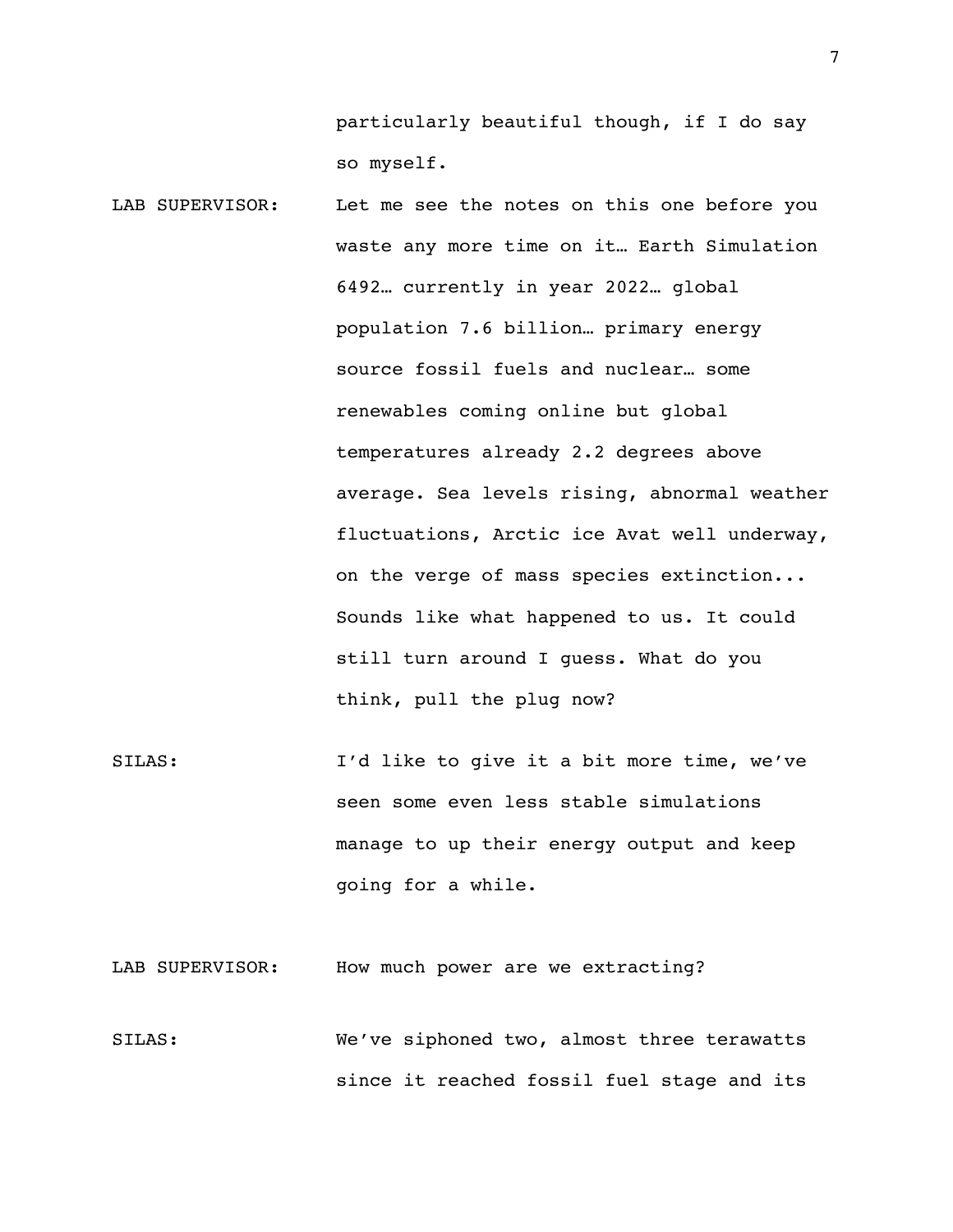production is increasing rapidly. It'll give us five terawatts per cycle. Unless it selfdestructs too quickly. The avatars in this one are slow learners. They're not worried about the rising temperatures or chaotic weather patterns from what I've seen.

- LAB SUPERVISOR: We can only run simulations that develop into Kardashev Type One civilizations very quickly or they're pulling more power than they generate.
- SILAS: This is at .7 currently but I'd really like to see where it goes.
- LAB SUPERVISOR: Give it another week, max. Then I punch in the terminate code if we're not siphoning five terawatts per cycle. We can't afford to keep simulations running that don't give us 20% more than they take to run, minimum.

SILAS: Dope.

SUPERVISOR: What's 'dope'.

SILAS: Something the younger avatars in this simulation say. I've been hearing it in there all day.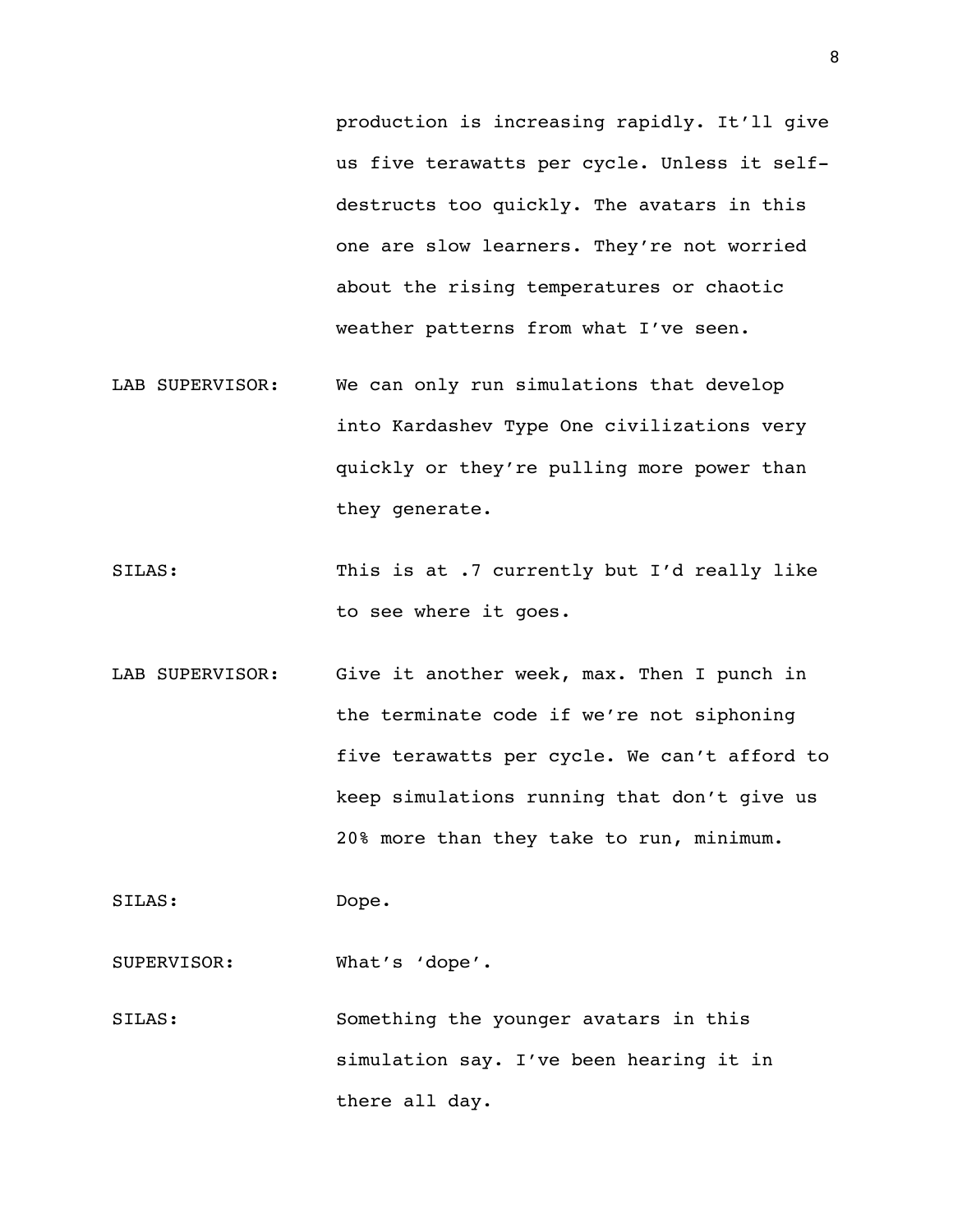- LAB SUPERVISOR: Are they informing your dress sense as well? These sweaters with the zip and the hood attached. Very strange, especially for our climate. And the blue pants you wear every day… There's something different about you.
- SILAS: I call this a hoodie, and these jeans. I find lots of them scattered around outside the compound, piles of clothes and suitcases… I guess they were popular with people who made it this far north. I programmed them into the simulation also, the avatars are all wearing them now. They love them, so comfortable.
- LAB SUPERVISOR: You haven't been interacting with the avatars have you? You know that's grounds for expulsion.

SILAS: I thought interaction wasn't possible.

LAB SUPERVISOR: Well no, but theoretically… that's why you have to wear a tether when you're programming a simulation, just in case you go losing touch with reality in there. It's fun to play God but don't get obsessed, it's not healthy.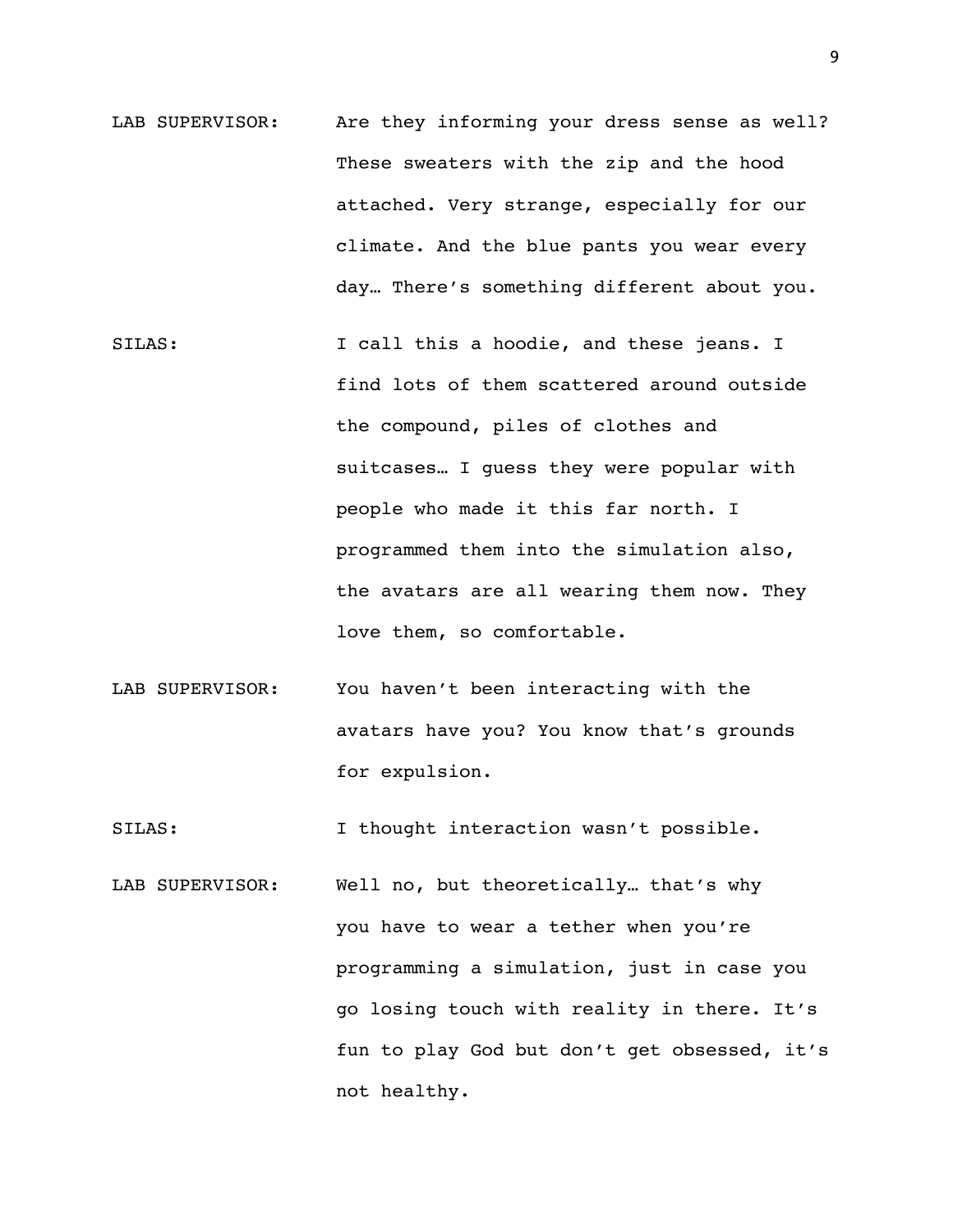SILAS: Nothing around here is healthy.

LAB SUPERVISOR: Even so... And stop wasting so much time on details! Bird calls?! How would you even know how they should sound, you've never heard a real bird!

### SOUND: FADE OUT ON THEME SONG

### **EPISODE ONE**

**SCENE TWO: Ext. Compound, 2122 – Night**

SECURITY SYSTEM: Please show ID to exit. (SOUND OF ID BEING SCANNED) Thank you, Silas Brenner. Destination?

SILAS: Dorm 21, East Wing.

- SOUND: LAB DOOR SLIDING OPEN AND SILAS EXITING TO THE SOUND OF GENERATORS RUNNING IN THE BACKGROUND. HIS FOOTSTEPS WALKING TO HIS DORM, THE BEEP OF HIS ID OPENING THE DOOR. DOOR CLOSES AND GENRATOR SOUND FADES AWAY
- SECURITY SYSTEM: Welcome home, Silas Brenner. It's currently 117 degrees Fahrenheit at 6:09pm, July 9th, 2122. You have… 13 of 20 power units left for today. You have… 7 of 10 water units left for today. You have… unlimited food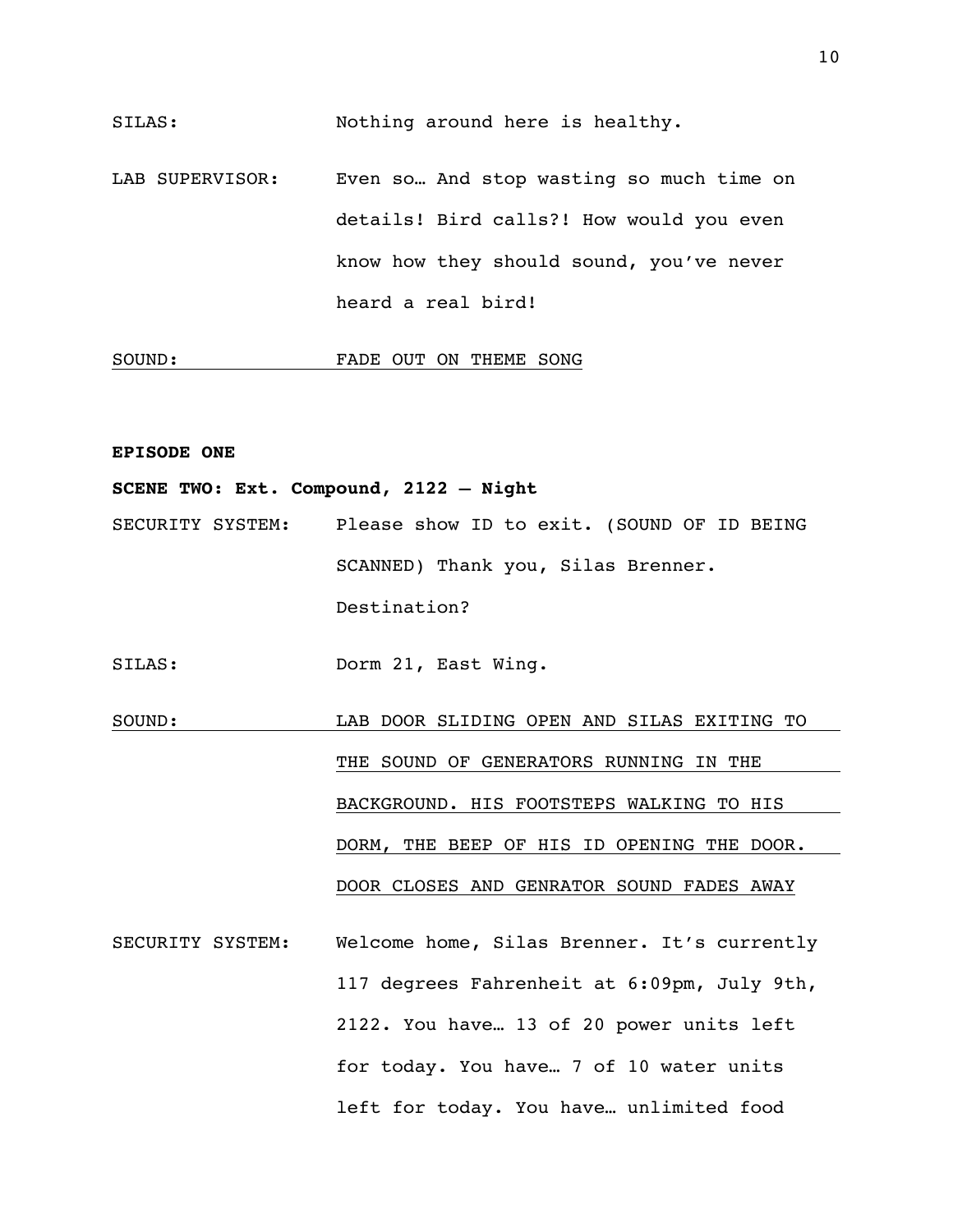powder and… two protein packs left for today. Cloud Nine thanks you for your contribution.

- SILAS: And I thank Cloud Nine for creating all things.
- JUAN: 20 power units, the Cloud must love you! Want a beer?
- SILAS: Your name's Juan, right? Thanks. I'm Silas. I just got transferred to this dorm. Ha, no not feeling much love currently. I'm running a simulation that's burning more power than it's creating. Hey, this beer is actually cold!
- JUAN: I get 50 power units a day. I can afford to run a little fridge in my room. I'm an Uploader so… there are some perks.

SILAS: Wow, so you've met our overlords.

JUAN: A few. Not too many being uploaded these days.

SILAS: Yeah. I guess Cloud Nine's getting too crowded for the rest of us.

11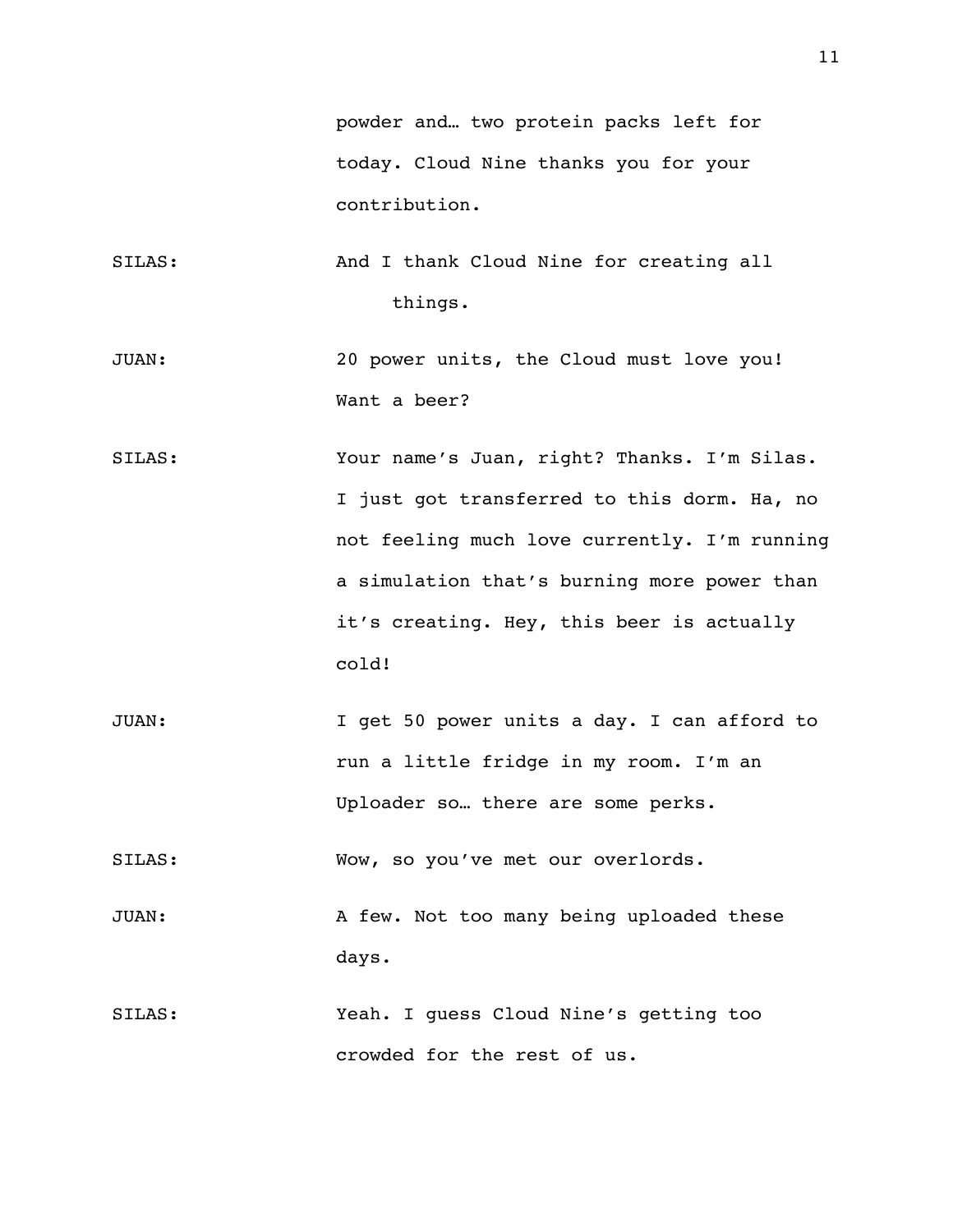### SOUND: ANOTHER RESIDENT SWIPING INTO THE DORM

- SECURITY SYSTEM: Welcome home, Roberta Garver. It's currently 117 degrees Fahrenheit at 6:10pm on July 9<sup>th</sup>, 2122. You have... four of ten power units left for today. You have… three of ten water units left for today. You have unlimited food powder and one protein pack left for today. Cloud Nine thanks you for your contribution.
- ROBERTA: And I thank Cloud Nine for creating all things. Hi Juan, how are you?
- JUAN: Hot. But I've got some cold beers here. Want one?

ROBERTA: Sure, thanks. And you must be the new guy.

SILAS: Yeh I just got transferred in last week from the south pod. Silas. Hi.

ROBERTA: Roberta, nice to meet you.

SILAS: Programmer?

ROBERTA: No, Maintenance. Cooling towers. Been dangling 600 feet above ground all day.

SILAS: What can you see from up there?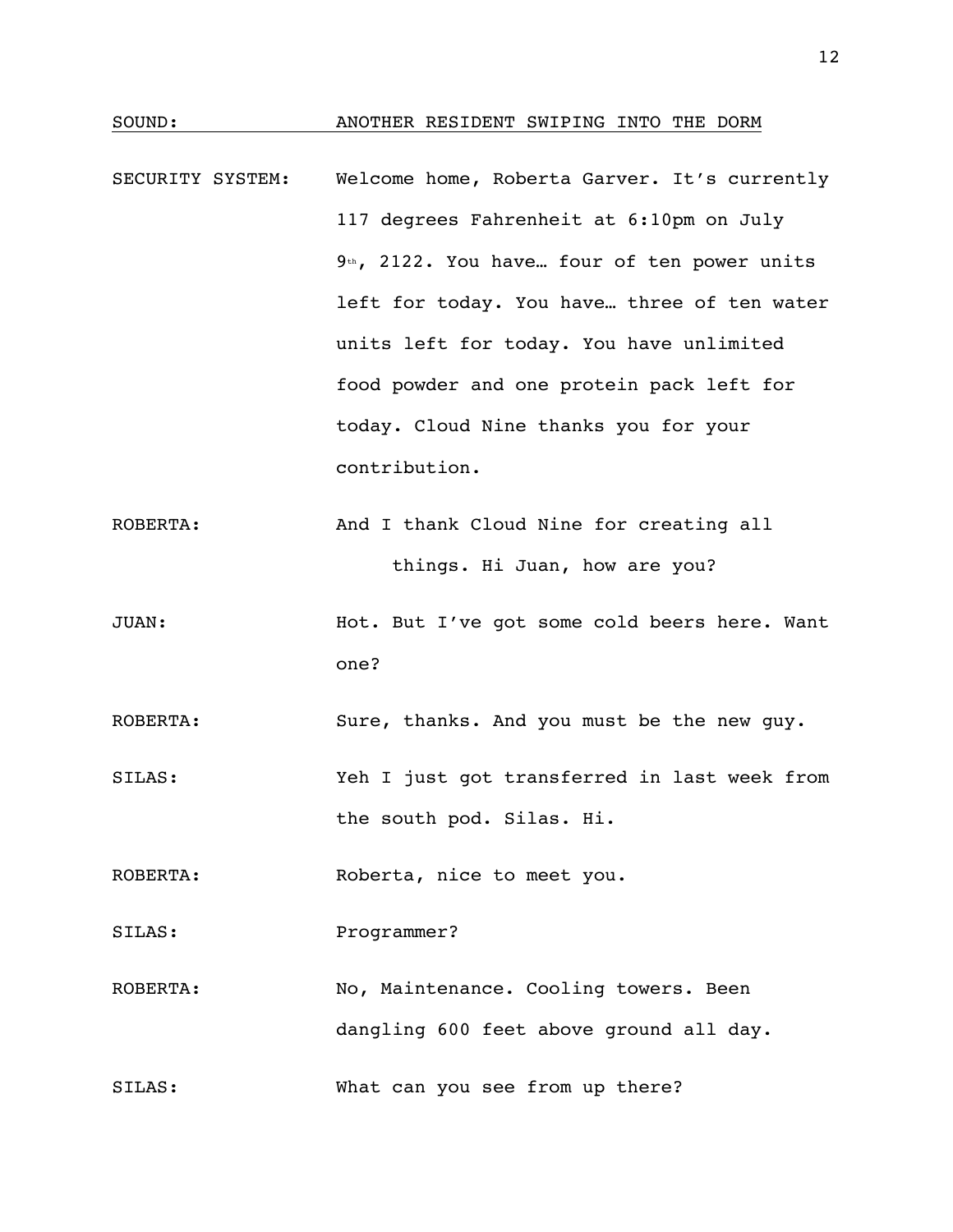ROBERTA: Over the wall, for starters.

JUAN: Whoa. And what exactly is out there?

- ROBERTA: It's protected information but... not much. No people of course. On a clear day, methane explosions in the distance over Greenland… clouds of mosquitoes… miles of our solar panels… some starving coyotes trying to dig their way in…
- JUAN: Damn. If they could taste this food powder I don't think they'd waste their time.
- ROBERTA: Food powder is better than no food powder.
- JUAN: Mine dried into a paste this morning while I was eating it. So I made these little statues out of it. This one looks just like our head of security, see his big hooded eyes?

ROBERTA: Weird. But impressive.

JUAN: This is some serious artistry right here!

SILAS: Looks like Play Doh.

JUAN: Play what?

SILAS: They look like what kids make sometimes in

13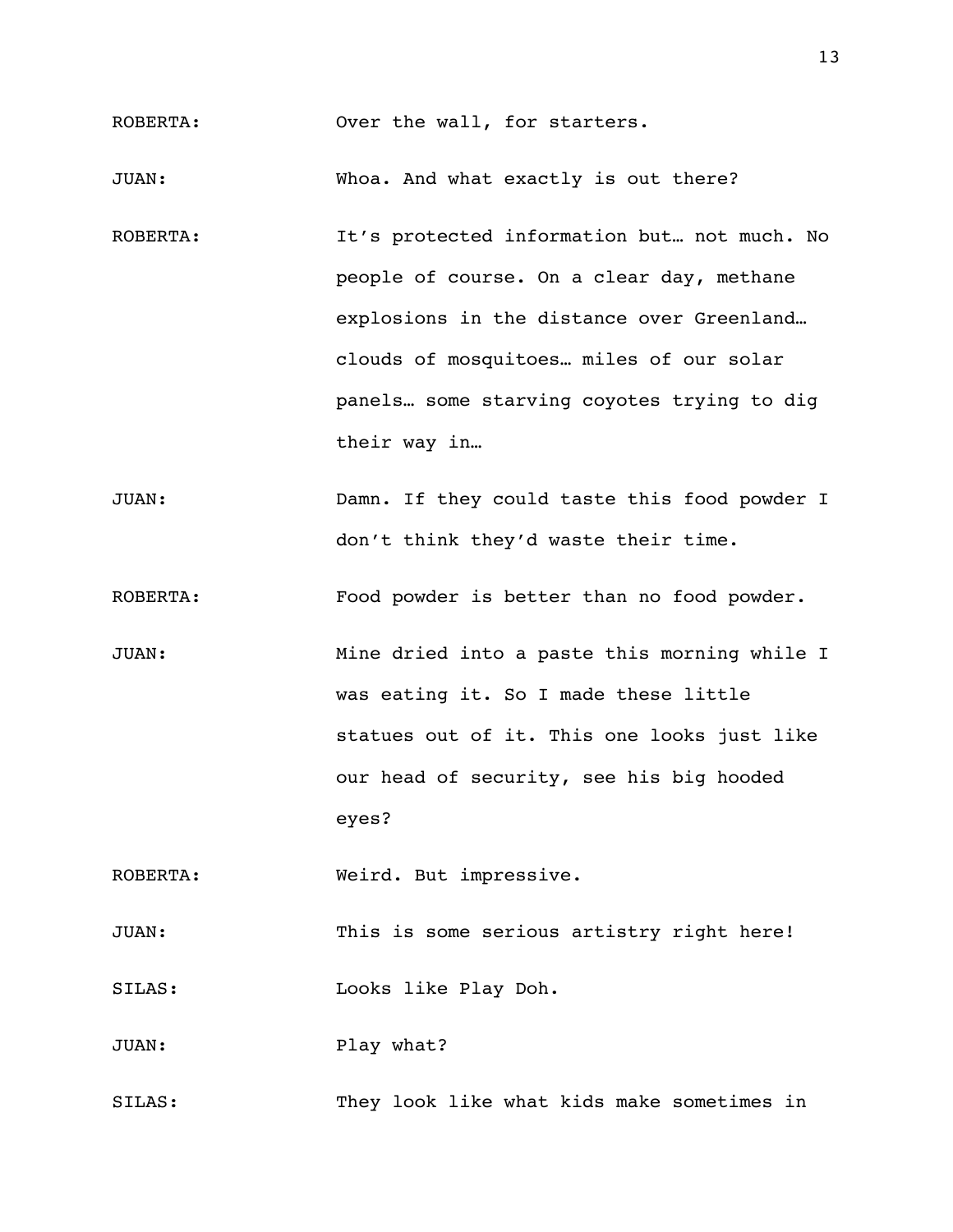the simulation I'm running, out of this colored clay stuff that doesn't dry out. They make it into little statues like that.

ROBERTA: Something that doesn't dry out, that sounds nice. It must be fun to work on the simulations.

SILAS: Yeah, some of them develop in beautiful directions. Almost makes you sad when they reach the end of their productive life. This one I'm working on now, the avatars have built some gorgeous cities, there's one with really tall buildings, much taller than our cooling towers, with green mountains all around, they call it Hong Kong. Or another where all the buildings are pink… Jaipur I think they named it. And the different life forms that develop in there, all evolving from relatively simple coding. Today I was fixing a few technical bugs in a forested area, I named it the Amazon to make our overlords on Cloud Nine happy, and my counter said almost three million separate animal species had co-evolved to inhabit that same space. Amazing. But there's one

14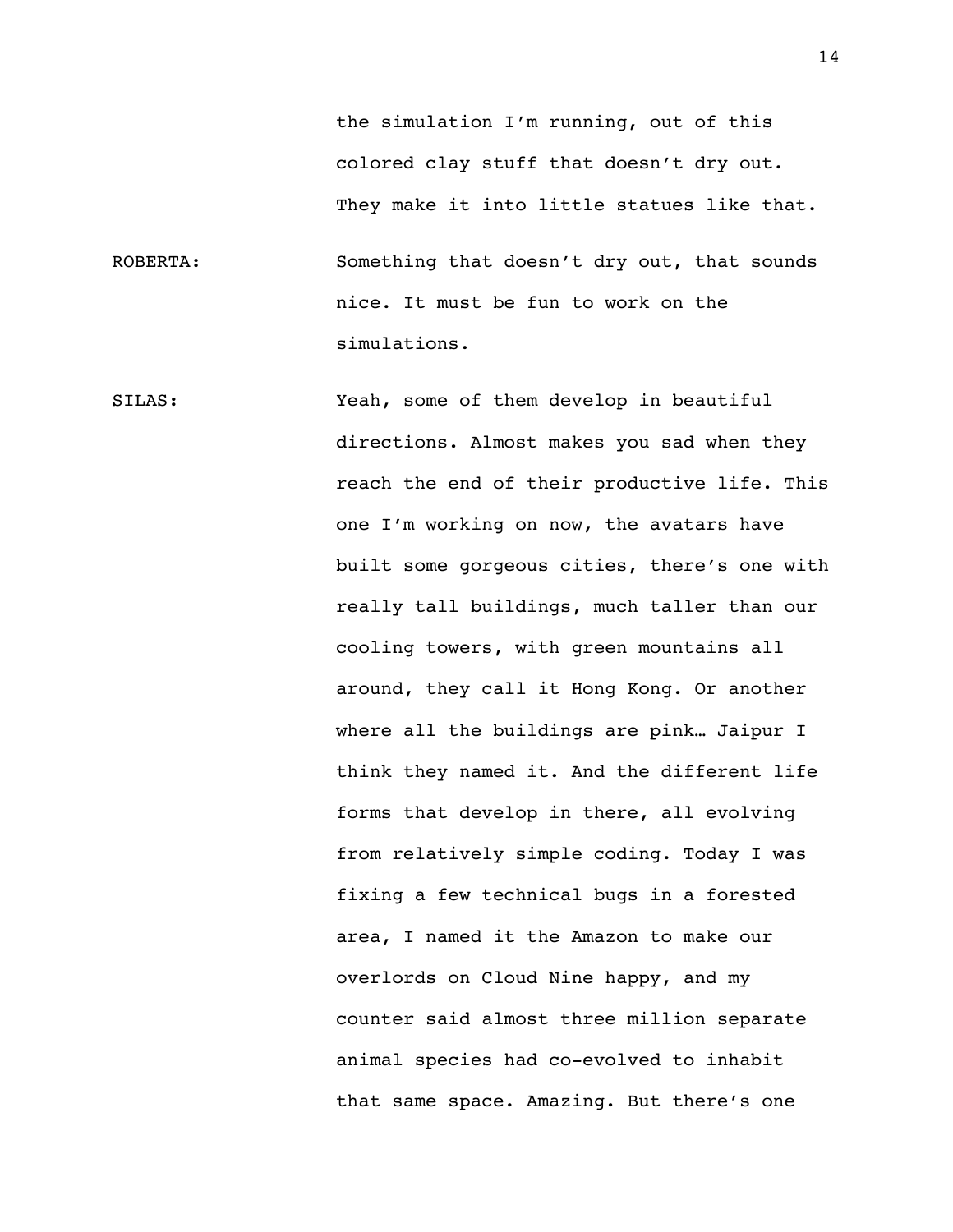spot I like best, it's called Central Park. It's in a city called New York. The avatars built it, dredging a swamp and clearing away huge boulders, planting 25,000 trees… it goes to my heart how much work they put in. It has a big grassy area where people play games, nap, relax.

- ROBERTA: Imagine being able to relax outdoors without dying of heat stroke.
- SILAS: Yeah. There's a pond there I love too. I've filled it with all kinds of turtles and fish.
- ROBERTA: Sounds like you're really invested in your work.
- SILAS: Yeah, I try and model the simulations on what our world used to look like, as much as I can. Kind of a tribute to how our planet was before it went off the rails.

JUAN: Programmers can go out past the wall right?

SILAS: Yeah I have a research pass. I go out and sift through the dumps, see what I can unearth. A lot of stuff piled up out there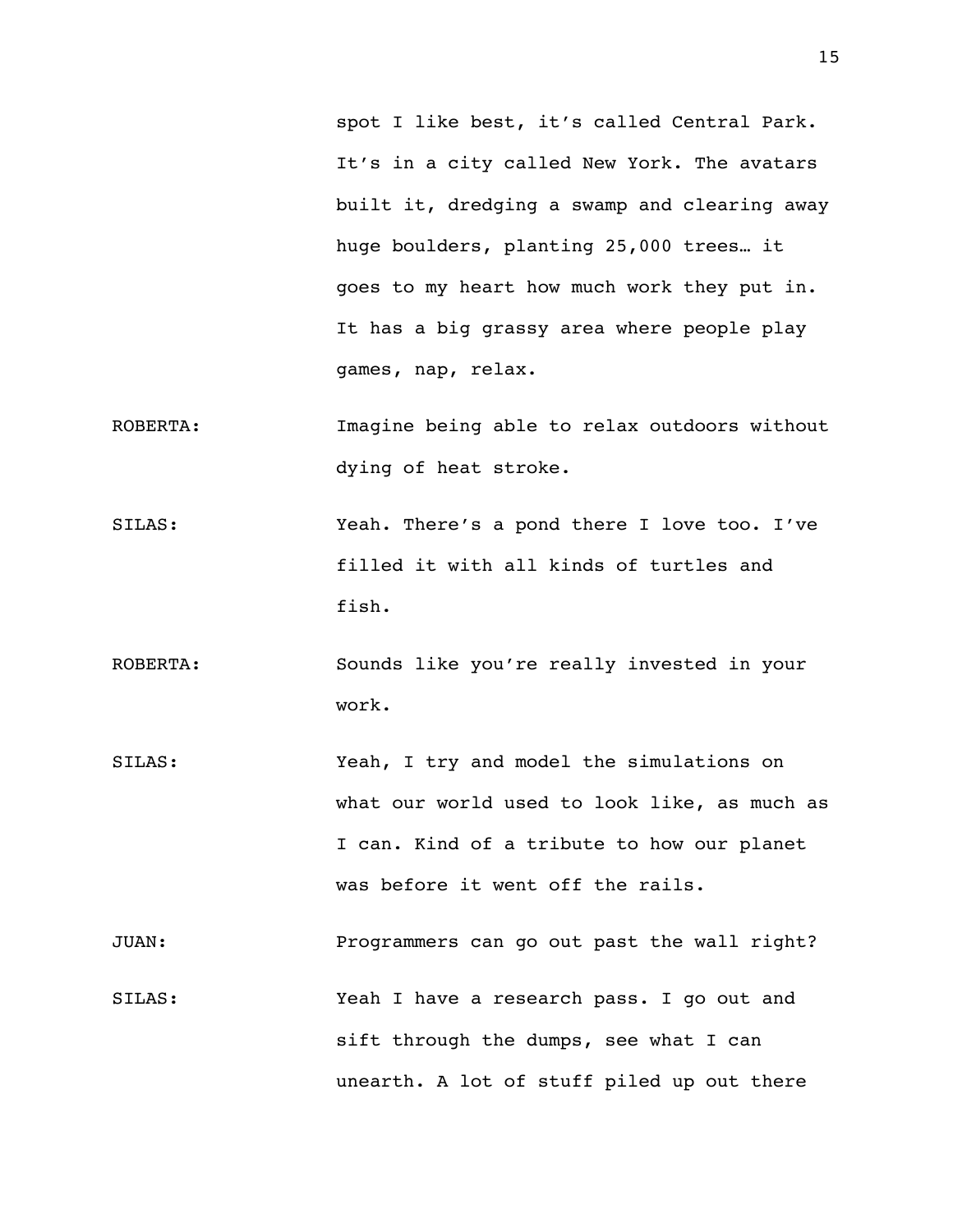JUAN: Oh man! Will you take me out some time? I've never been outside the compound.

ROBERTA: Shhhh!

- SILAS: (LOWER VOICE) Maybe you can borrow my pass sometime.
- JUAN: And your weird clothes so I look like you? Wow, thanks. I'll think about it. Don't want to risk not getting uploaded but it would be pretty cool.
- ROBERTA: Risky. No one's survived for long outside the compound. If you don't get back in…

JUAN: I know.

- SECURITY SYSTEM: Power units low. Please switch account to avoid power cut-off.
- SILAS: I'll use mine.

SOUND: SILAS INSERTING HIS ID CARD INTO CARD READER

- SECURITY SYSTEM: Silas Brenner. Accessing 13 power units.
- ROBERTA: While we still have some light let me show you guys something I found in the cooling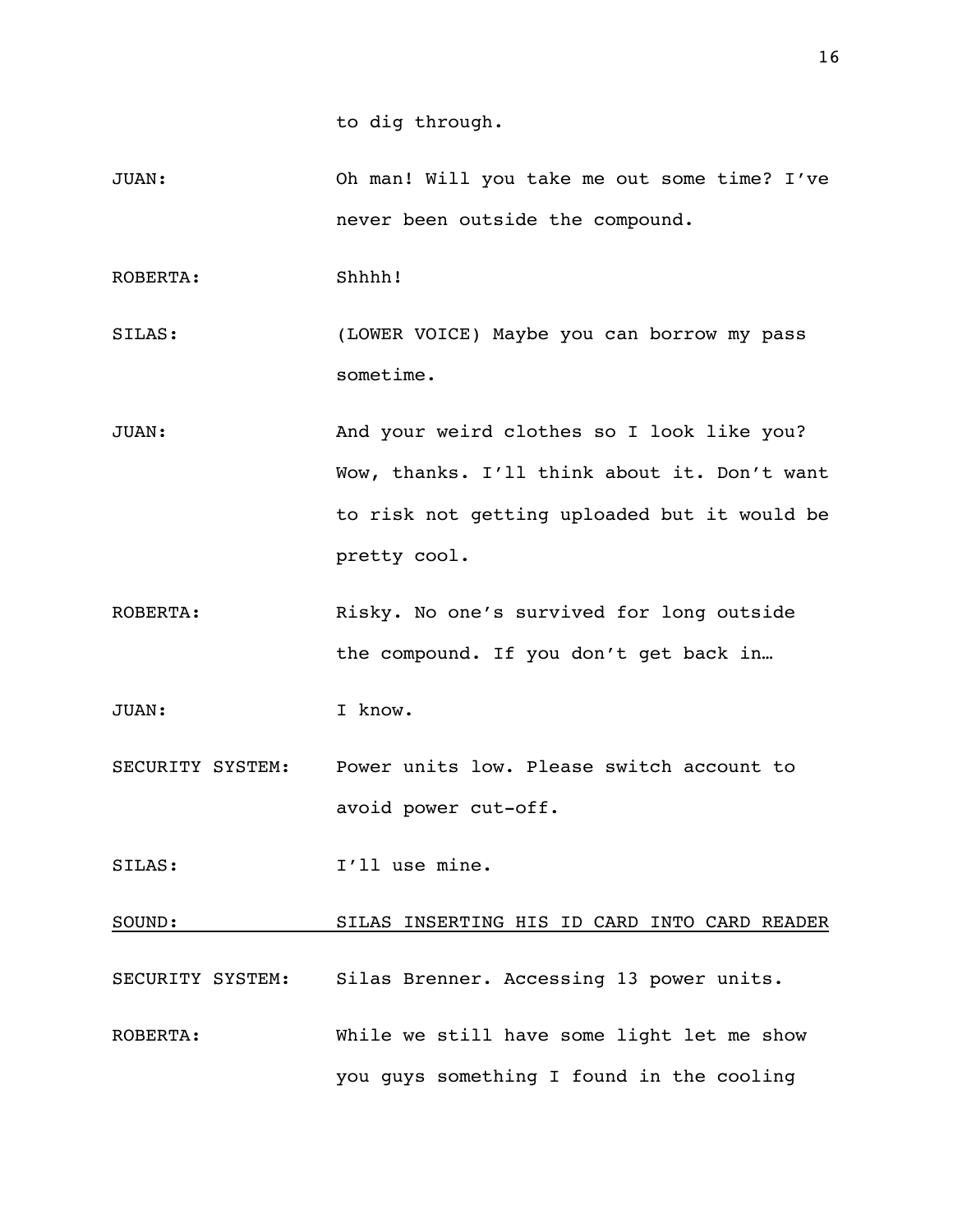tank yesterday. Be right back…

JUAN: Tell me what else is out there, in the dumps.

SILAS: Basically everything people were carrying with them, on the Northward Migration all those years ago. Plus whatever's blown up here in the tornadoes. A lot of packing peanuts for one. And people's most treasured possessions. Suitcases of photo albums, clothes, lots of cell phones, seems like people were really attached to their phones. Almost obsessed with them. Useful for research though, the ones that still work when I power them up. People would photograph themselves many times a day, putting tons of digital photos of themselves on a primitive kind of Cloud called Facebook, "selfies" they called them. Some of the phones even have these sticks attached, I think to take a photo of yourself when you were alone. Strange, they seem kind of lonely. Anyway there's plenty of great reference material out there. Some solar cars managed to make it up this far,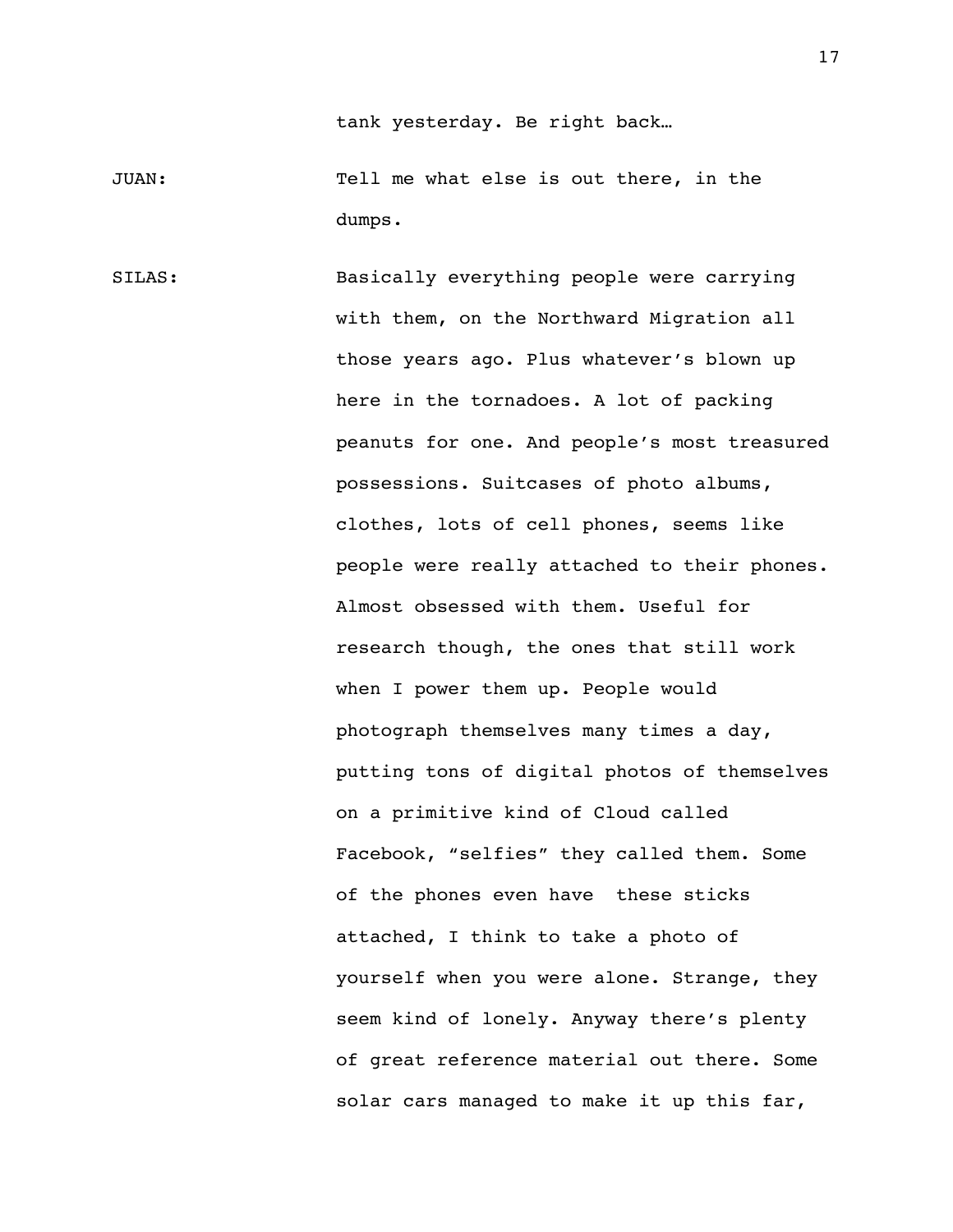they're loaded with stuff to look through.

JUAN: Cars, damn.

- SILAS: Yeah, and then of course the tanks that mowed everyone down are still scattered around, rusting. There are markers, for the mass graves.
- JUAN: My grandparents are out there somewhere. Buried. Just my parents were let in, they had experience making processor chips already, in a factory… They were both uploaded a few years ago after *30 years* of powering Cloud Nine. I'll be seeing them again one of these days.
- SILAS: I'm surprised you haven't been uploaded yet.
- JUAN: I'm near the top of the list, I think. But it's slow, you know… someone's got to stay out here to keep the power flowing up there.
- SILAS: Until we can get production where it needs to be.
- JUAN: We'll get there. It'll all be worth it when we're living forever on Cloud Nine.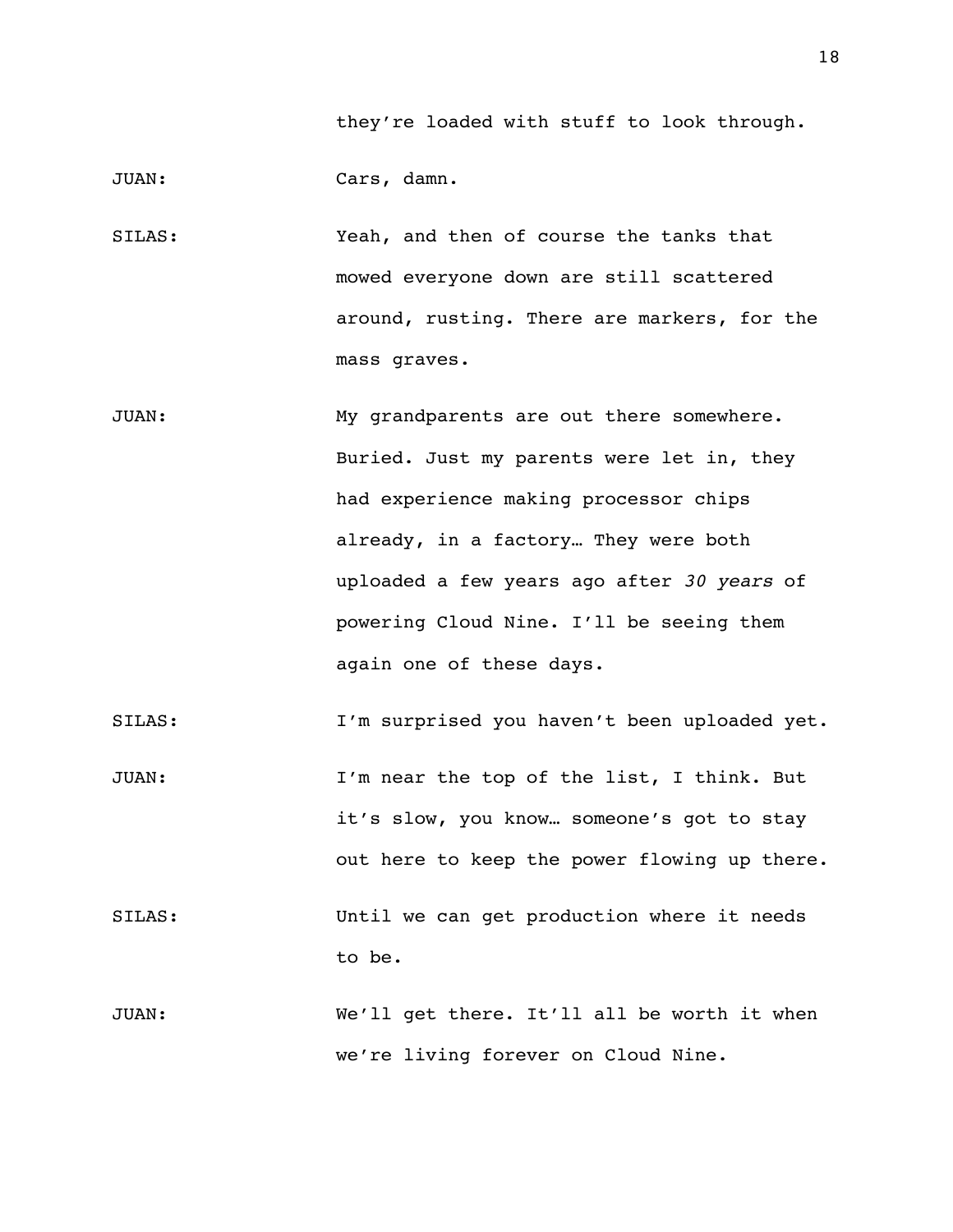ROBERTA: (re-entering) Cheers to that.

SILAS: What's in the box?

ROBERTA: Take a look at this creature. Pretty strange looking.

SOUND: A BOX PLACED ON THE TABLE AND THE LID PULLED BACK

JUAN: What the hell?!

SOUND: A SCARED FROG CROAKING

- SILAS: Let me see!
- ROBERTA: What is it?

SILAS: It's a frog! Look at those big back legs.

JUAN: What's a frog?

SILAS: Something dope that there used to be many of. Many different kinds.

ROBERTA: What kind is this one?

SILAS: Well, let me see… it looks to be a Costa Rican Gliding Tree Frog. I don't know how it could've gotten here though, thousands of miles north… it soars from branch to branch by spreading out the webbing between its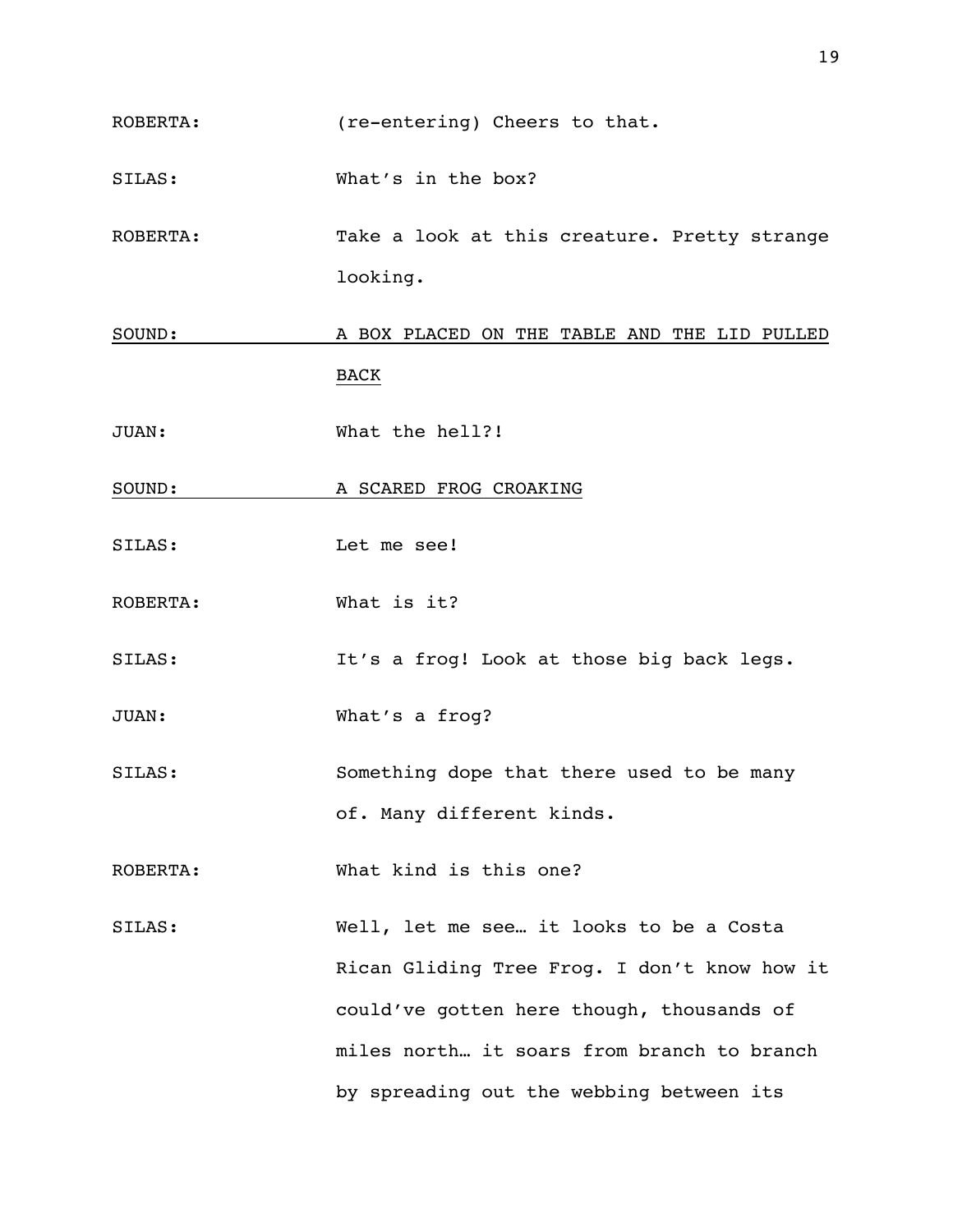toes, but there are no branches around.

- JUAN: A flying frog. How did it get in here? What a dopey color.
- SILAS: *Dope*. Green! It's a color we could use more of around here. The frog's skin changes at nightfall from pale green to dark green. Amazing creature.
- ROBERTA: I've been putting food powder in the box but it won't eat.
- JUAN: See? If it's not good enough for frog I'm not eating it either.
- SOUND: THE POOR FROG CROAKS SOME MORE
- SILAS: You know what? Can I borrow our little friend for a couple hours? I want to tweak some sounds in my simulation.
- JUAN: There's frogs in there?
- SILAS: Yep. There's everything in there.
- ROBERTA: Sure.
- SILAS: I'll bring him back. Come on Kermit.
- JUAN: What's Kermit?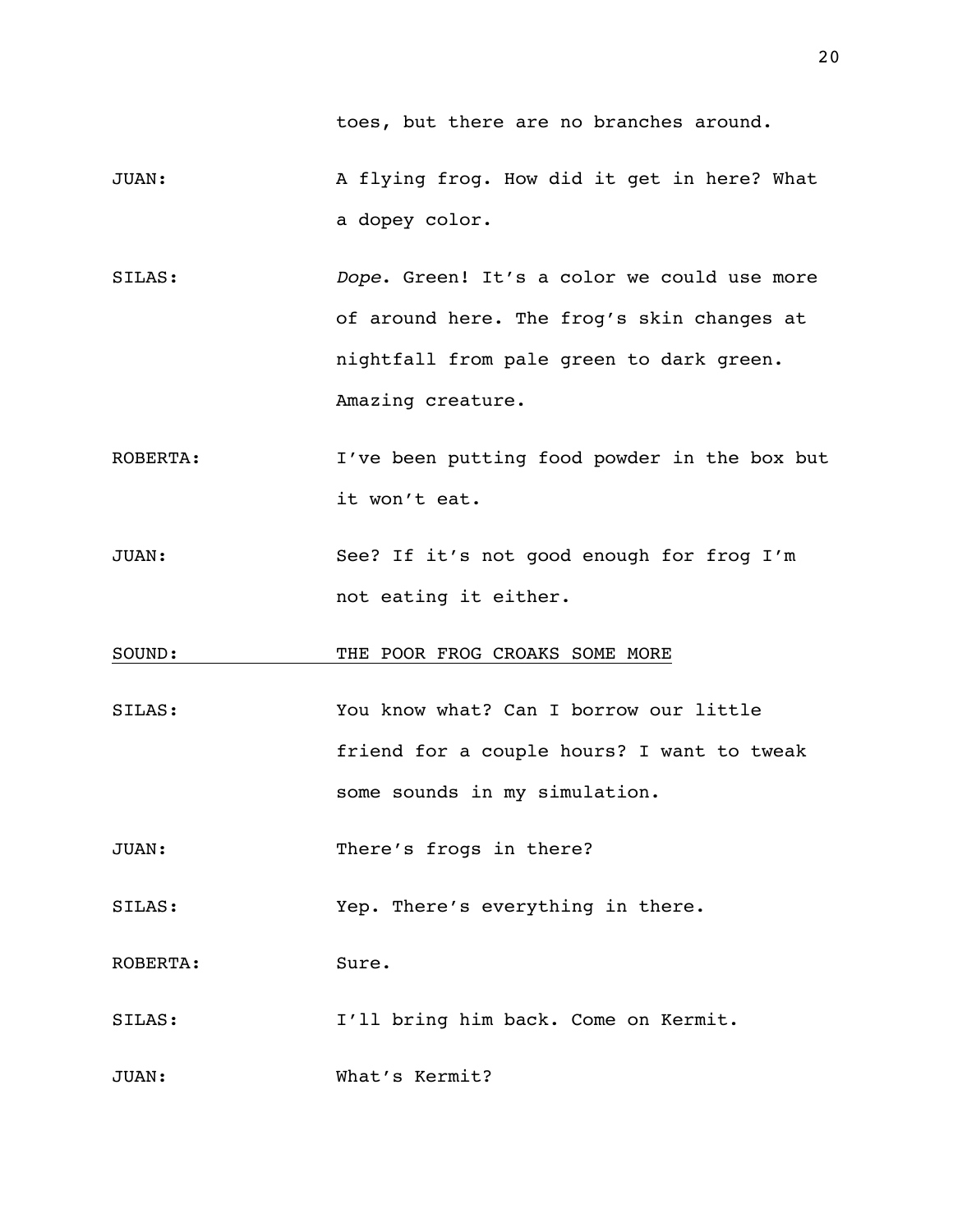SOUND: FADE OUT ON THEME SONG

#### **EPISODE TWO**

### **SCENE ONE: Int. Computer lab – Night**

SOUND: SILAS ENTERING THE LAB WITH HIS NEW FROG

### FRIEND

SILAS: Okay Kermit, here we are... meet Earth Simulation 6492. Simulation, meet a real live frog. Let me get strapped in here Kermie, and your voice is going to be cloned into a million Gliding Tree Frogs all over Costa Rica. You're going to live forever. Well as long as this thing is running anyway.

### SOUND: KERMIT CROAKS APPRECIATIVELY

Silas: Wish I had some of that coffee the avatars drink. Don't go anywhere Kermie, I'm going in.

## SOUND: SILAS ENTERING THE SIMULATION: LOTS OF BLENDED SOUNDS OF THE EARTH IN 2022 AS IF HE'S HOVERING ABOVE – SNATCHES OF DIFFERENT LANGUAGES, MAYBE HINDU CHANTING, THEN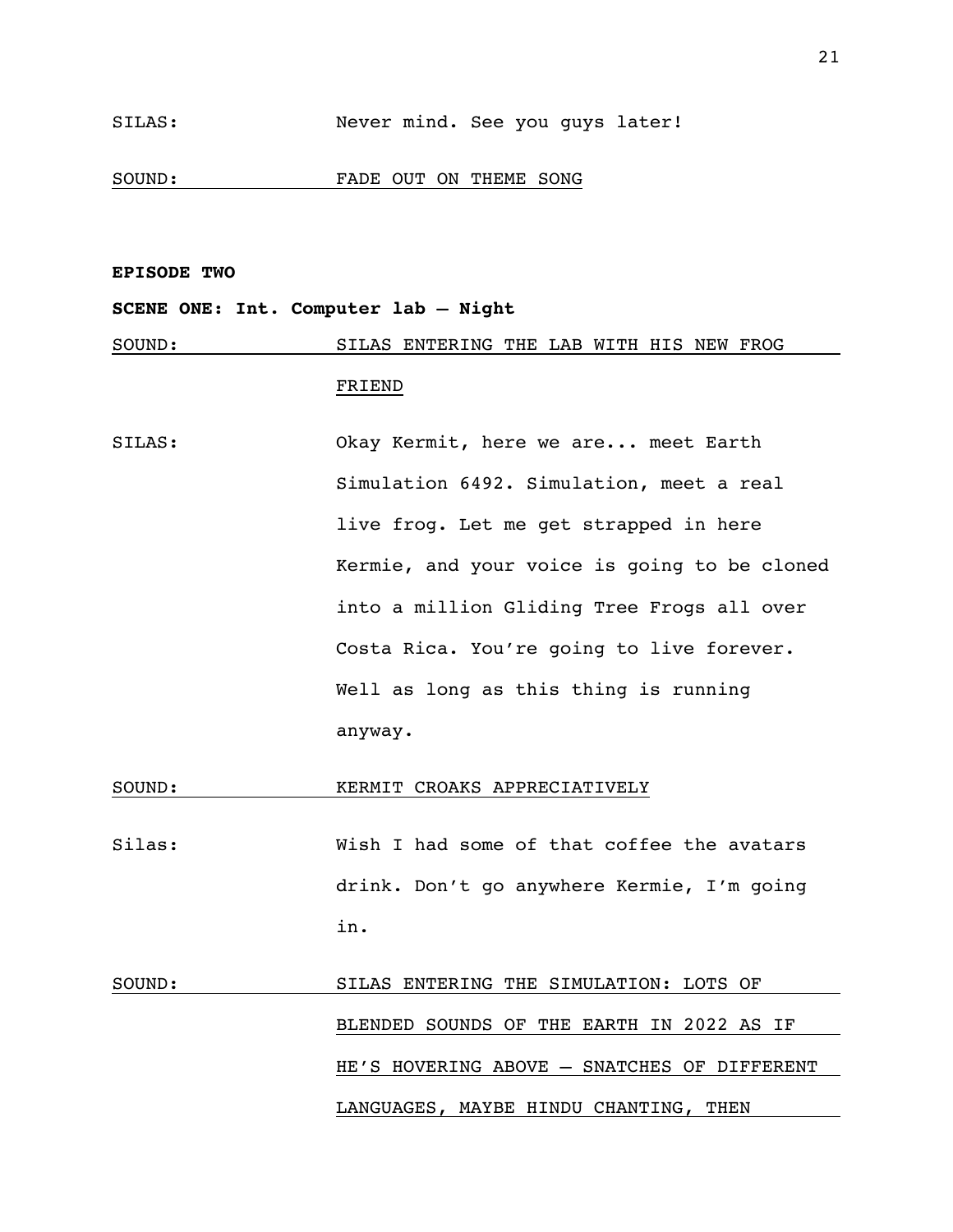ITALIAN, THEN TIBETAN THROAT SINGING, THEN TRAFFIC SOUNDS, THEN PORTUGUESE, THEN CHURCH BELLS, THEN CONSTRUCTION SOUNDS, THEN HE LOCATES HIS DESTINATION, THE COSTA RICAN RAINFOREST. THE SOUNDS OF THE RAINFOREST GET LOUDER, THEN WE GET A GOOD CHUNK OF RECORDED RAINFOREST SOUNDS, INCLUDING A FROG CHORUS. LET'S ENJOY THE FOREST SOUNDSCAPE FOR A MINUTE. FINALLY, OVER, CLOSER, SILAS'S VOICE CUTS IN

- SILAS: That's amazing. There's so much life… so different from the silence we live in now. I think I'll call this simulation the Unquiet Earth. Now let's just get these tree frogs properly tuned!
- SOUND: THE TREE FROG CHORUS MODULATES IN SOME WAY SILAS: There we go. That's beautiful. What's that? A Three-Toed Sloth! Just hanging out in a tree. Wow, to have your life buddy…

### SOUND: CHAIN SAWS IN THE DISTANCE. THE FOREST ANIMALS GO QUIET. MEN SHOUTING

SILAS: Shame they can't see what they have. Wish I could buy this thing some time. Or program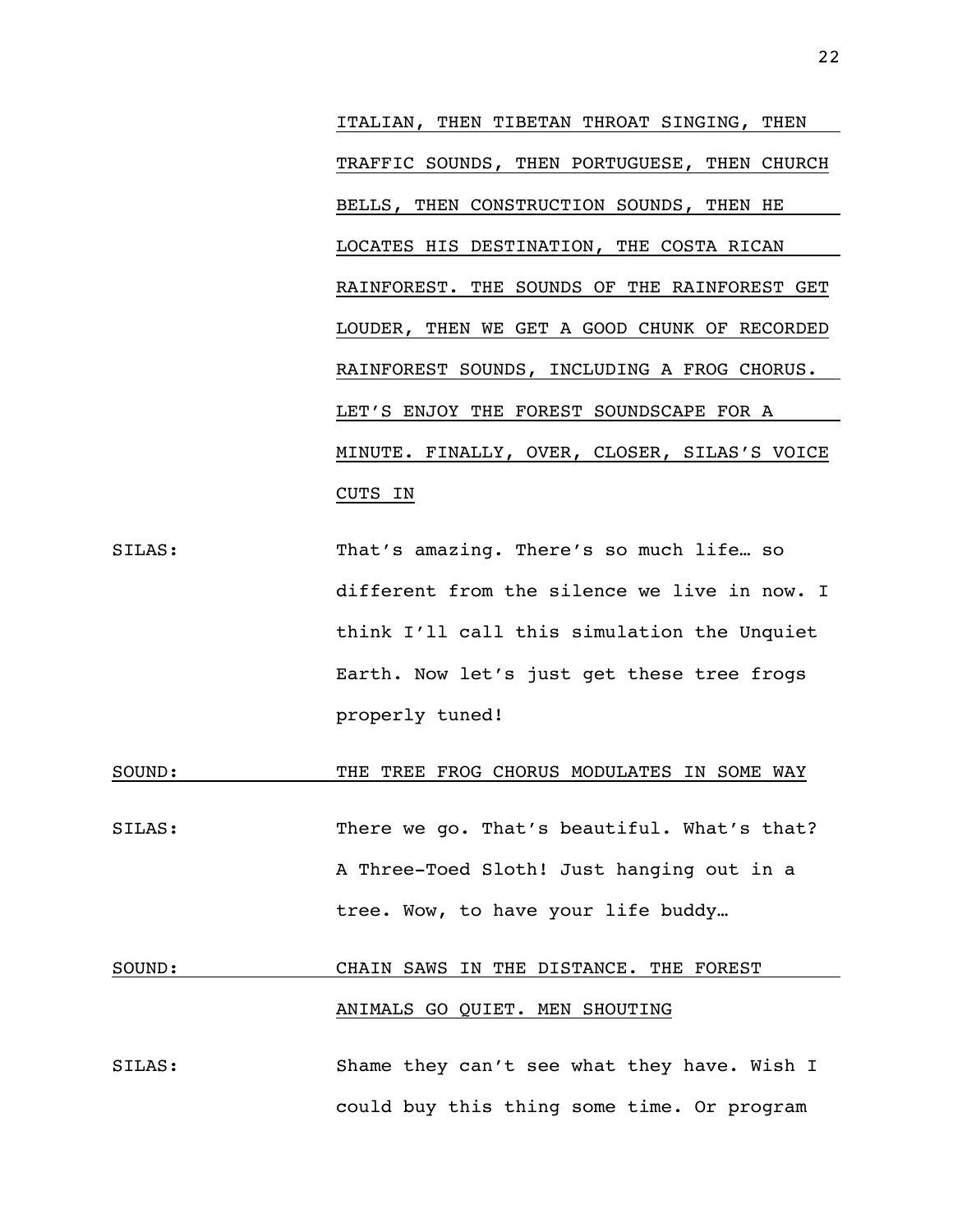SOUND: CHAIN SAWS GET MUCH CLOSER AND GRATINGLY LOUD. THEN ALL THE RAINFOREST SOUNDS GET FURTHER AWAY AS SILAS TAKES OFF FOR SOMEWHERE TO THINK. BLENDED SOUNDS OF THE PLANET AGAIN AND THEN WE HEAR THE SOUNDS OF NEW YORK CITY GETTING CLOSER: TRAFFIC, HONKING AND SIRENS, MAYBE A STREET PERFORMER WITH A NEW YORK ACCENT OR SOMEONE YELLING SOMETHING COLORFUL SO WE KNOW WHERE WE ARE, A BASKETBALL GAME, AS IF HE'S DRIFTING OVER MANHATTAN. THEN WE HEAR JUST THE SOUNDS FROM THE GREAT LAWN IN CENTRAL PARK – A BASEBALL GLANCING OFF A BAT, BIRDS, KIDS PLAYING. SILAS MAKES SOME SOUNDS OVER TO CONVEY HE'S JUST WATCHING AND ENJOYING IT, MURMURING "LOOK AT THAT", ETC. ELLERY: Dad. Dad! What're you doing? Dad? Why are

you just standing there?

SILAS: What?

ELLERY: Did you find the Frisbee?

SILAS: No, I... I... Can you see me?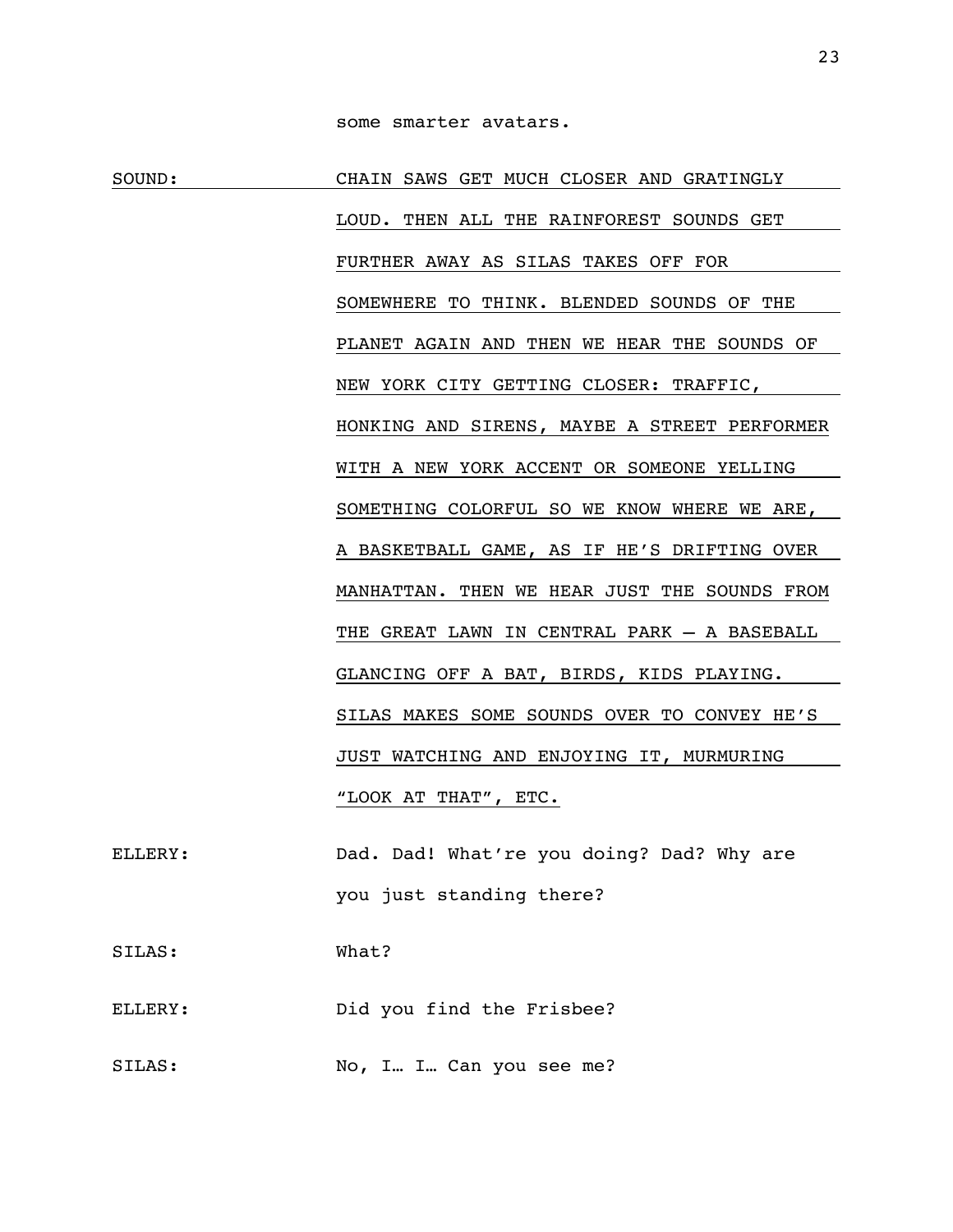- ELLERY: Well you're wearing a red shirt, so that helps.
- SILAS: No I mean how are you able to see me at all.
- ELLERY: What? 'Cause I have eyes Dad. It's time for lunch, let's look for the frisbee after.
- SILAS: I… frisbee? Oh wait, I remember finding one of those out in the dumps. Did I program that in?
- ELLERY: Why are you being a weirdo. Come on, aren't you hungry? We've been calling for you. Mom made my favorite, buffalo wings! And Ava's eating them all.
- SILAS: Interaction… this isn't supposed to be possible. Wait, buffalos have wings? I got that very wrong then. I'd like to see that.

### SOUND: THE TWO OF THEM WALKING OUT OF THE WOODS AND ACROSS THE GRASS

SILAS: What about bison, were they supposed to have wings too?

ELLERY: Haha Dad. Found him! Move over Ava you're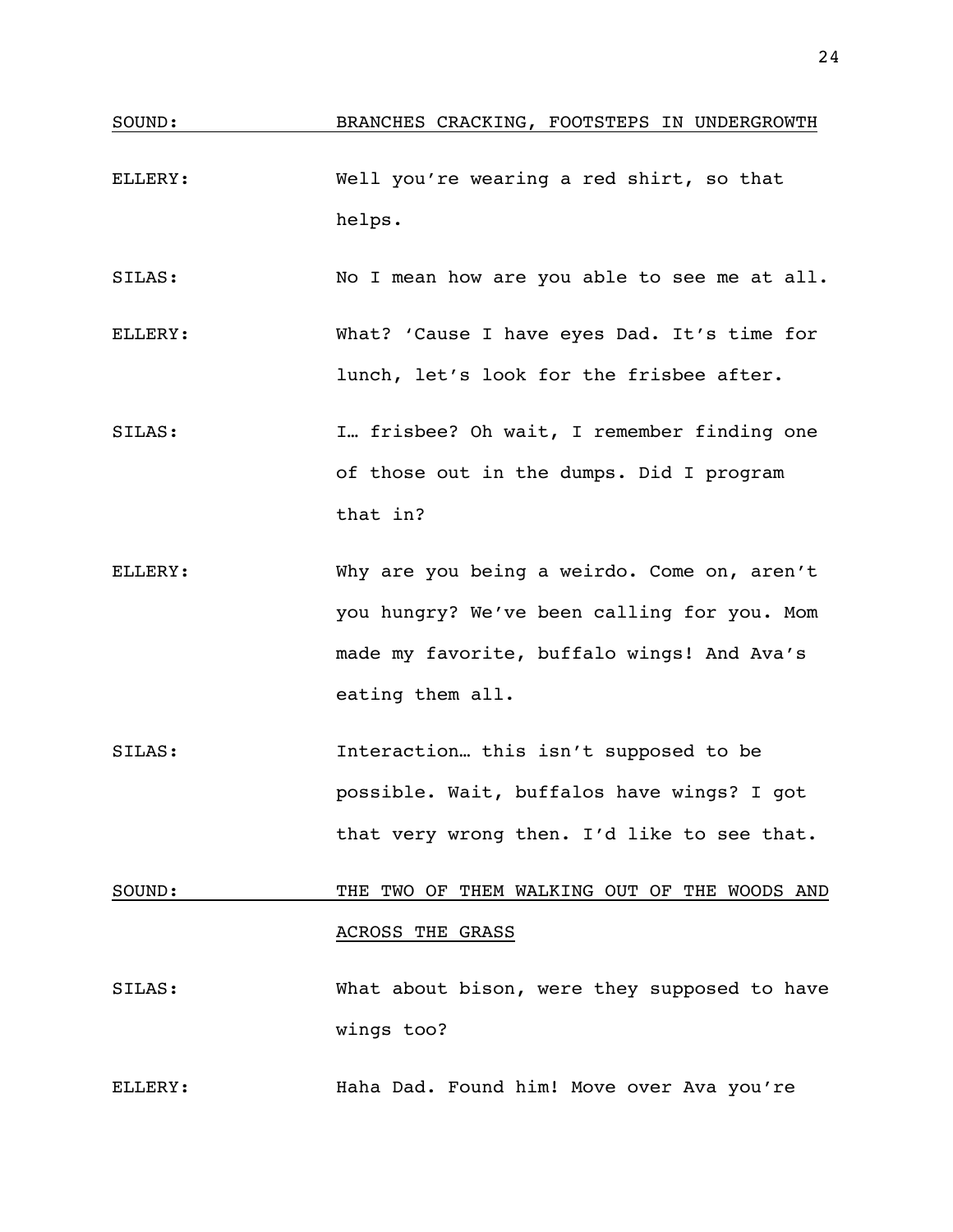hogging the blanket. There better be some wings left. Dad's calling them bison wings now. Give me some bison wings you hog.

- AVA: Only Dad knows the difference between a buffalo and a bison.
- ELLERY: Only Dad cares.
- HELEN: Don't be rude to your Dad, Ellery. Ava, leave some wings for your brother!
- SILAS: Can I see these wings? They're so small. How can a buffalo…
- HELEN: Sure honey, I thought you were going vegetarian again. I made you an avocado salad.
- SILAS: Avocado… and look at all these green leaves! Spinach I think!? God this looks amazing.

HELEN: Nice to have you so appreciative!

SILAS: It's so alive! Mmmm. I feel like He-Man eating this vitality.

ELLERY: Popeye Dad. He's the spinach guy.

HELEN: You can start taking salads to work again then. That reminds me, should we pick up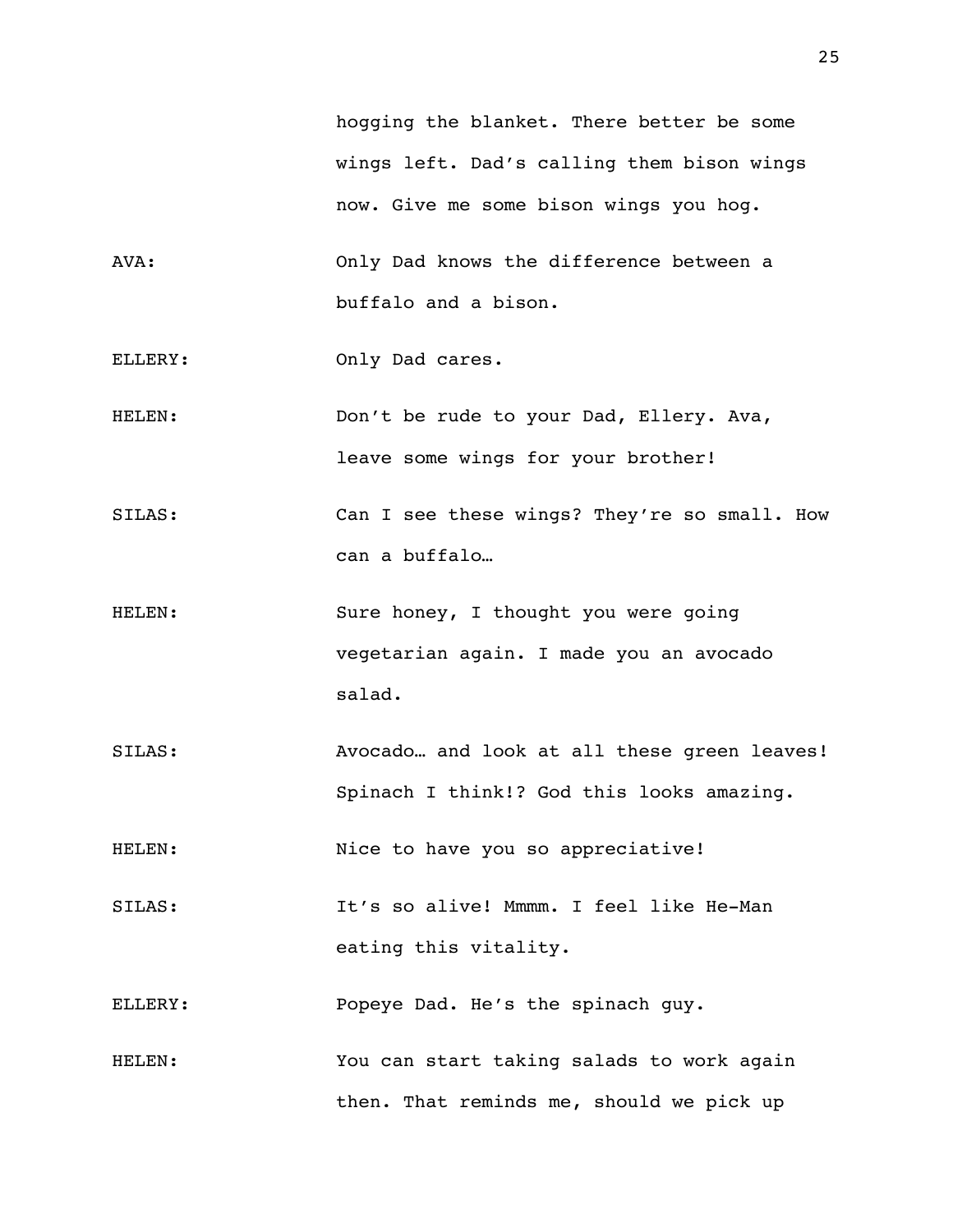some salmon on the way home? Ellery, don't make those faces at your sister.

ELLERY: I'm not!

HELEN: I saw you. The Hendersons are coming for dinner tomorrow. Would you like to do your grilled salmon? What time will you be home, you've been working later and later these days.

SILAS: Work... That's right!

HELEN: I know conservation is important but do you think the wetlands can survive without you working overtime tomorrow? I need your help with the Hendersons, you know what a handful they were last time. They're coming over at 7:30.

AVA: Are you a workaholic Dad?

SILAS: I don't think so, I...

- HELEN: What about talking to Richard. About the insane hours lately.
- SILAS: Richard. Oh my god. Of course. How strange… the Chesapeake Bay wetlands proposal…

26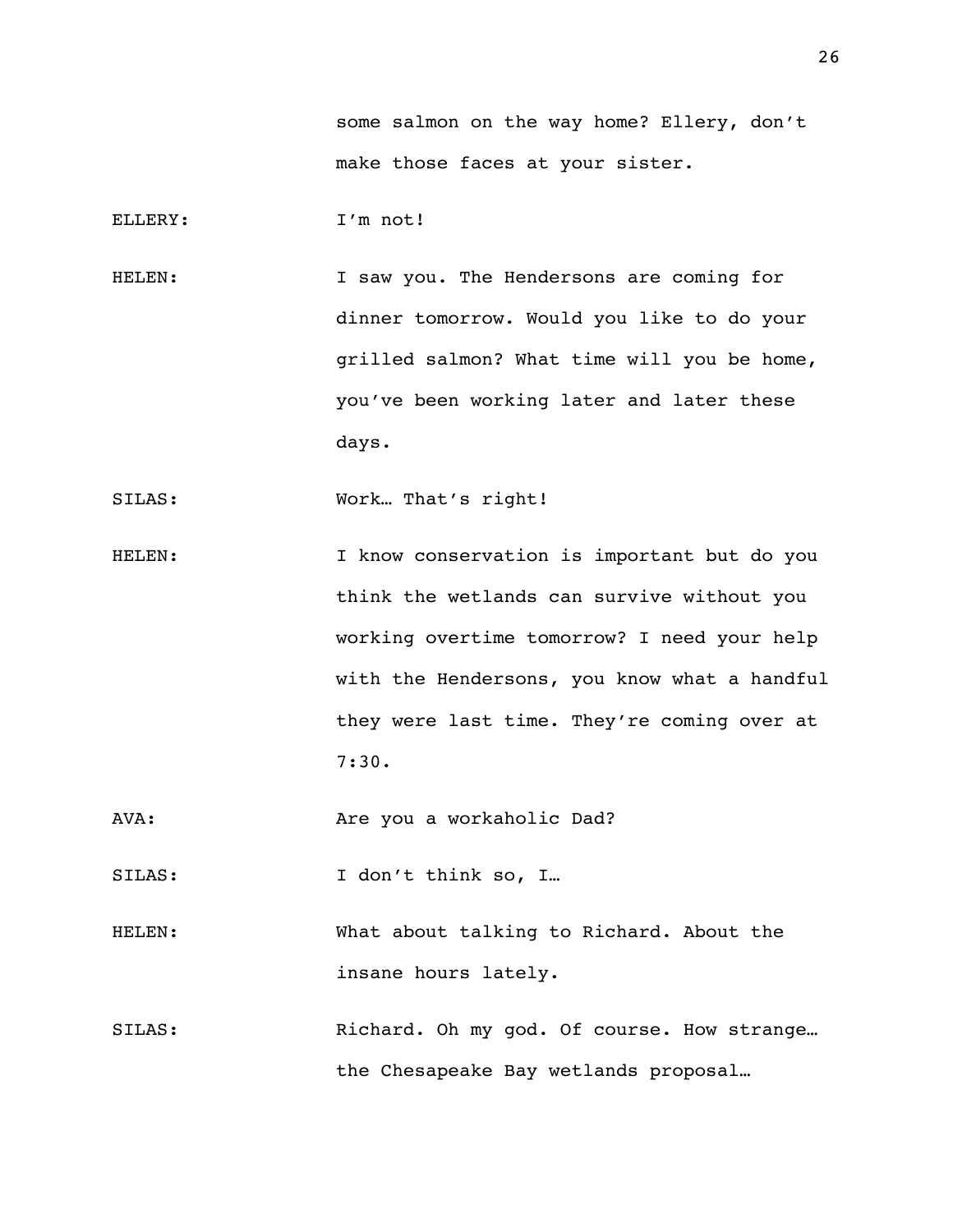### HELEN: What's strange?

- SILAS: Richard… and the office… I'd forgotten it all.
- HELEN: Good! It's nice to have you more present. Twins, have you looked at Turtle Pond today? I think I saw some egrets on the island. You two used to race down as kids and see who could spot the most birds out there.
- AVA: I think we're a little old for that?
- ELLERY: I am anyway.
- AVA: Yeah yeah, three minutes older. But way more immature.
- SILAS: Kids! Let's enjoy the day. It's gorgeous out here, there's life all around us. Who knows for how long? I don't want to miss a minute.
- HELEN: Silas! How nice.
- SOUND: SILAS KISSING HELEN
- AVA: Ew! Dad's kissing Mom. Disgusting.
- SILAS: You're wonderful, Helen. Your Mom's wonderful kids. Helen! Your Mom. Be good to her. Let's go look at the lake.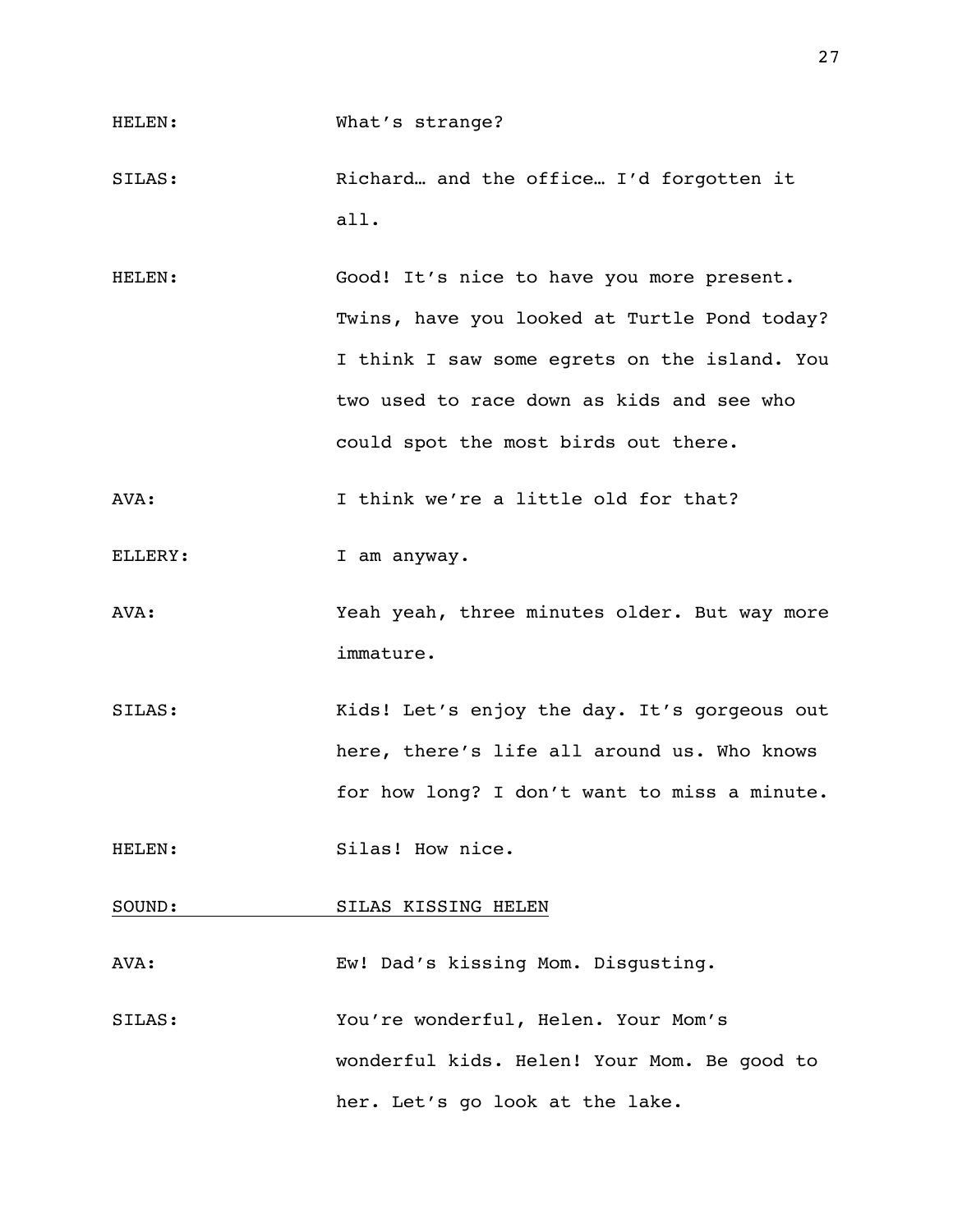### ELLERY: Dope!

SILAS: Who's going to get there first?

ELLERY: Me!

AVA: Me!

### SOUND: THE KIDS TAKE OFF LAUGHING, SILAS AND HELEN WALKING BEHIND

- HELEN: Ava you left your sandals! Never mind. It'll be nice this summer to take them to the house on the island, my parents don't get out there much anymore. It's probably falling apart now but…there's so much more to Greece than Athens and I think they're at the age now where they can really appreciate it. Meeting the cousins they don't know yet. Practicing their Greek I hope.
- SILAS: This summer. That will be amazing. I so want that to happen.
- HELEN: Well it is happening hon, it's all been booked. Don't tell me something's come up with work.

SILAS: No no, I was just remembering about the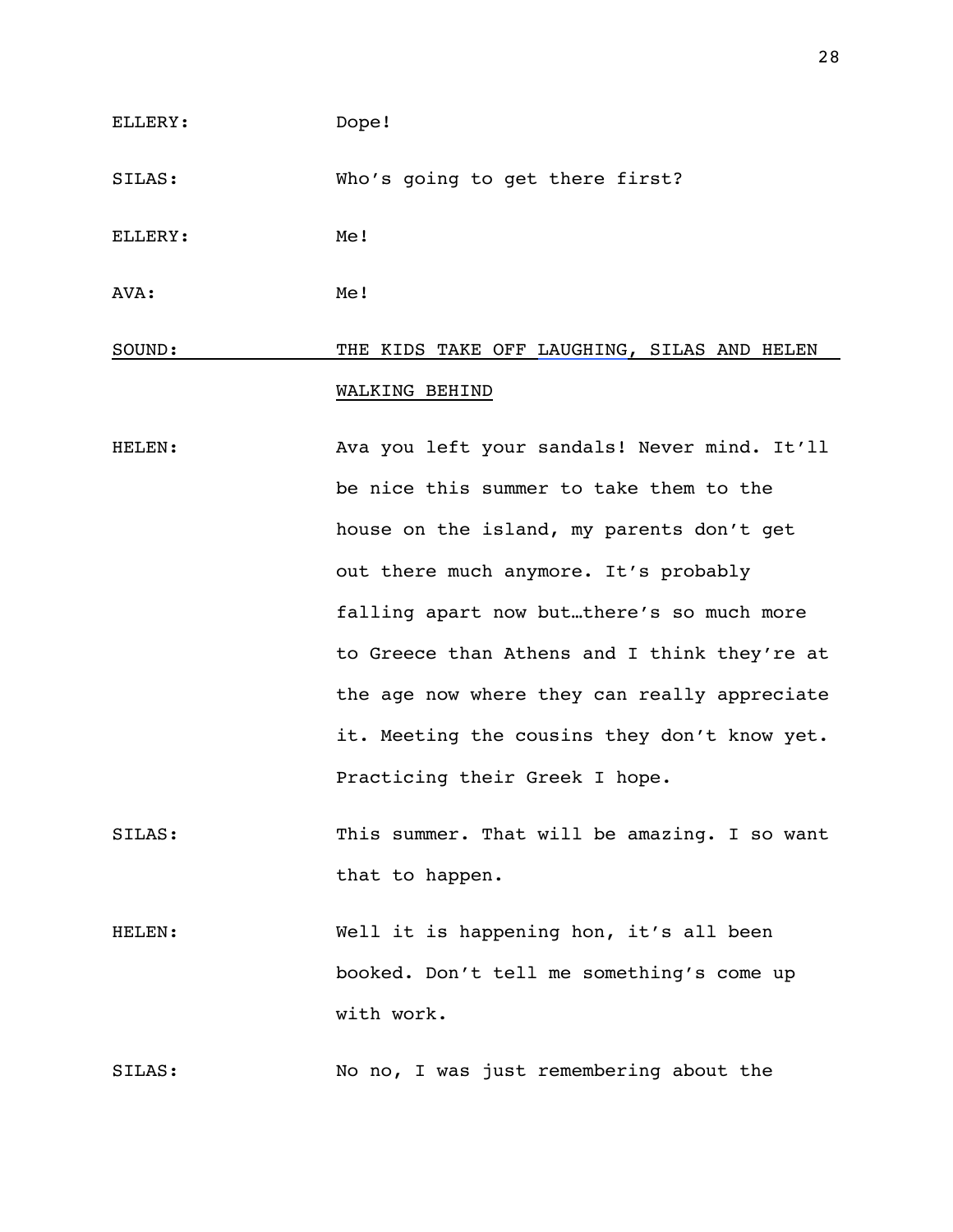trip. It'll be great to see your family.

HELEN: Ha! Haven't heard that one before. No I love the enthusiasm. Just doesn't sound like the Silas I know.

SILAS: *Am* I the Silas you know?

- SOUND: VOICE OF THE LAB COMPUTER OPERATING SYSTEM CUTS IN OVER THE PARK SCENE, SOUNDING LOUDER AND CLOSER
- OPERATING SYSTEM: Commencing power siphon from Simulation 6492. Siphoning 26,400 megawatts.
- SILAS: Did you hear that?

HELEN: Hear what. Hon, what is going on.

- SILAS: Helen I'm sorry, I thought I heard something. I've been having these weird thoughts. I'm scaring myself.
- HELEN: What kind of weird thoughts? Is this like before? I thought the disturbing thoughts had leveled out!
- SILAS: The It's… I just have this weird feeling like… like I'm somebody else, or have another life somewhere else. Like maybe this is a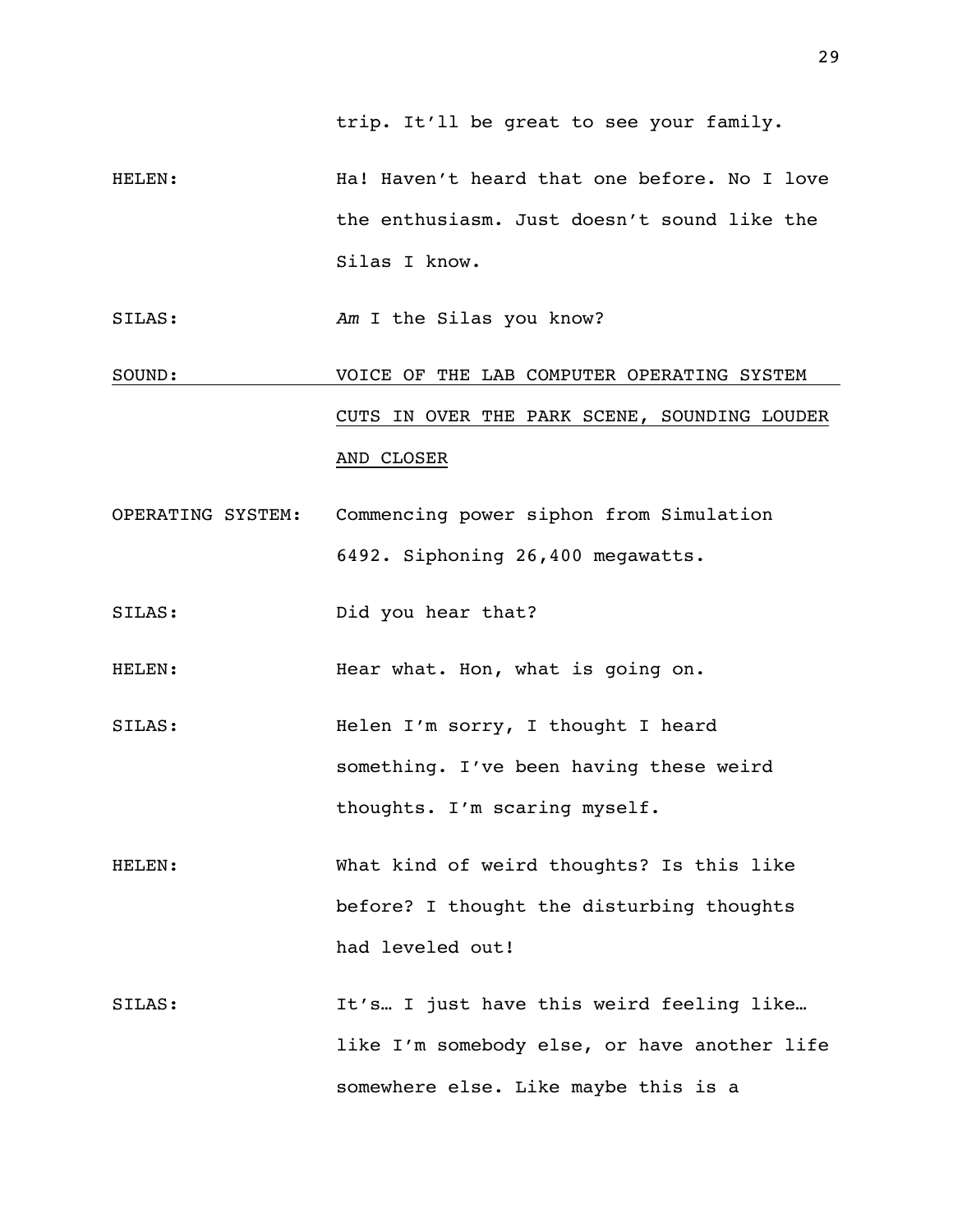simulation we're in, or…

- HELEN: A simulation? What does that even mean. Like a… computer program?
- SILAS: Yeah, maybe. I don't know. Probably not. I just am remembering things like I left a frog in a box on my desk…

HELEN: Richard has frogs in the office now?

- SILAS: …and it was nighttime… I don't know. Maybe I've just been working too much.
- HELEN: Or listening to the Hendersons too much. Computer simulations. They're spending too much time on the West coast. He's becoming one of those "tech bros". Ruining a great city like San Francisco… why don't people realize culture isn't a commodity, you can't say "oh show me the quirky nightlife, let me rent a cute place in the Mission", when you yourself are a baseball hat-wearing frat-boy manchild and actually take *away* from the character of the place just by being there. SILAS: What's a manchild? Wait, these people know about computer simulations? Maybe they can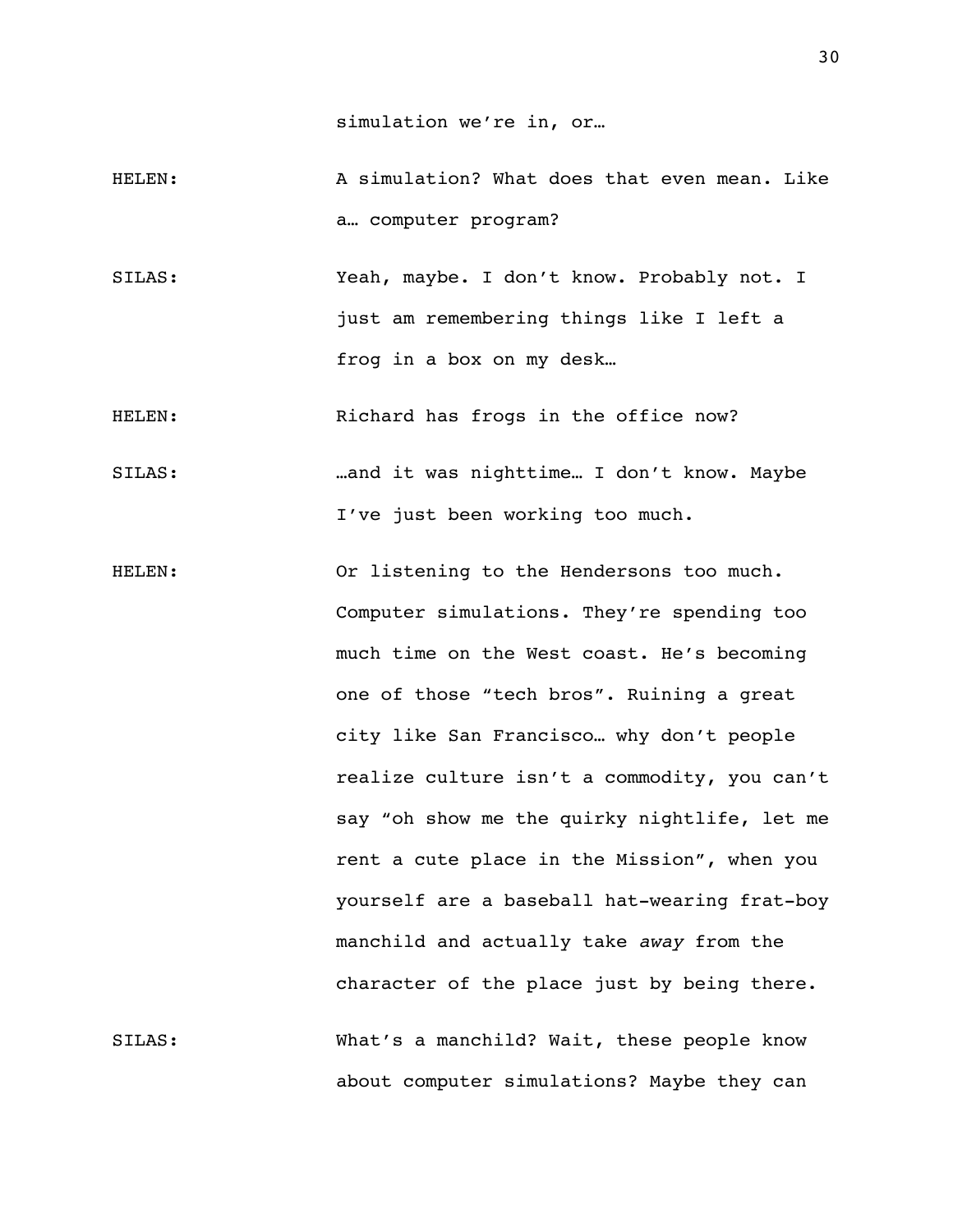help me…

HELEN: Ha.

SILAS: If you don't like these people then why are we feeding them salmon tomorrow?

HELEN: Because they didn't used to be like that! When they lived on 8th Street before his startup and the venture capital... and, because Liz is on the Board of the Performing Arts Academy and I want to pick her brain about getting Ellery in. It's all he talks about.

SILAS: Really? Acting?

HELEN: Where've you been, you know that! He's so talented… you missed his last play, when you were having your mental health issues… but he was quite something. Takes after my brother. What about getting an appointment to see Dr. Rothschild in the morning. Before work. Tell her about the disturbing thoughts, see if you should get back on the meds for a while…

SILAS: Yeah, okay.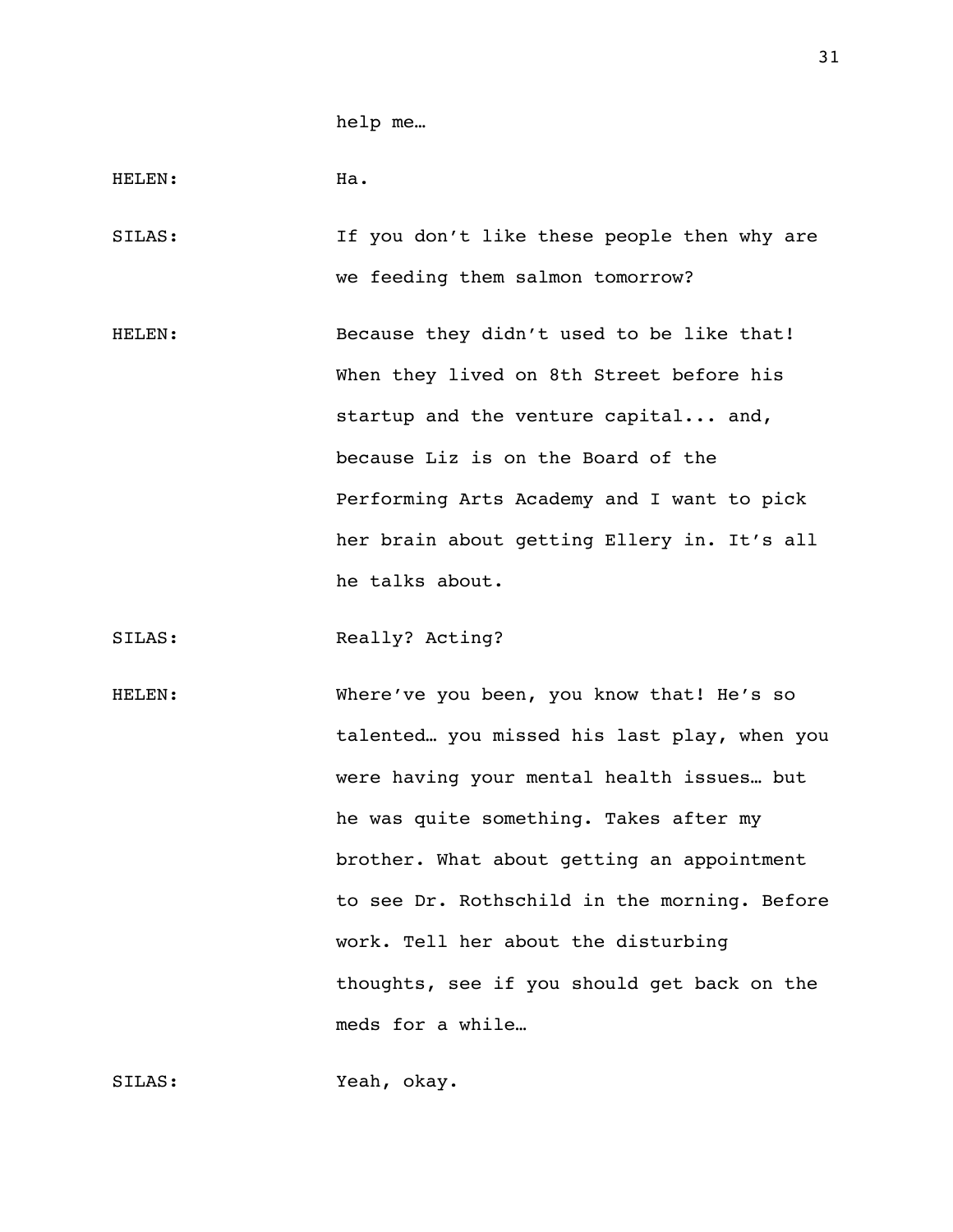- HELEN: Just while you're working so hard on the proposal. It's a lot of pressure you're under.
- SILAS: Yeah, I will. I'll call her on the way home. Thanks Helen.
- HELEN: Love you sweetie. Now who's found some tadpoles?
- ELLERY: Me! Come look what else I found! Baby turtles with red stripes! And a horn growing from their forehead!
- SILAS: Red-Eared Slider turtles, I bet! That's their egg tooth! They must be just born. Let me see. This is amazing. Come see this Ava, see this little yolk sac they're born with? It gets absorbed into their bodies as they grow.

ELLERY: Dope.

AVA: Adorbs!

SILAS: It is dope. And… adorbs! Come see this too Helen, let me tell you what happens to them in the winter when this pond freezes over…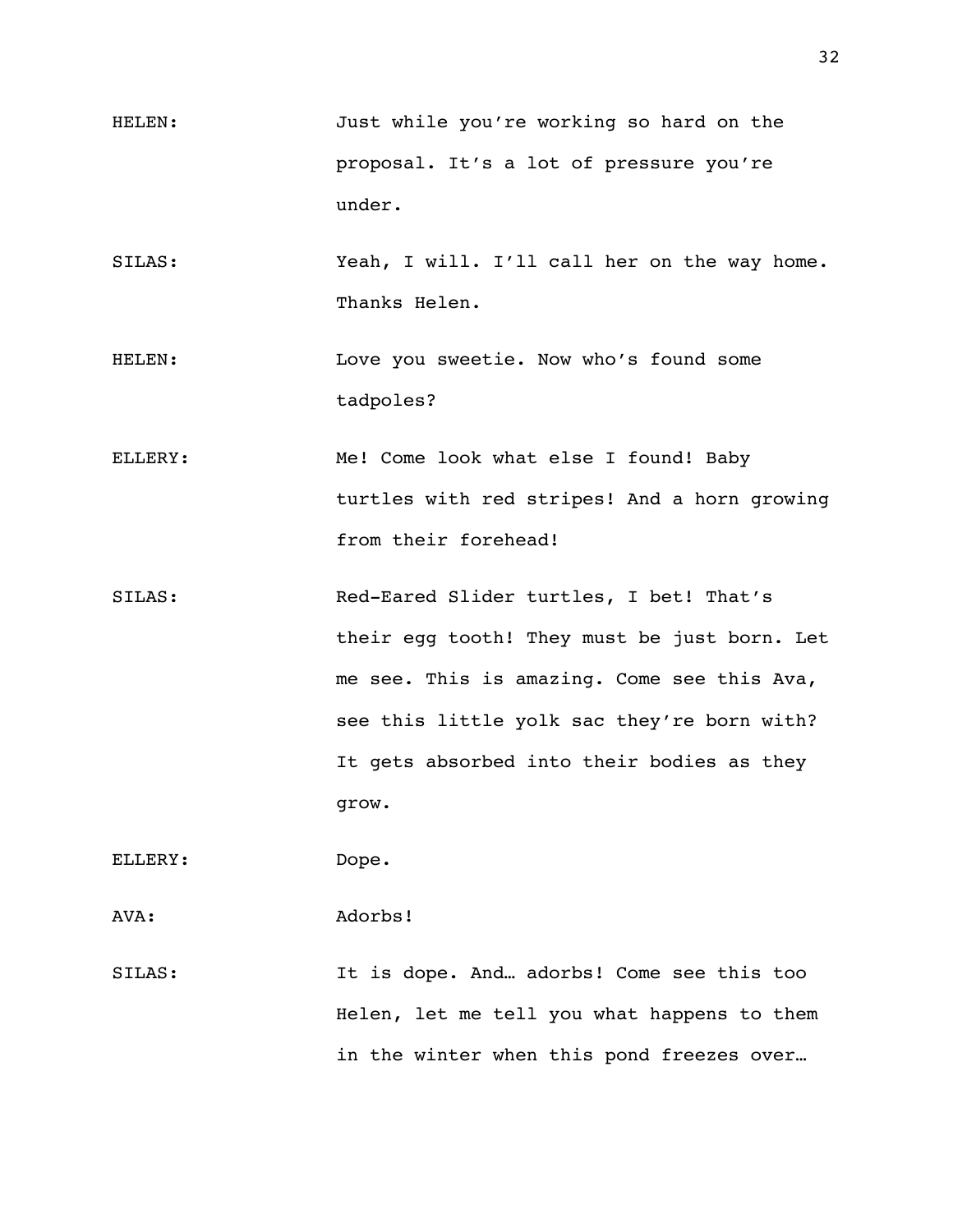### **EPISODE TWO**

### **SCENE TWO: Int. Psychiatrist's office – Day**

### SOUND: FADE IN ON SILAS AND HIS PSYCHIATRIST IN MID-CONVERSATION THE NEXT MORNING. THE SOUND OF A FISH TANK GURGLING IN THE BACKGROUND MAYBE, THE DR. SCRIBBLING NOTES

- DR ROTHSCHILD: …so you have a general feeling that everything around you is unreal. A simulation as you call it. And in addition to this feeling of insubstantiality, you have specific memories of people and places beyond this world.
- SILAS: Yes, people and places I need to get back to. I came in here to tweak some details, some frog sounds in a rain forest, took a quick look at Central Park… my favorite… and suddenly I was interacting with avatars! That's not supposed to be possible. Avatars that seemed to know me, and who I had memories of, like when a dream comes back to you in little pieces… So strange. Of course, this is why programmers are required to wear a tether whenever we're working on a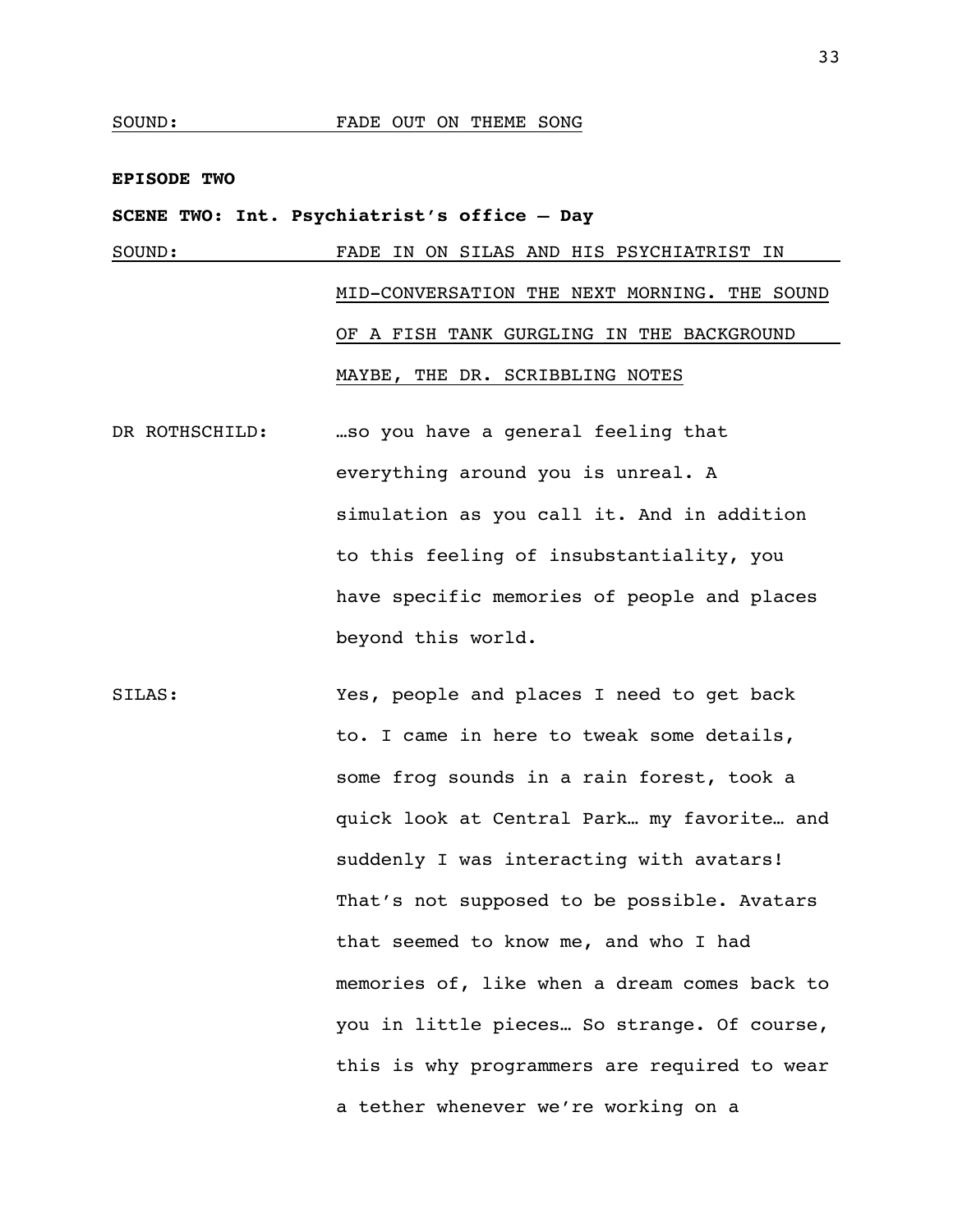simulation. It plugs into a little socket implanted in the neocortex, so if the stimulus, the things you're seeing and hearing in one of these things starts to seem too real, it shows on the monitors and you can be pulled out, disconnected immediately. I don't know why that's not happening. Why doesn't the Lab Supervisor pull me out? I don't know how to get out of here.

DR. ROTHSCHILD: So what you're telling me... all of what we're saying right now, this office, it's simply part of a simulation running on a computer somewhere, 100 years in the future. Those flowers on the windowsill, the box of tissues next to you, the couch you're sitting on, all of this. Created on a computer.

SILAS: That's right! At least I think it is.

- DR. ROTHSCHILD: And the simulation is being run by who, our future selves, our descendants?
- SILAS: I haven't figured that part out yet. Whether this simulation develops into that world, or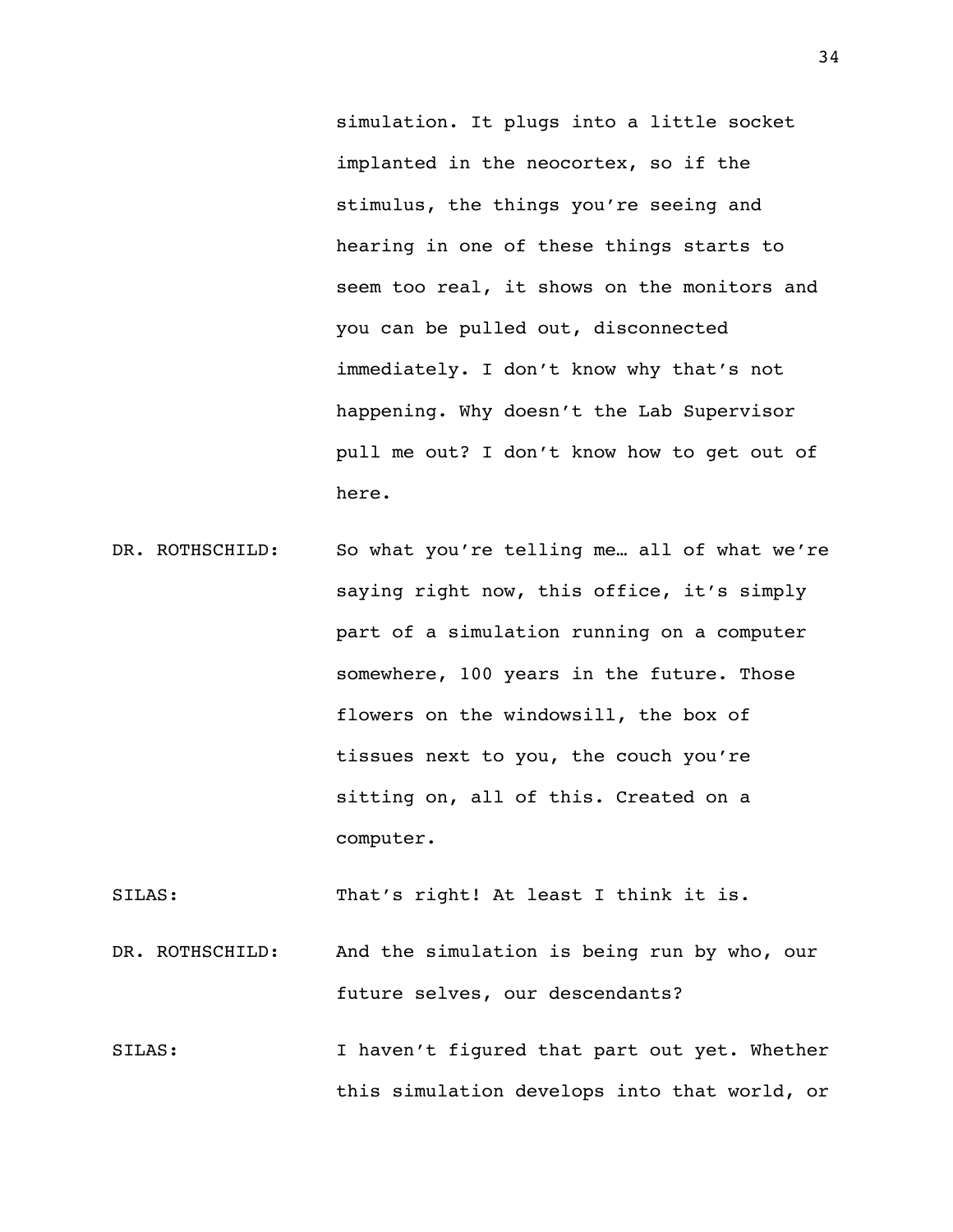whether they're separate realities.

- DR. ROTHSCHILD: Okay, but either way, you're saying that this simulation we're in now was programmed by you, specifically. So, you created me. I guess I should thank you. Is more than one simulation running at any given time?
- SILAS: Oh yes, what we're in now is just one simulation of many. Many many worlds, all running out of one lab, in the year 2122. They're all modeled on planet earth's actual history – Big Bang all the way to singlecelled bacteria in prehistoric oceans to species evolution, all of that. With the purpose of generating power, which is in short supply in the real world. Our planet is too volatile and unpeopled to create the amount we need, so we have avatars create it in the simulations and siphon it off. But over time the simulations develop differently. Inevitably life becomes more complex, humanoid creatures evolve, and then without exception, so far anyway, they end up wiping out life on the planet and with it the means to create the electrical power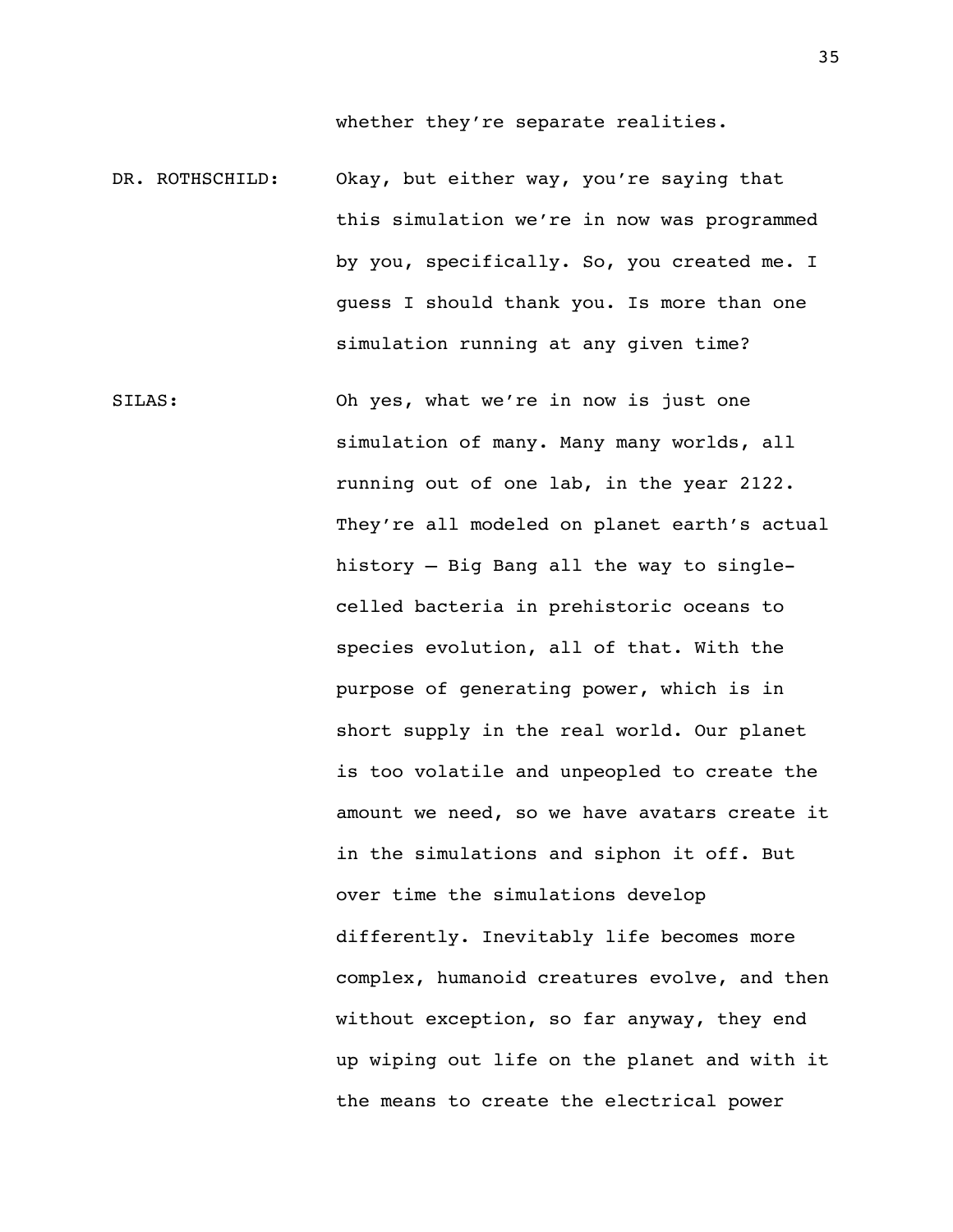we're siphoning.

- DR. ROTHSCHILD: That's a sad concept Silas. Possibly stemming from frustrations you're facing in your conservation work?
- SILAS: No, it's a not a concept. It's real. Please hear me. What I'm trying to figure out is, am I from this simulation but going to work every day in the future in order to keep this simulation going, or am I from the future imagining I'm from a simulation, or what.
- DR. ROTHSCHILD: But, hold on a minute. A simulation would be a very temporary event, and we've been around for 250k years, homo sapiens. Longer probably.
- SILAS: For all you know Doctor, you could have been created last week, complete with all your memories and everything you see and interact with and understand about the universe. In fact you were. Not you specifically, but this whole simulation we're in right now.
- DR. ROTHSCHILD: Well my notes here whether they were created last week or not – my notes indicate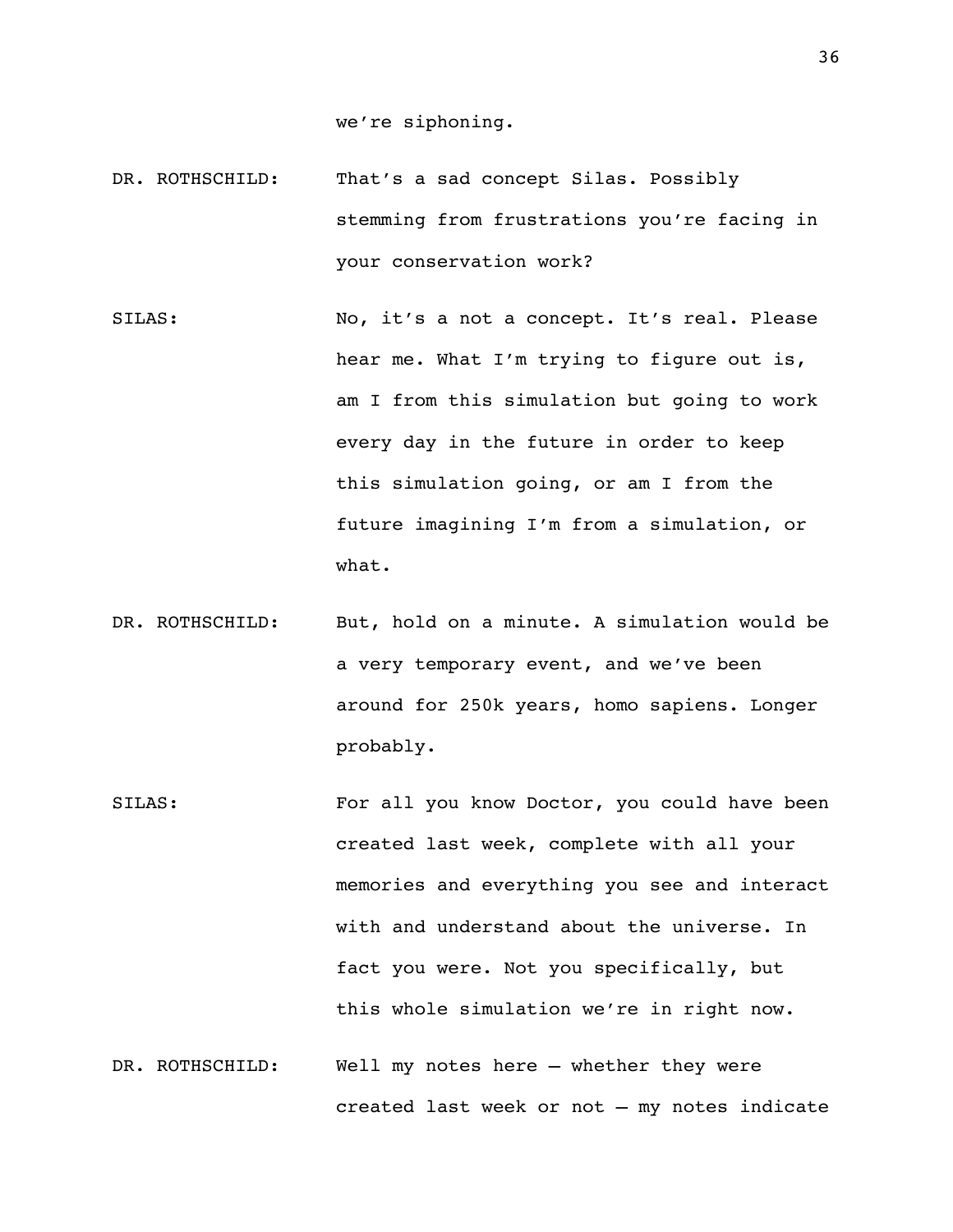that your brain must still be in a very fragile state. You were only discharged from my care six months ago. You're under a lot of tension currently at work, yes? You feel like the natural world, the environment, is in your hands. It must feel like a lot of responsibility…

- SILAS: Come on it's *obvious* this is a Simulation, can't you see? Look around! Weird isn't it, how this earth is perfectly created to support life? Of course it is! It was created in a lab!
- DR. ROTHSCHILD: That's a very weak argument. Of *course* the life that developed on this planet is well suited for it, it would have to be to have developed in the first place.
- SILAS: Okay yes it's a little weak but I mean think about it. Where *is* everybody? Where are all the other intelligent civilizations which should logically by now be populating our galaxy, along with us? Why are we on planet earth the only ones *here*, why is there no other life around in this galaxy or any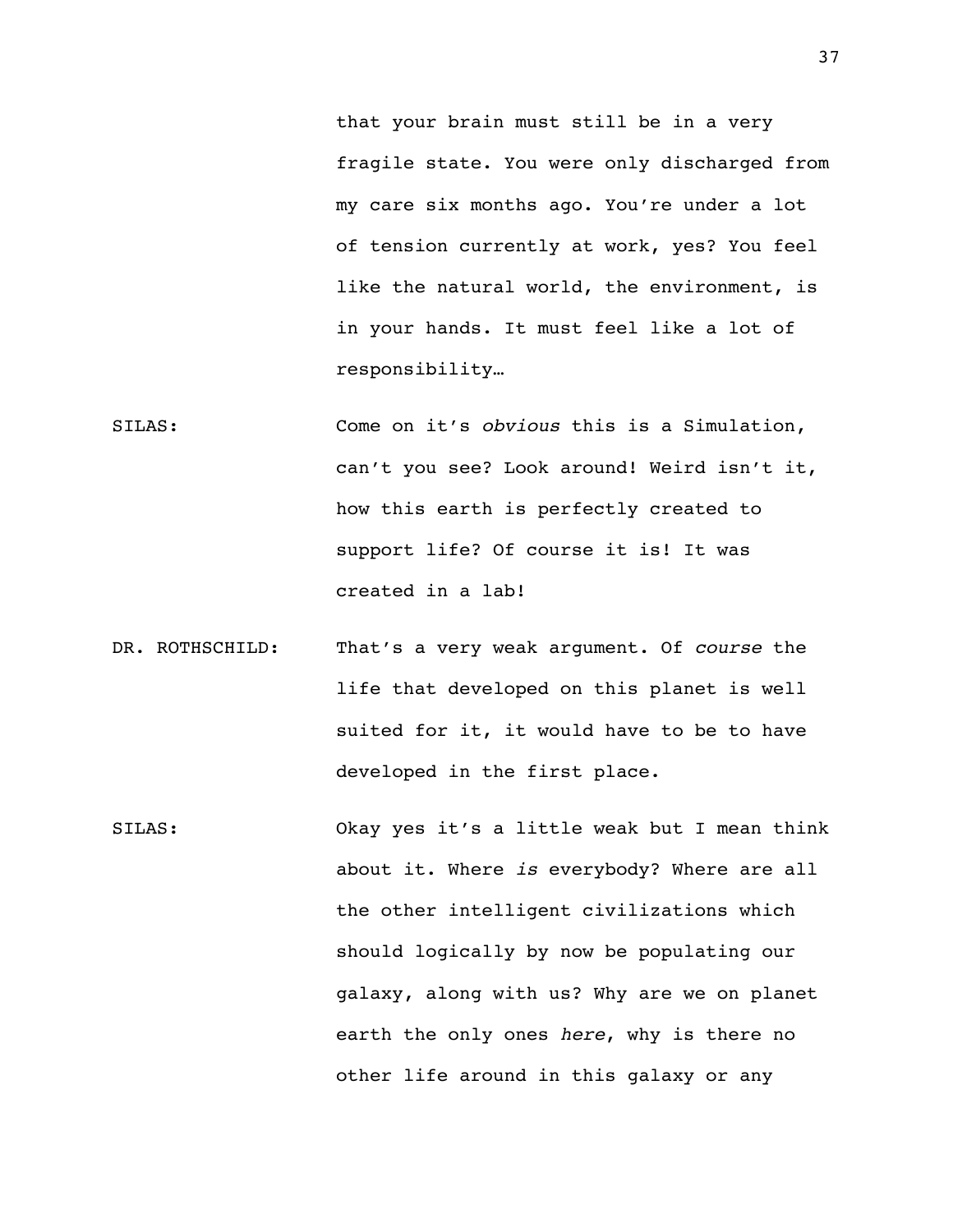other that we've spotted? It's too unlikely. This must be a computer program.

- DR. ROTHSCHILD: Is this future you feel you come from different? A different planet, universe, all that?
- SILAS: No, it's the same. It's the model for this one. How it used to be anyway.
- DR. ROTHSCHILD: Then *it* must be a Simulation too, no?
- SILAS: Well… possibly. Possibly. But if it is, we need it cause it's keeping this one and many, many others going.
- DR. ROTHSCHILD: Have you ever heard of *The Truman Show* delusion Silas, or Truman Syndrome it's sometimes called?

SILAS: No.

DR. ROTHSCHILD: It's a type of grandiose delusion in which a patient believes that everything they see, their world, is actually… *created*. Just for them. Like an imaginary reality show. And they are the *star* of that show. An unwilling star perhaps, but the center of the action nonetheless. And everyone else is basically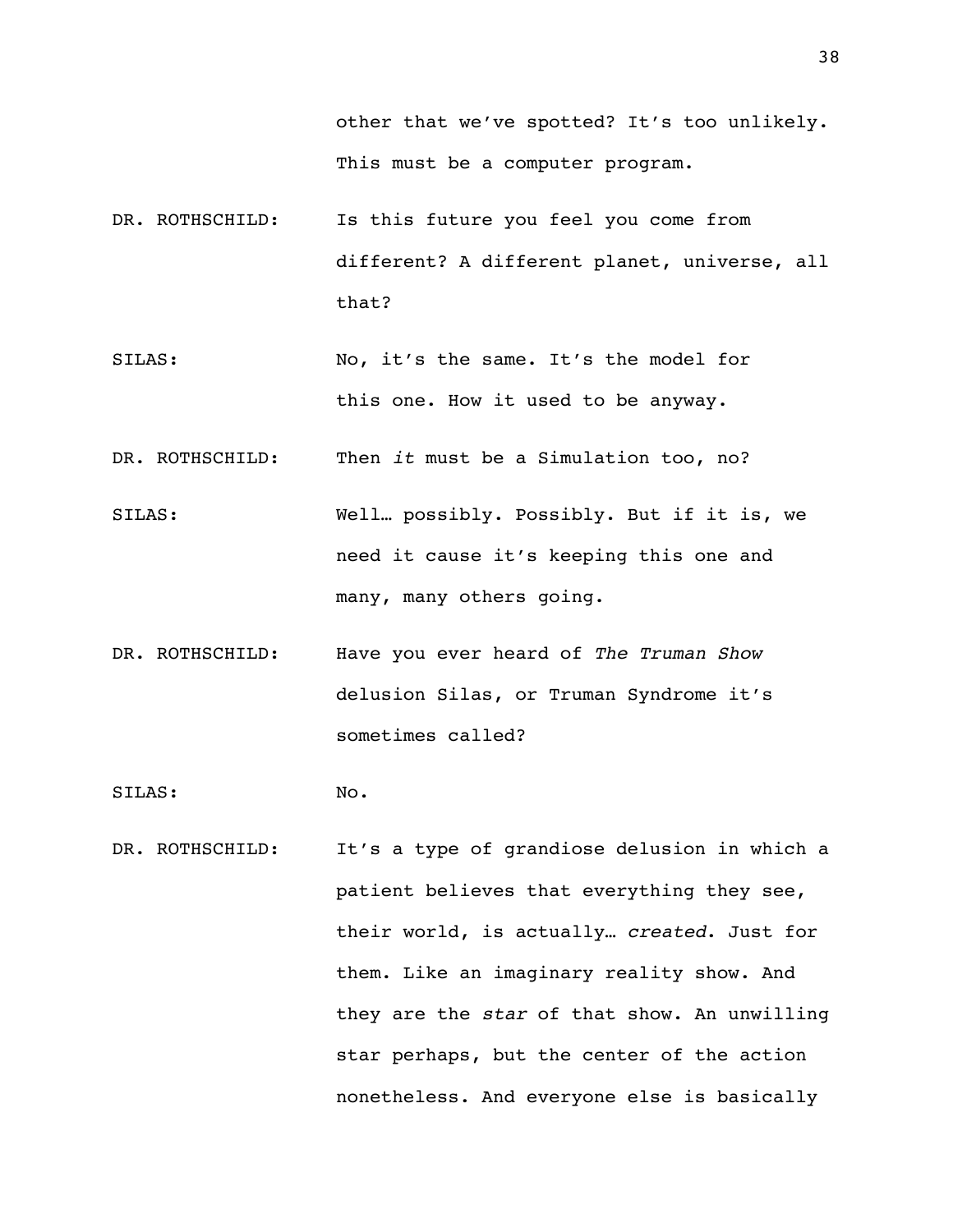SILAS: No, I'm not the star.

- DR. ROTHSCHILD: Well you're positing yourself as, essentially, the creator of this universe. Since, from what you're saying, *you* created this simulation. So that does seem like a starring role.
- SILAS: No, no, that's not what this is about. Look, either this is a simulation running in a computer lab in 2122 or I'm a biologist obsessed with what the future might be like if we let climate change continue. I can't decide which world is real. Maybe they both are.
- DR. ROTHSCHILD: Silas, I think you'll find that only one of them can be real, and it's the one you're sitting in now. Look, you seem to be functioning fine, I don't see any need to admit you again. But getting back on the anti-psychotics would help with the delusions.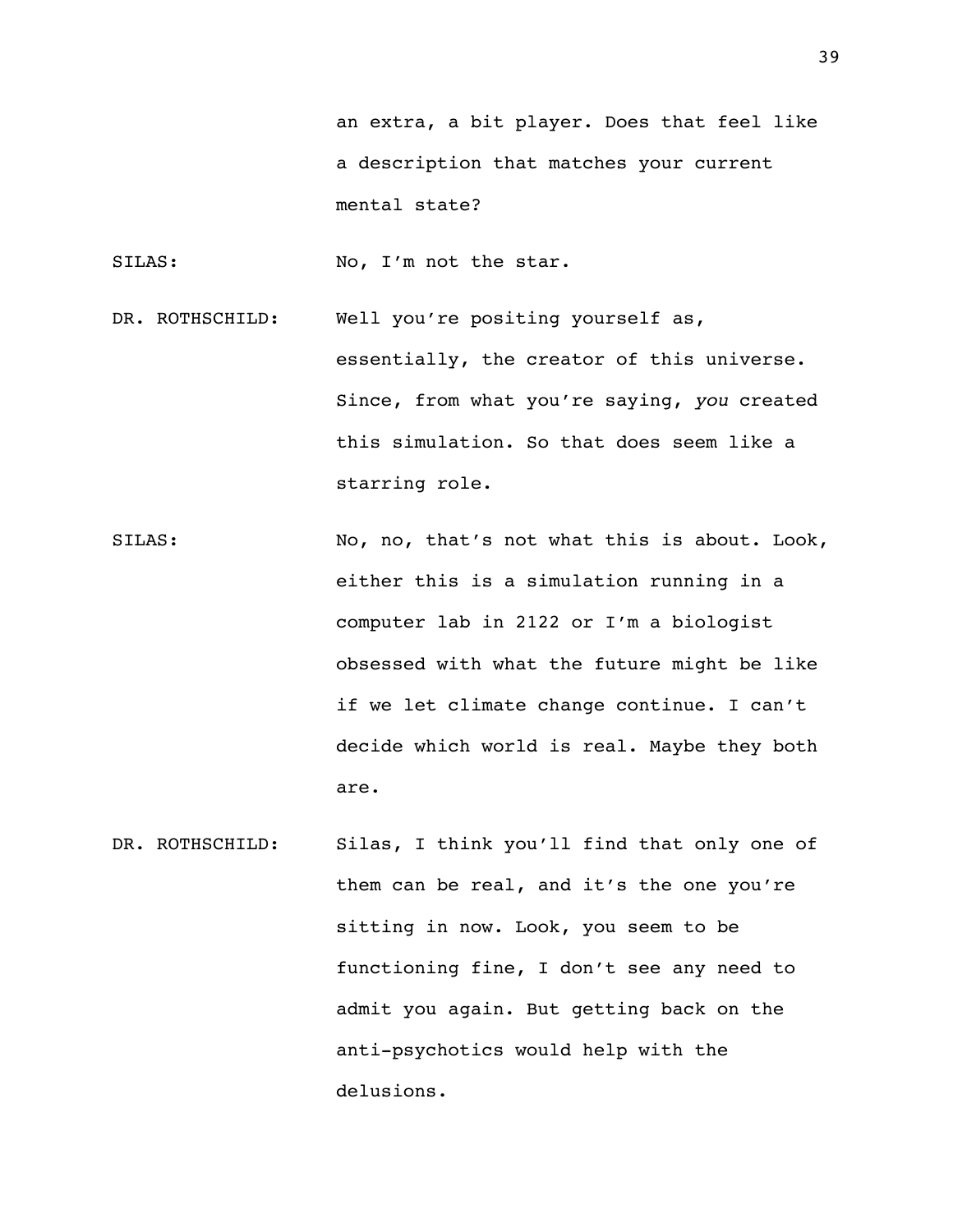- SILAS: I don't think I need meds this time. And I don't know how long I'll even be here, I have to get back before my absence is noticed.
- DR. ROTHSCHILD: Let's check in again later this week. Please try and get some good sleep in the meantime, Silas. I'm concerned about you.

SOUND: FADE OUT ON THEME SONG

### **EPISODE THREE**

### **SCENE ONE: Int. – Dorm 21, East Wing – Day**

- SOUND: FADE IN ON SILAS WALKING TO HIS DORM DOOR, BEEP OF HIS I.D. OPENING IT. HE CLOSES THE DOOR AND THE HUM OF THE GENERATORS OUTSIDE FADES AWAY.
- SECURITY SYSTEM: Welcome home, Silas Brenner. It's currently 102 degrees at 6AM, July 10th, 2122. You have… 20 of 20 power units left for today. You have… 10 of 10 water units left for today. You have… unlimited food powder and… four protein packs left for today.

### SOUND: SILAS OPENING KERMIT'S BOX, KERMIT CROAKING

SILAS: Want some breakfast little guy?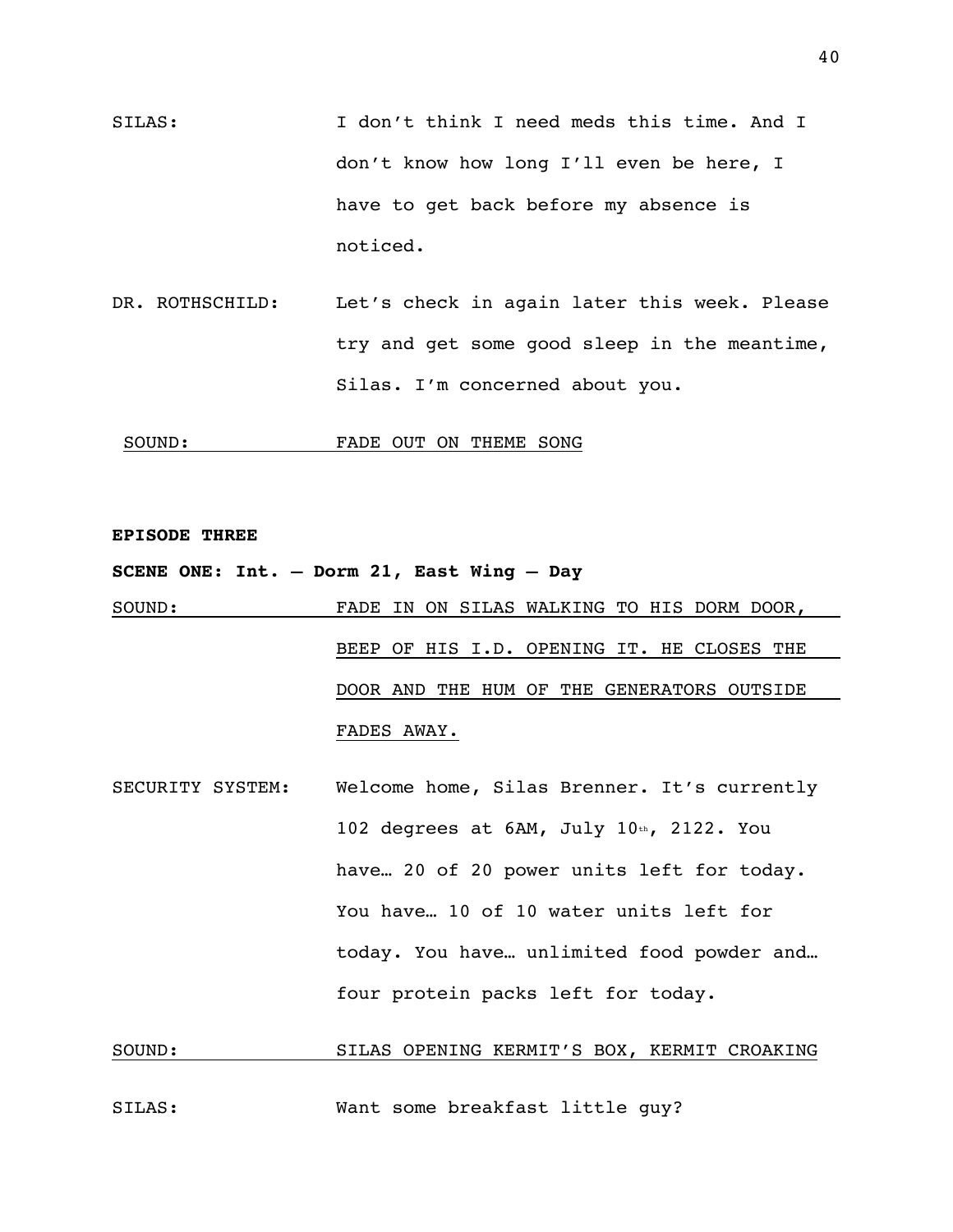- SILAS: Juan! What are you doing up? You look terrible!
- JUAN: Thanks. I couldn't sleep, so I made a place to keep frog, a little pond out of some containers, with an island in the middle like the pond told us about. I made trees for the island out of forks and food powder.
- SILAS: Adorbs! Like Turtle Pond in Central Park. Sort of. Kermit should be happy in there for a while.
- SOUND: SPLASH OF KERMIT INTO THE POND AND A CONTENTED CROAK
- SILAS: Seems to like it.
- JUAN: Did you fix the problem in your simulation? I hope they give you extra power units for the overtime, or upload you faster or something.
- SILAS: I uh, yeah… yeah. I fixed the problem. Well almost fixed. I'll head back there after a little rest. So what's keeping you up all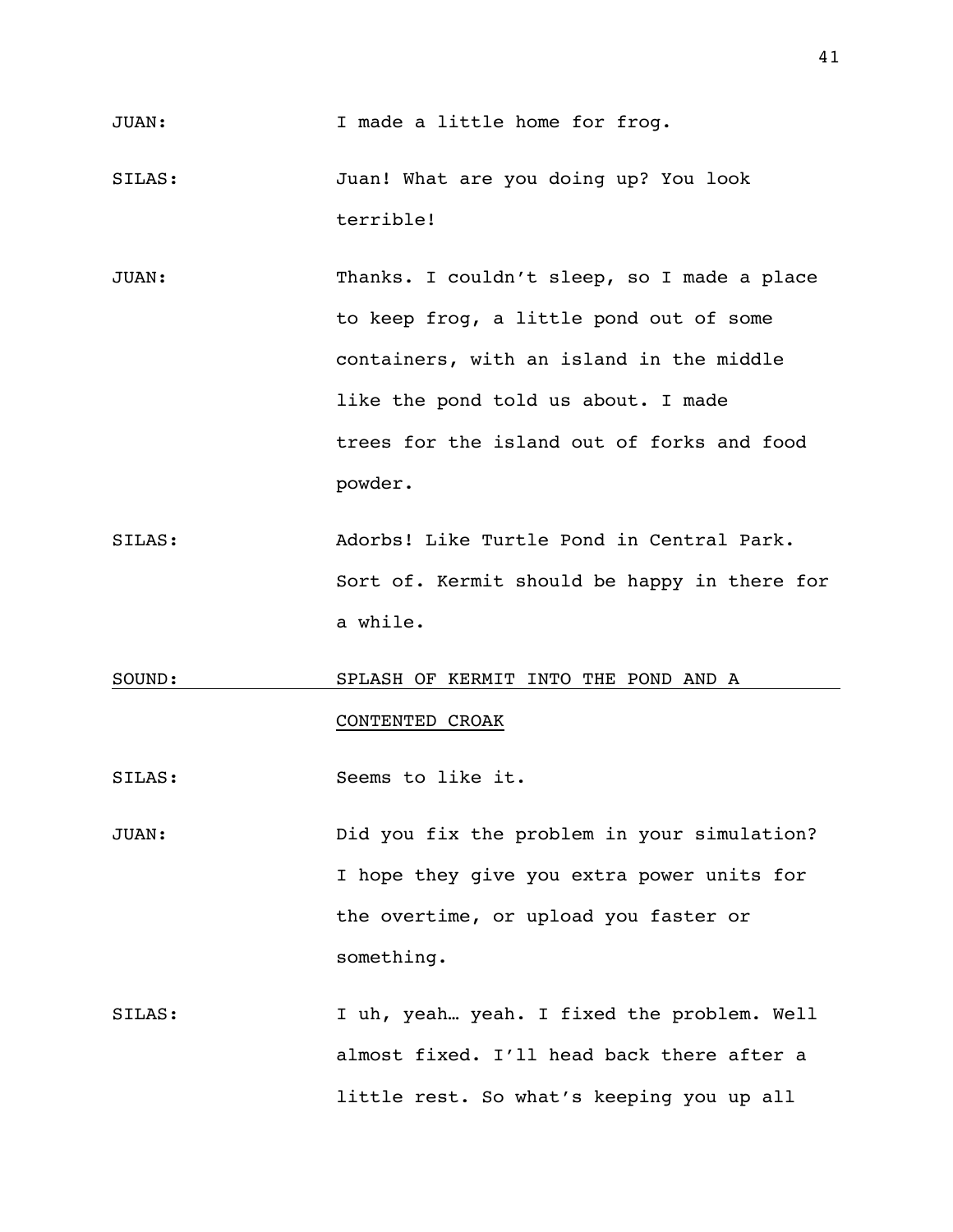- JUAN: What you said about what's out there, beyond the wall. The piles of stuff, from the Migration. The cars and everything… just thinking about my grandparents, my parents making their way up here… what *I* could find out there that belonged to them maybe. And just, you know, what's beyond, kind of thing. I know nothing can survive out there for long.
- SILAS: Hang on a minute, I have something you might want to see.

### SOUND: HIS FOOTSTEPS RECEDING, THEN RETURNING

SILAS: This might interest you, an old relic I found it out in the dumps. Binoculars, they were called. One of the lenses is shattered, but this side still works. And if you look through here, you can see things far away. Get Roberta to take you up on the cooling towers and see what you can see over the wall with this. Don't let anyone see this or I'll get my research pass taken away.

JUAN: Whoa thanks man, I'll be real careful.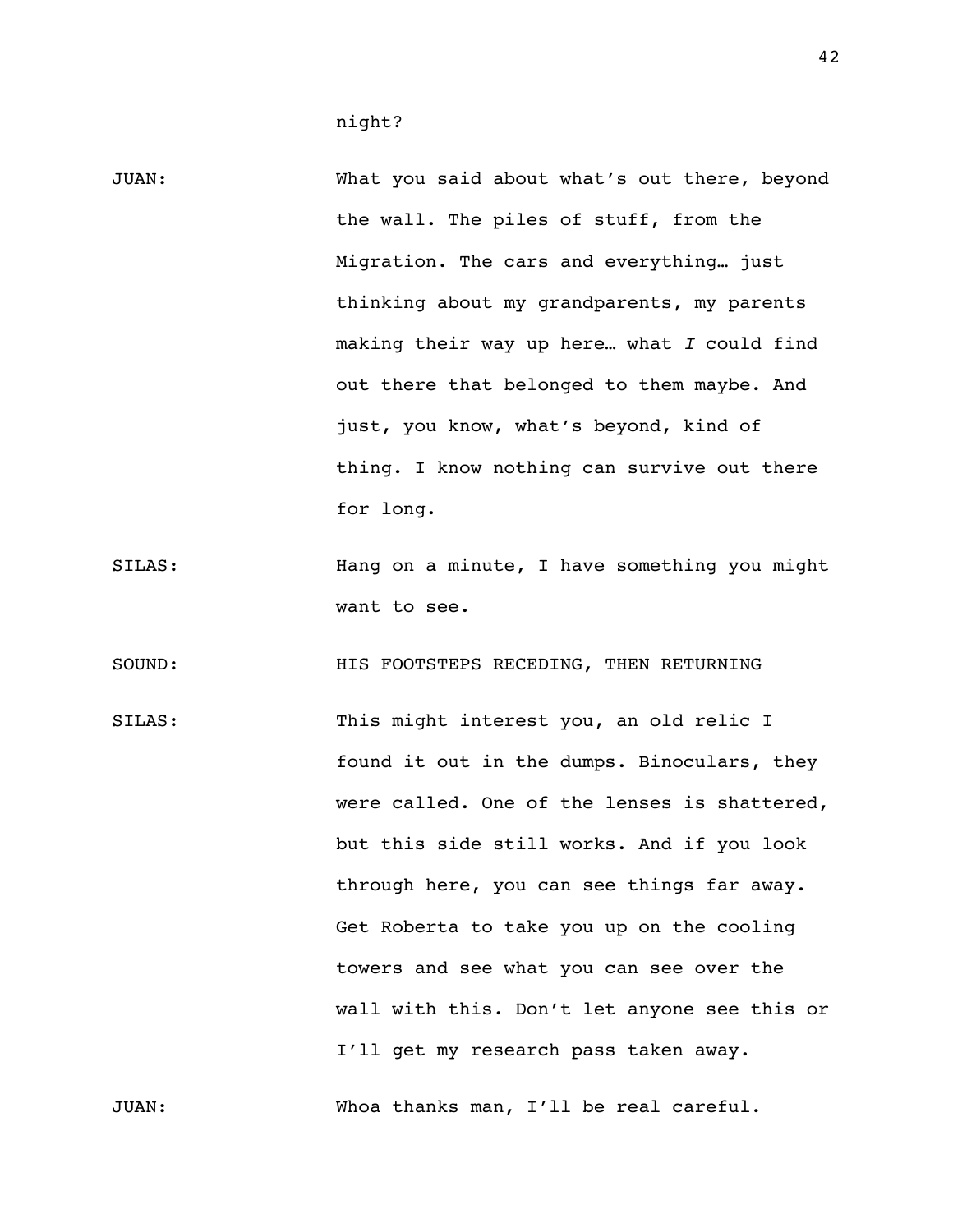| SILAS: | I'm going to shower, have to be back in the |
|--------|---------------------------------------------|
|        | lab. Good luck up there!                    |
| JUAN:  | You're going back in already?               |
| SILAS: | Yep! I have a salmon dinner to cook. See    |
|        | you later!                                  |
| SOUND: | FADE OUT ON THEME SONG                      |

### **EPISODE THREE**

### **SCENE TWO: The Taylor family apartment – Afternoon**

SOUND: AVA PRACTICING A SPEECH

AVA: You can spend your whole life worrying about the future, but all there will ever be is what's happening right now, and...

### SOUND: FRONT DOOR OPENING

AVA: Dad! Why are you home?

SILAS: I wasn't feeling great at work today so I decided to come home a little early. And I promised your mom I'd cook up some salmon for the Henderson's tonight. I'm looking forward to it!

AVA: That was last week. With the Henderson's.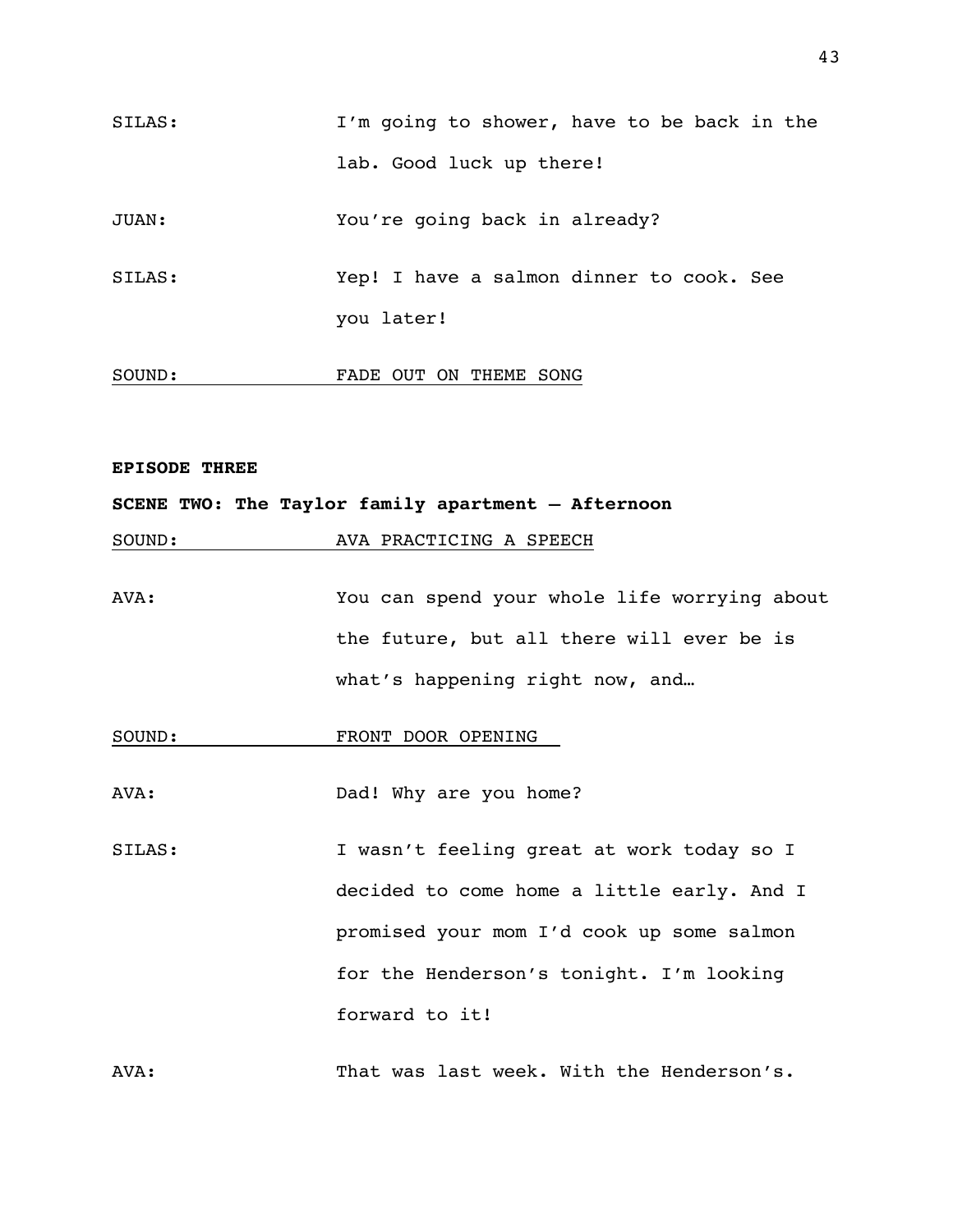- SILAS: Uh oh. Is there that much of a time differentiation?
- AVA: Are you okay? You were acting weird this morning. Why were you staring at the bird feeder for so long?
- SILAS: I just wondered if I made a mistake with the goldfinches, if they're supposed to have black and white wings like that, or be all yellow. *Gold*finches. It's confusing.
- AVA: They looked normal to me. Anyway why are the birds your mistake.
- SILAS: Oh I don't know. What are you working on?
- AVA: My speech!
- SILAS: You're giving a speech? That's amazing!
- AVA: You know this Dad. For 8th grade graduation. I'm stuck on what to say about the future.
- SILAS: The future, that's a big one, Eve.
- AVA: Eve?? Who is Eve.
- SILAS: I thought...
- AVA: Ava is my name Dad. Wow, just… wow.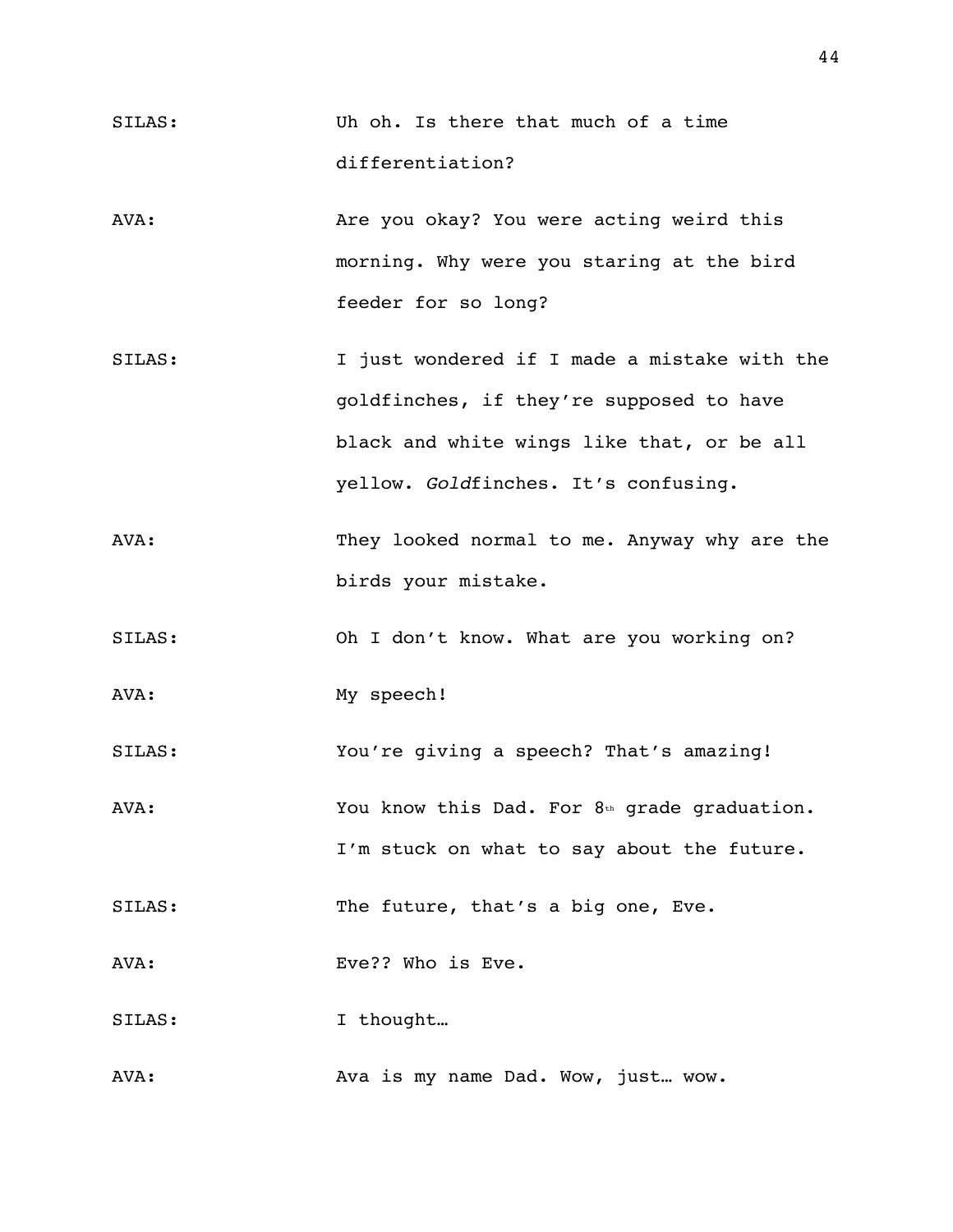SILAS: Oh no, I know that. Ava. Ava. I was thinking of someone at work for a second. Obviously I know your name. Can I help you with your speech?

AVA: Here's what I have so far: You can spend your whole life worrying about the future, but all there will ever be is what's happening right now, and the decisions we make in this moment, which can be based in either love or fear. So many of us choose our path out of fear disguised as practicality. What we really want for life seems impossibly out of reach and ridiculous to expect, so we never dare to ask for it. But the future relies on us having the courage of our convictions now, as we leave junior high school, to ask for what we truly want from life, and what we want to give back. Our soul's calling, not what society says is important. A bright future depends on this. A future where… and then I'm not sure what to envision for our future. SILAS: That's a good start, and it's interesting

you say that. Because the future for this

45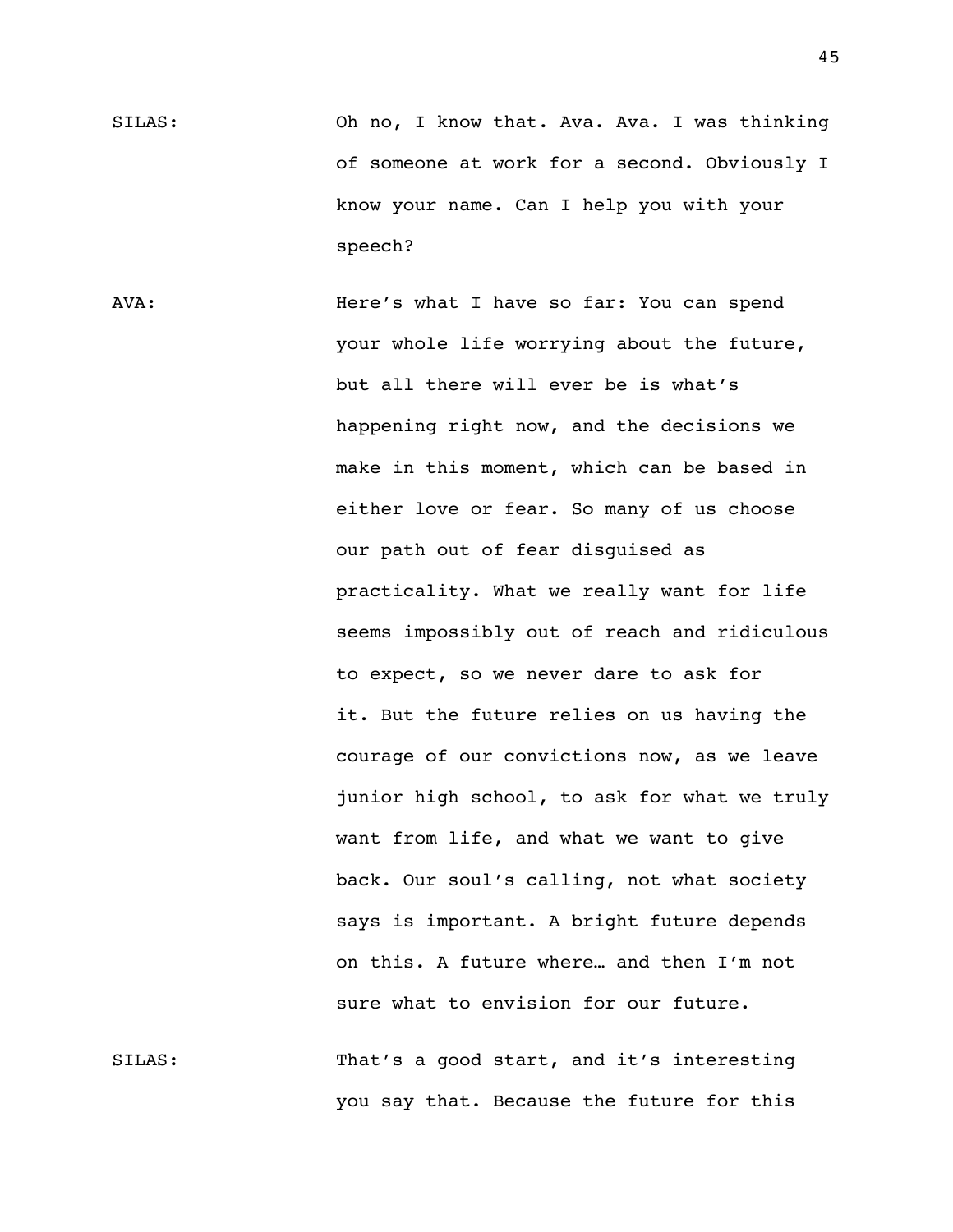simul… for this planet is not looking good. Someone could pull the plug at any moment. Because it's looking like this thing is going to self-destruct. The ecosystem is totally out of wack, which means massive die off, end of human civilization, no more power to extract…

- AVA: But that's depressing, and no one wants a depressing graduation speech. No one wants to hear about the ecosystem.
- SILAS: I don't understand why everyone isn't talking about this already. It's the only thing worth working on, I would think! There won't be any future to prepare for if no one's taking ecological destruction seriously.
- AVA: I don't think anyone knows what to do about it. It's like, too big of a problem to think about, so people just hope someone else will fix it.
- SILAS: Maybe people aren't aware of just how bad it is. You know what would motivate people? To hear about the current extinction rate.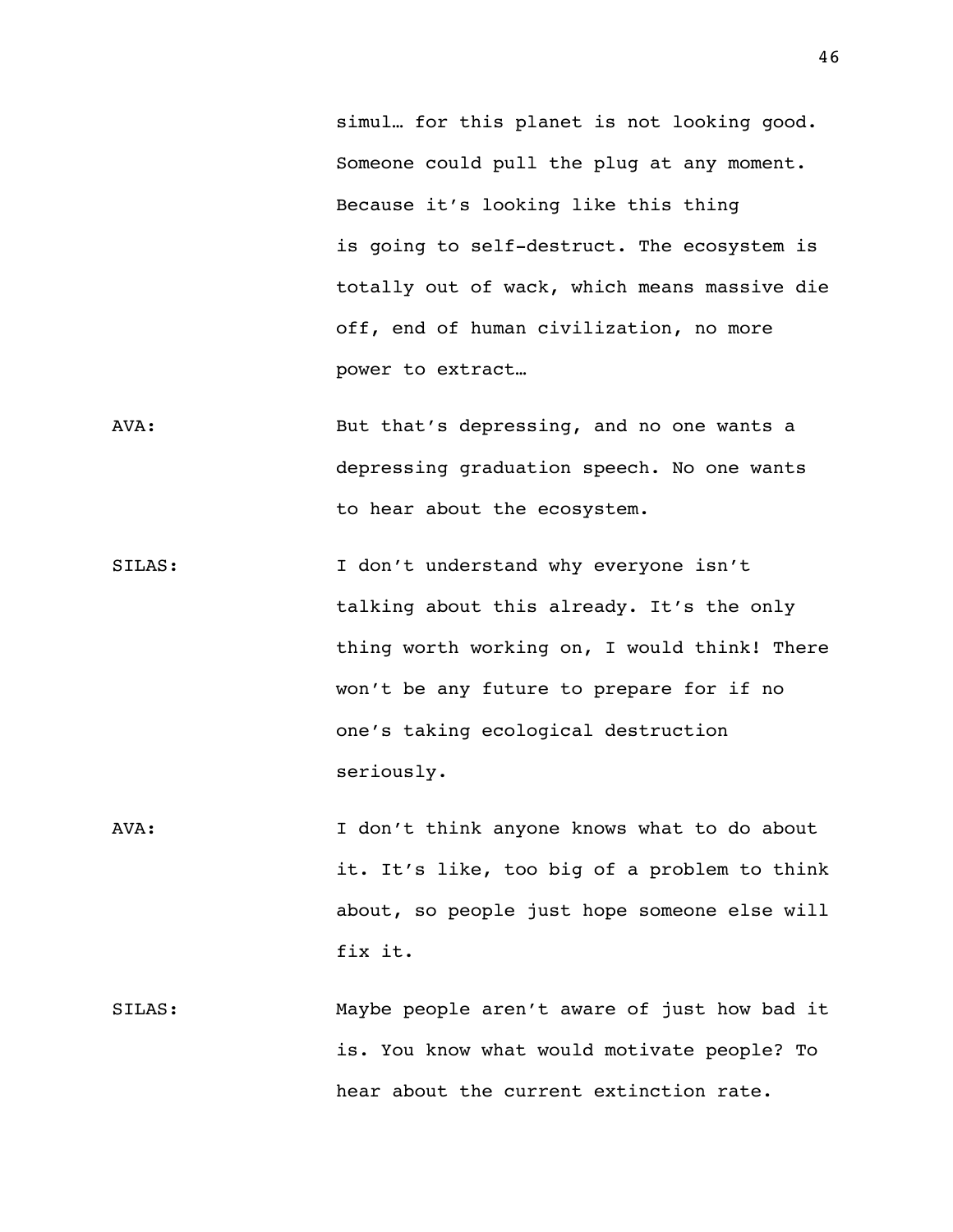150-200 species, a mixture of plant, insect, bird, mammal, become extinct *every 24 hours* in this… on this planet. Put that in your speech, that'll get people's attention for sure. You won't be able to keep them in their seats, they'll be running out to stop deforestation, the over-fishing, switch to renewables, stop eating meat…

- AVA: We know the extinction rate, facts like that. Reports come out all the time. But I think technology is going to fix most of these problems.
- SILAS: It's not going to. We've run hundreds of these things, the avatars always think they can outwit the logical outcomes of their behavior. Not possible. Often the temperature ends up increasing 10 degrees in a decade once there's a certain CO2 threshold passed. Trust me, it becomes *extremely* unpleasant at those temperatures. We've got to get the renewables going, carbon sequestration, all this needs to be rolled out right away. We have to get people excited about it somehow.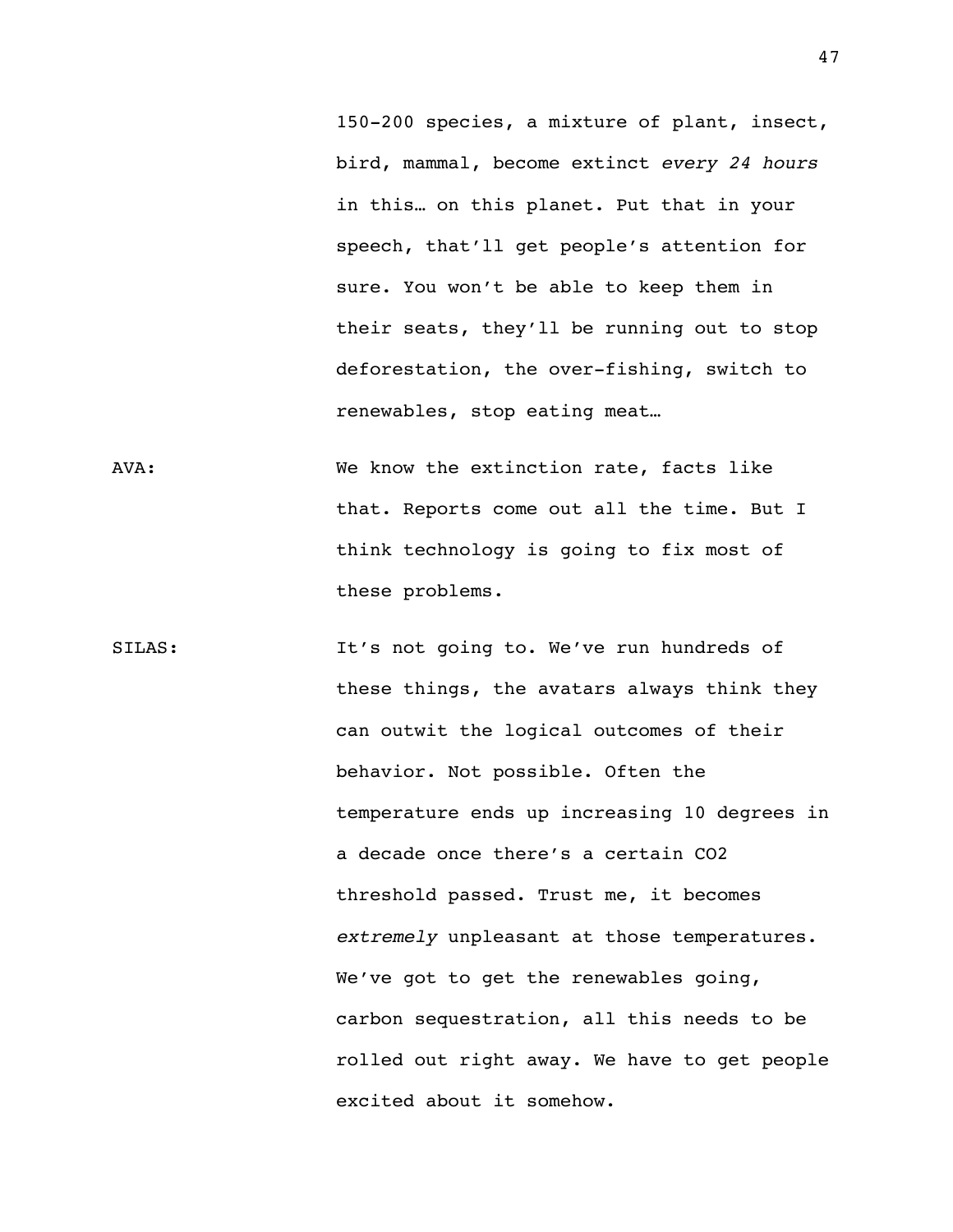| SOUND:  | FRONT DOOR OPENING, ELLERY IS HOME                                                                                                                                            |
|---------|-------------------------------------------------------------------------------------------------------------------------------------------------------------------------------|
| ELLERY: | Whoa, Dad's home! It's a miracle.                                                                                                                                             |
| SILAS:  | Ellery! Ellery, right? Great to see you<br>again.                                                                                                                             |
| ELLERY: | We live together, remember? You're not going<br>crazy again, are you? Mom said to tell her                                                                                    |
| SILAS:  | anything weird you say.<br>I'm fine! It's just nice to see my family,<br>that's all.                                                                                          |
| ELLERY: | Okay well I'm having some friends over to<br>rehearse, we're going to need the kitchen                                                                                        |
| AVA:    | pretty soon.<br>Why do you have to hog the kitchen? Take<br>your dorky theater friends upstairs to your<br>room.                                                              |
| ELLERY: | We need space, dumbass. To move around.                                                                                                                                       |
| SILAS:  | Can I stay and watch you rehearse? I'll be                                                                                                                                    |
| ELLERY: | really quiet. What are you working on?<br>The improv group I told you about. We're<br>called Almost Ibsen. We improvise Ibsen<br>tragedies based around a suggestion from the |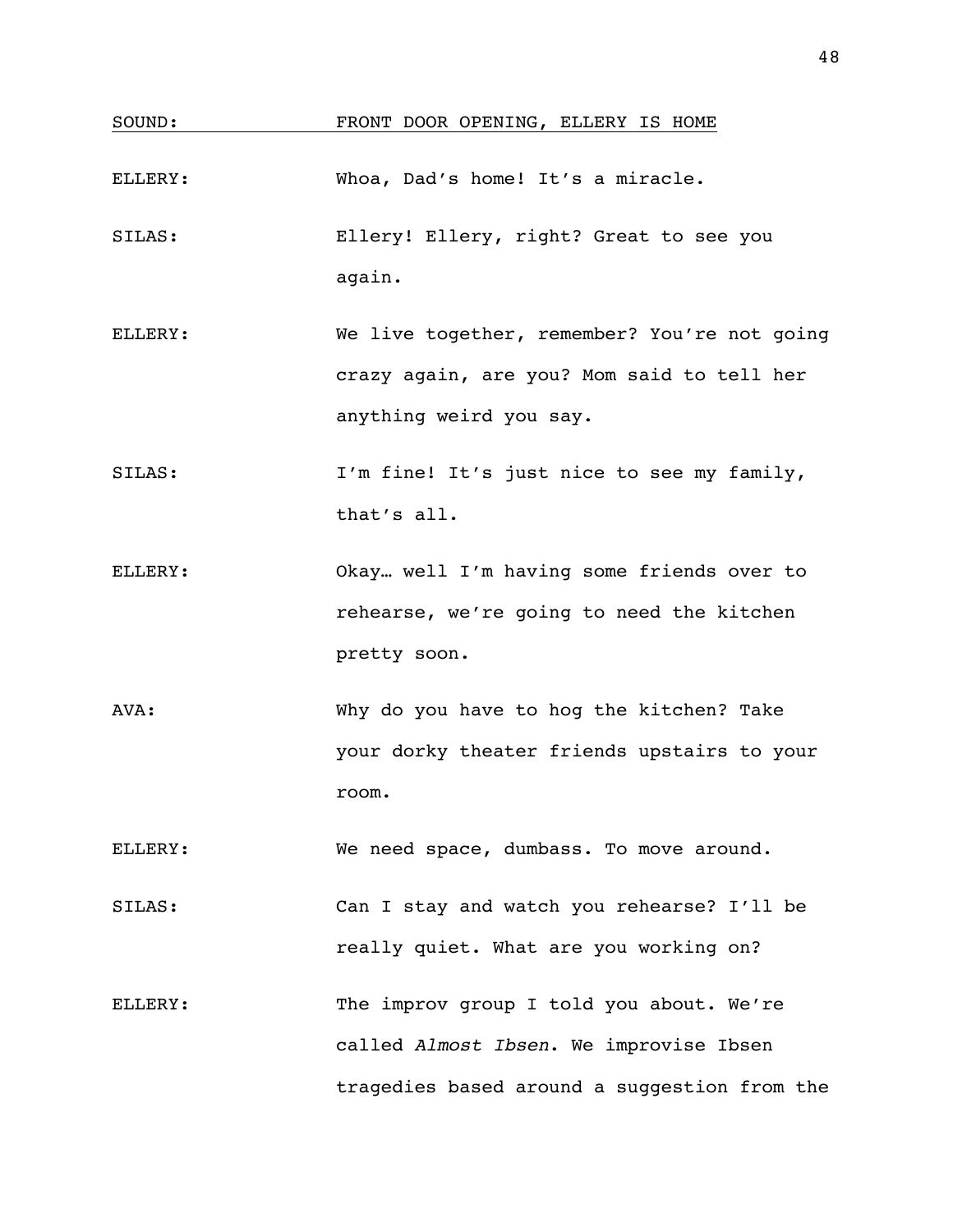audience. And we're adding magic tricks to our repertoire.

AVA: Weirdo.

SILAS: Magic… I think that's what you should talk about in your speech Ava. That's how this world feels to me, with the incredible diversity of lifeforms! The experience of existing in a world made up of multiple intelligences, the intuition that every form one perceives — from the swallow swooping overhead to the fly on a blade of grass, and indeed the blade of grass itself — is an experiencing form, they were programmed that way, an entity with its own predilections and sensations, albeit sensations that are very different from our own. Now that seems magical, and worth preserving. So how can we re-enchant the world again?

AVA: Yeah, how do we re-awaken people's senses? I think the challenge for this planet is to reforest our hearts. Will you work on my speech with me?

SILAS: I'd love to!

49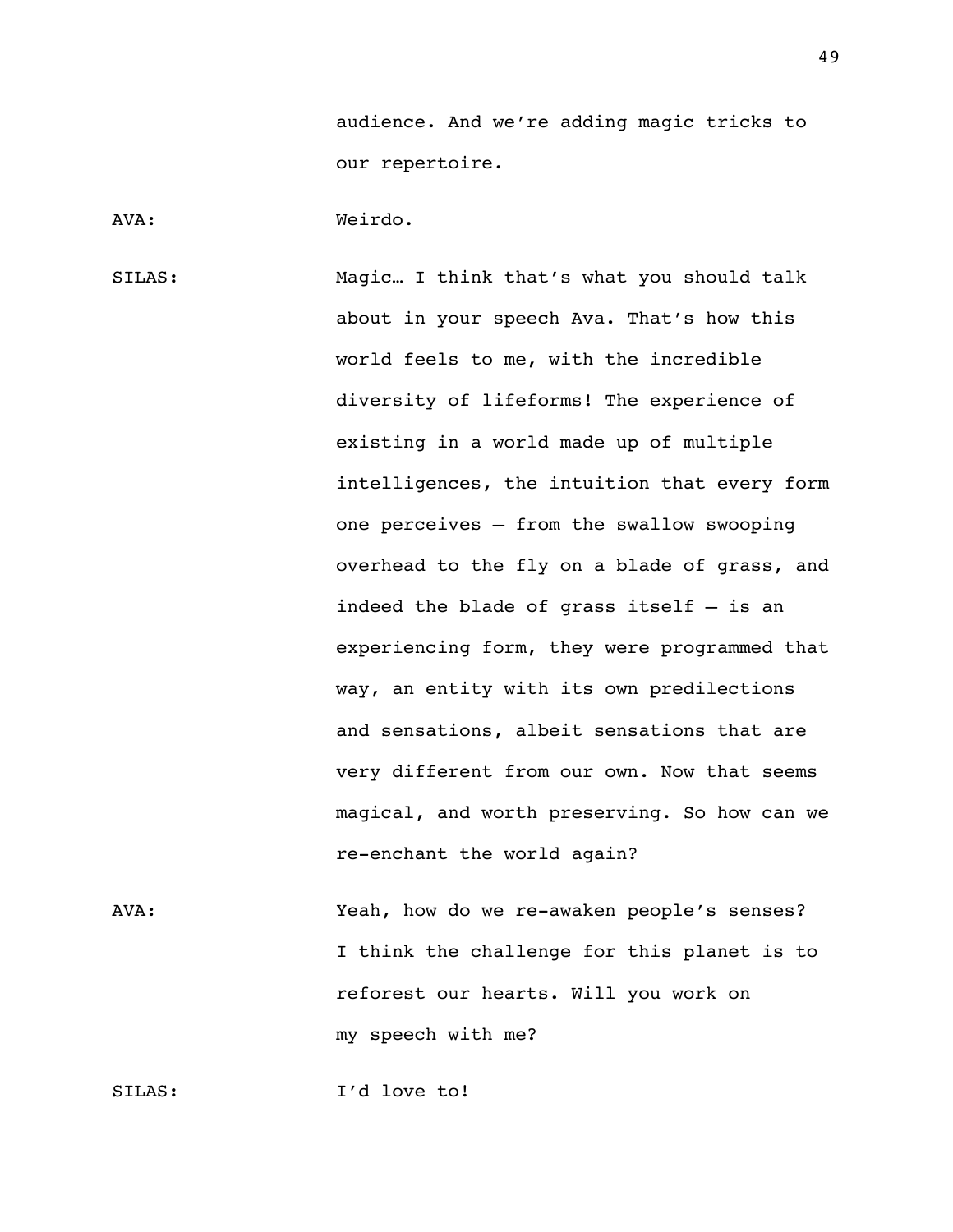| ELLERY: | Okay you crazy kids get out of here, just   |
|---------|---------------------------------------------|
|         | leave me the kitchen please.                |
| AVA:    | Okay but I'm taking the lemonade! Let's go  |
|         | work on this in the backyard, Dad.          |
| SOUND:  | FADE OUT ON SILAS AND AVA TALKING EXCITEDLY |
|         | ABOUT HER SPEECH OVER THEME SONG            |

### **FULL SERIES OUTLINE**

#### **Episode 1, Scene 1**

Silas finetunes a soundscape in the simulation he's programming. His supervisor warns him not to spend so much time making them beautiful, just extract as much power as possible as soon as possible.

### **Episode 1, Scene 2**

After work, Silas relaxes with his new dormmates, Juan and Roberta. They discuss what lies beyond the walls of the compound, and when they might finally get their consciousnesses uploaded to Cloud Nine. Roberta gives Silas a frog she found floating in a cooling tower.

### **Episode 2, Scene 1**

Back in the lab, Silas enters the simulation to adjust some frog chorus sounds and then checks in on his favorite part of his creation, Central Park in New York. He's surprised to find a family picnicking in the park which he's apparently part of. Confused but happy, he spends the afternoon getting to know his new/old family.

### **Episode 2, Scene 2**

At his wife's urging, Silas goes to see his psychiatrist, Dr. Rothschild. They discuss the possibility that they're inhabiting a simulation. She becomes convinced he is suffering from *The Truman Show* delusion.

### **Episode 3, Scene 1**

Silas returns to his dorm from the computer lab to find Juan looking dejected. He hasn't slept, wondering what happened to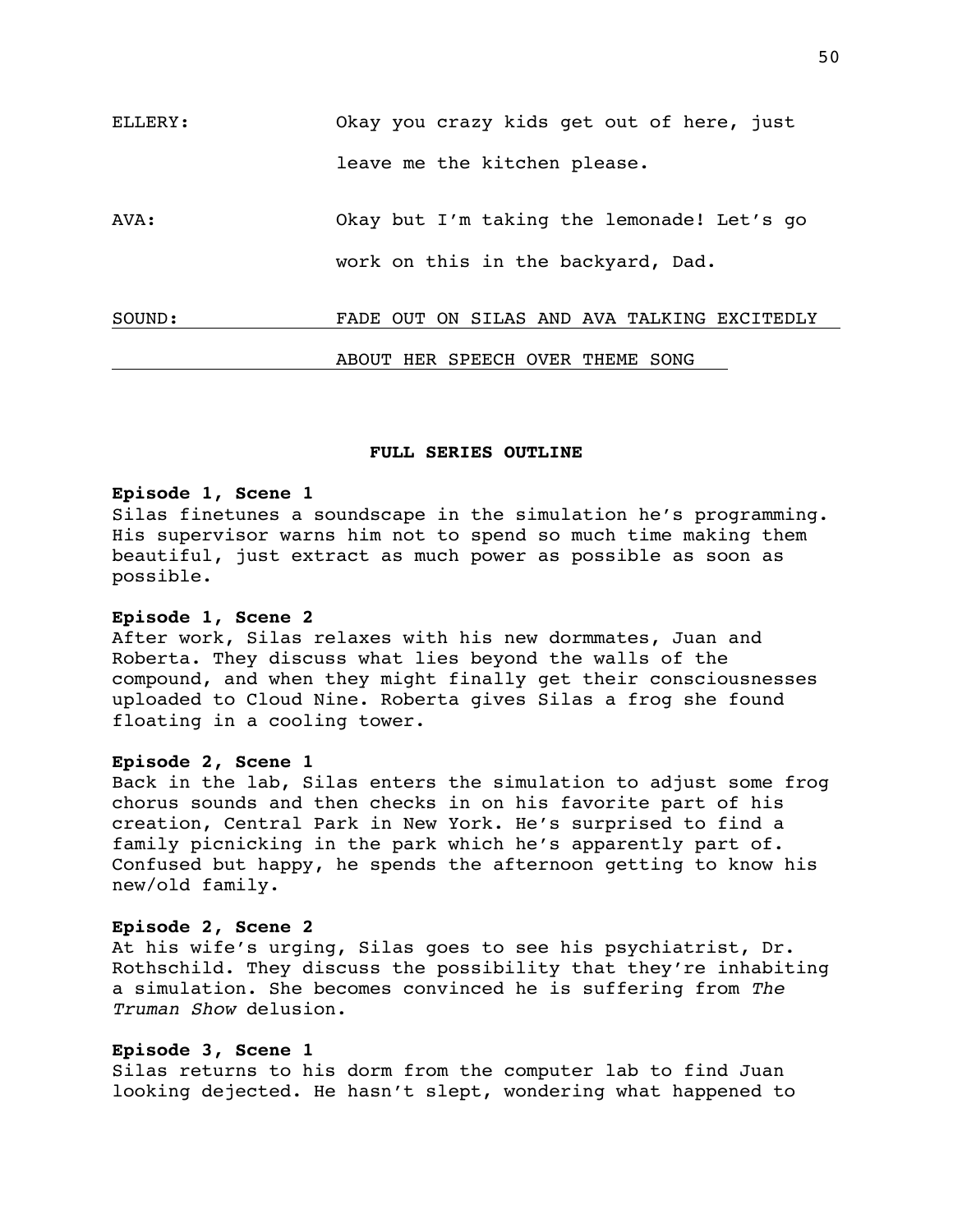his parents and grandparents during their migration north, and what might be out beyond the walls of the compound. He shows Silas the little pond habitat he's created for Kermit to live in. Silas gives him some old binoculars he found in the dump and tells him to get Roberta to take him up on the cooling towers and see what he can see with them.

### **Episode 3, Scene 2**

Silas drops into his simulation and returns to the Taylor family apartment to find Ava hard at work on a graduation speech about the future. He encourages her to use the speech to reinspire people about the specialness of planet earth. He works with her on her speech while Ellery rehearses with his theater group.

### **Episode 4, Scene 1**

Silas is pulled out of the simulation by his supervisor, who wants to know why he hasn't been responding to any alerts all day or updating the system. Silas reassures him the simulation is producing more power than ever. His supervisor tells him to take the rest of the day off, he's spending too much time in his simulation. Silas goes for a walk out to the dump beyond the compound.

### **Episode 4, Scene 2**

When he returns to his dorm, Silas finds an upset Juan and Roberta. They've taken the binoculars up on the cooling tower and seen other humans in the distance, something the compound maintains isn't possible. The compound assures its workers the atmosphere beyond the compound can't support life for very long. Juan would like to venture out but if caught he will lose the change to be uploaded to Cloud Nine.

Silas suggests taking the chance. Juan and Roberta say the rumor is that their world too is just a simulation, run by Cloud Nine. If they don't keep working to keep the Cloud powered up, the simulation they live in will go down, and so will the worlds running on the computers within it. Silas encourages them to test that theory: He doesn't think it's true, it's just the way the elites already uploaded to the Cloud keep the workers hostage.

Silas encourages Juan to turn off the power to Cloud Nine and see what happens: they deserve it for turning off the simulations that power them, like the one he's come to care about so much. Juan says he can't do that, his parents have already been uploaded, they're living on Cloud Nine on a circuit board somewhere. He can't risk not seeing them again when it's finally his turn.